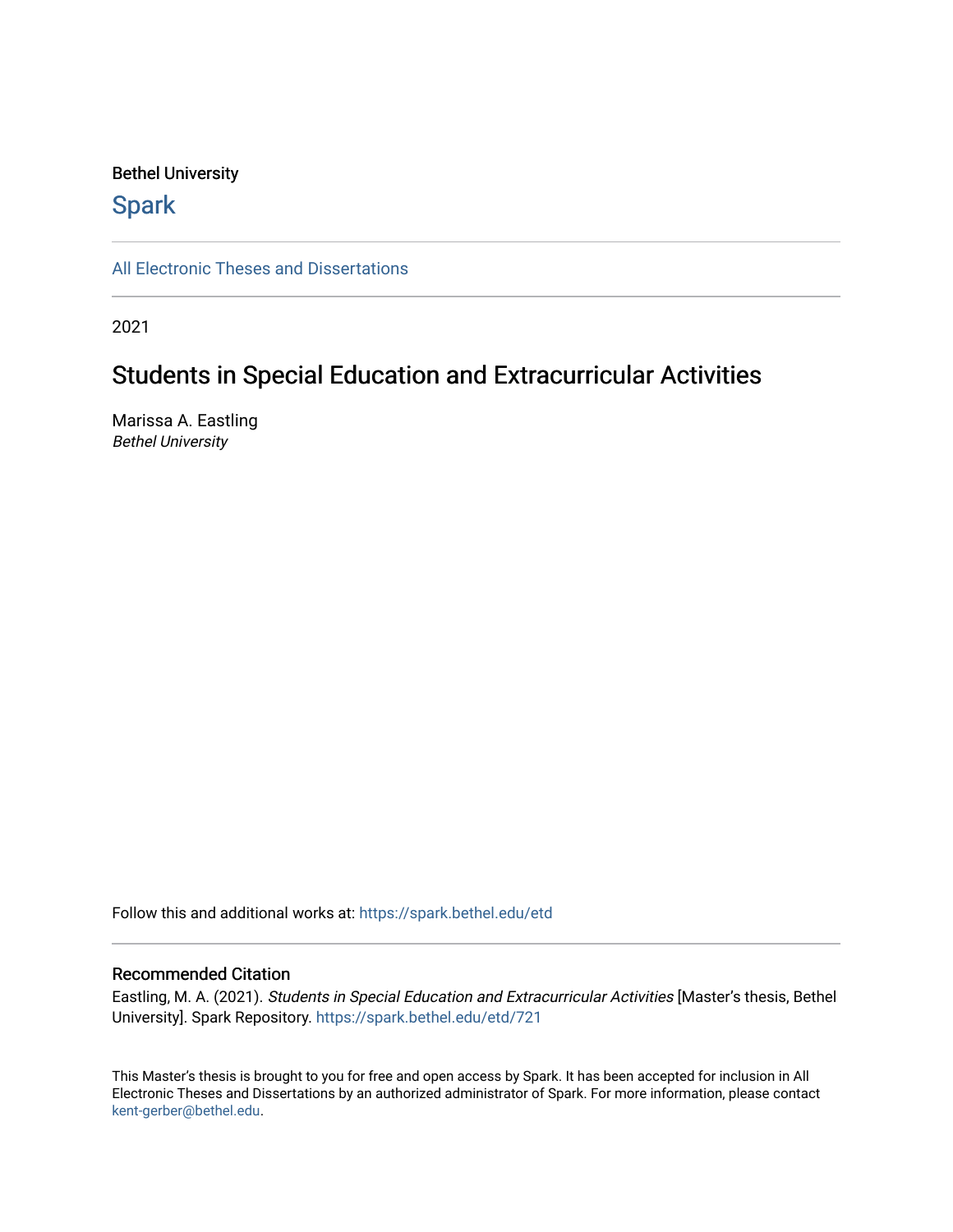# **STUDENTS IN SPECIAL EDUCATION AND EXTRACURRICULAR ACTIVITIES**

# **A MASTER'S THESIS**

# **SUBMITTED TO THE FACULTY**

# **OF BETHEL UNIVERSITY**

**BY**

# **MARISSA EASTLING**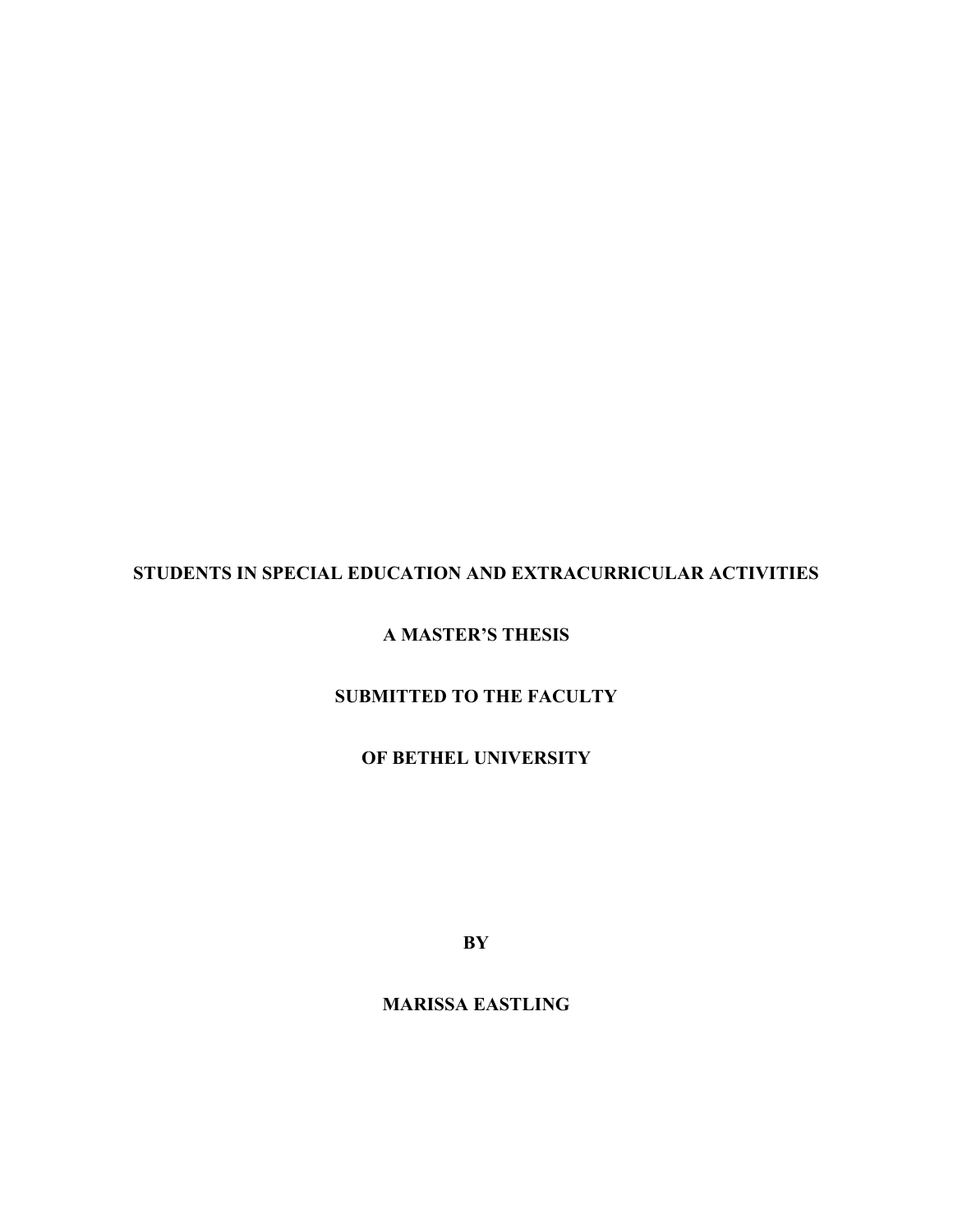# **IN PARTIAL FULFILLMENT OF THE REQUIREMENTS**

**FOR THE DEGREE OF**

# **MASTER OF ARTS**

# **AUGUST 2021**

# **BETHEL UNIVERSITY**

# **STUDENTS IN SPECIAL EDUCATION AND EXTRACURRICULAR ACTIVITIES**

# **MARISSA EASTLING**

**AUGUST 2021**

# **APPROVED**

**Thesis Advisor: Jodi Wolkerstorfer, M.A.**

**Program Director: Katie Bonawitz, Ed. D.**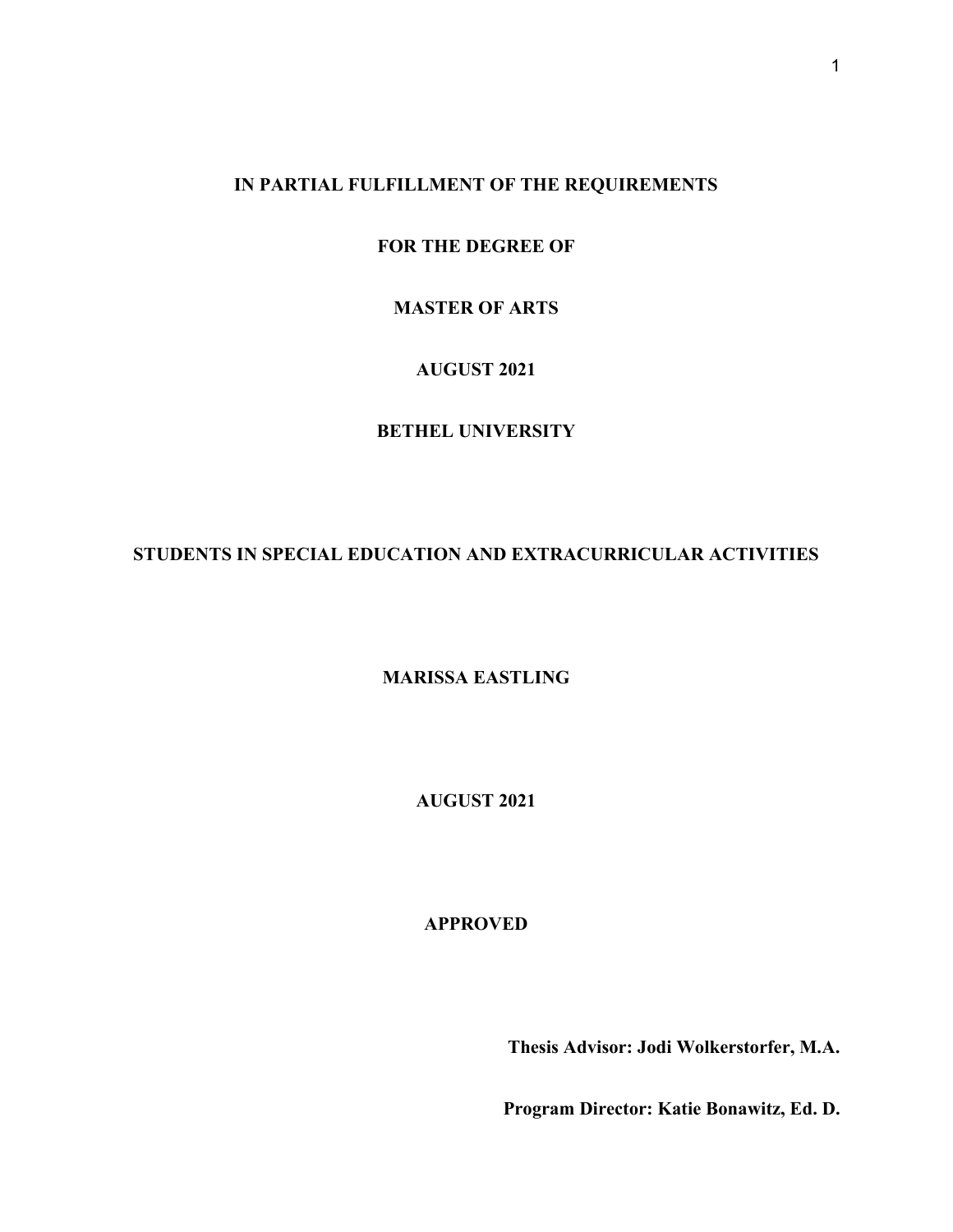#### **Abstract**

Research regarding the effects of extracurricular activities on youth is abundant and clear: extracurricular activities benefit students. Some even suggest the benefits go far beyond the high school experience and can have a profound and positive influence on adulthood. However, school-organized extracurriculars often leave out many in their school population, such as their students with disabilities. This thesis examines the effects of extracurriculars on secondary students and the need for all adolescents to feel socially accepted. It discusses how extracurriculars can provide the feeling of social acceptance for both students of typical development and those with disabilities. Finally, it provides an example application that demonstrates how educators can bring students of typical development and students with disabilities together to create positive school culture, more opportunities for students with disabilities, and make the long-term benefits of extracurriculars available to everyone.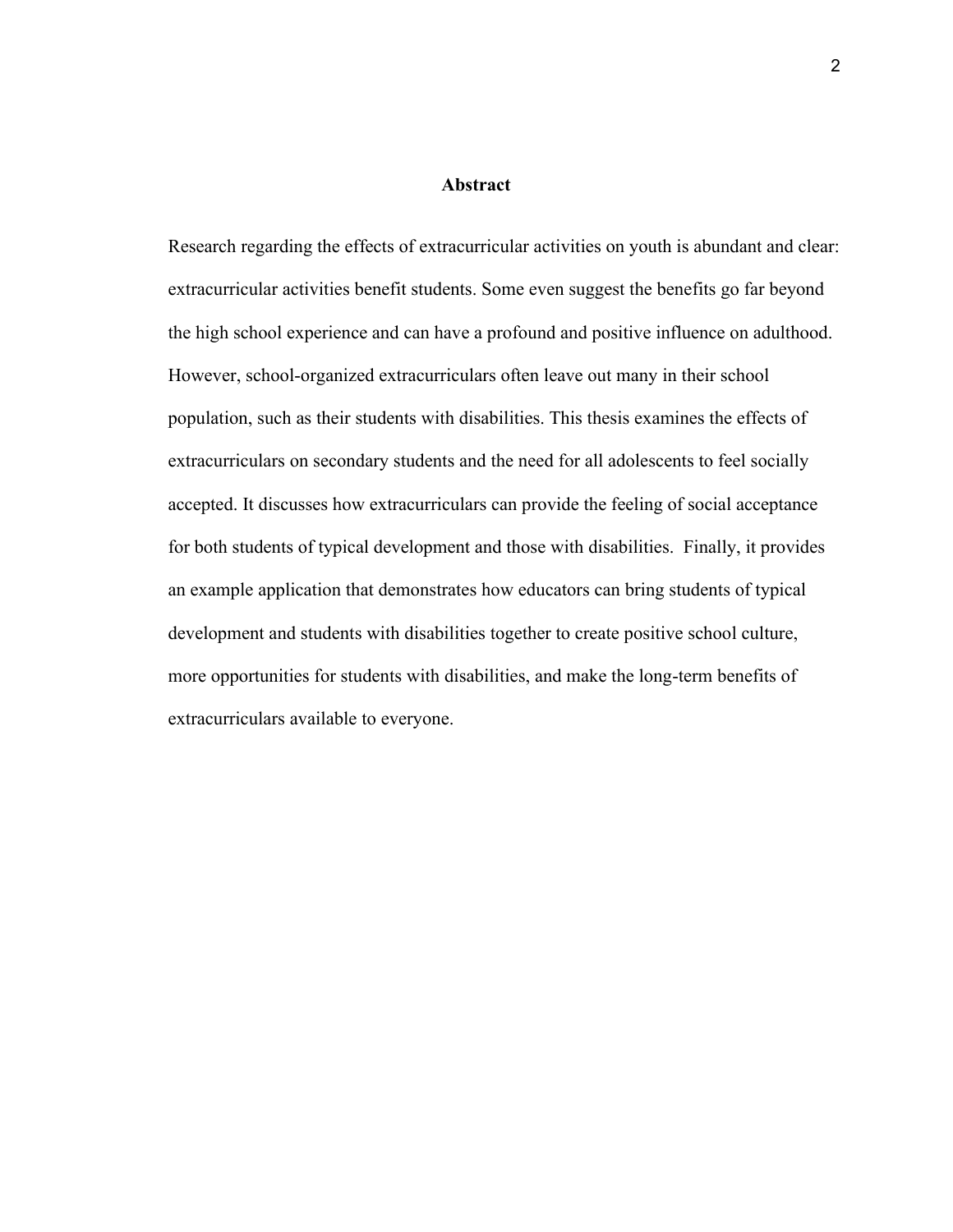# Table of Contents

| Abstract                                                        | $\overline{2}$ |  |
|-----------------------------------------------------------------|----------------|--|
| Table of Contents                                               | $\overline{3}$ |  |
| Chapter I: Introduction                                         |                |  |
| Chapter II: Literature Review                                   |                |  |
| The Developing Adolescent Brain                                 | 11             |  |
| Social Acceptance and the "Typical" Student                     | 14             |  |
| Social Acceptance and Students with Disabilities                | 18             |  |
| The Effects of Extracurriculars on "Typically" Developing Youth | 21             |  |
| The Effects of Extracurriculars on Youth with Disabilities      | 24             |  |
| The Benefits of Organized Interaction between "Typically"       |                |  |
| Developing Youth and those with Disabilities.                   | 27             |  |
| Chapter III: Application of the Research                        |                |  |
| Program Name: PALS (People of All Learning Styles)              | 30             |  |
| Six Sample Lessons of PALS Programming                          | 32             |  |
| Chapter IV: Discussion and Conclusion                           |                |  |
| Summary                                                         | 42             |  |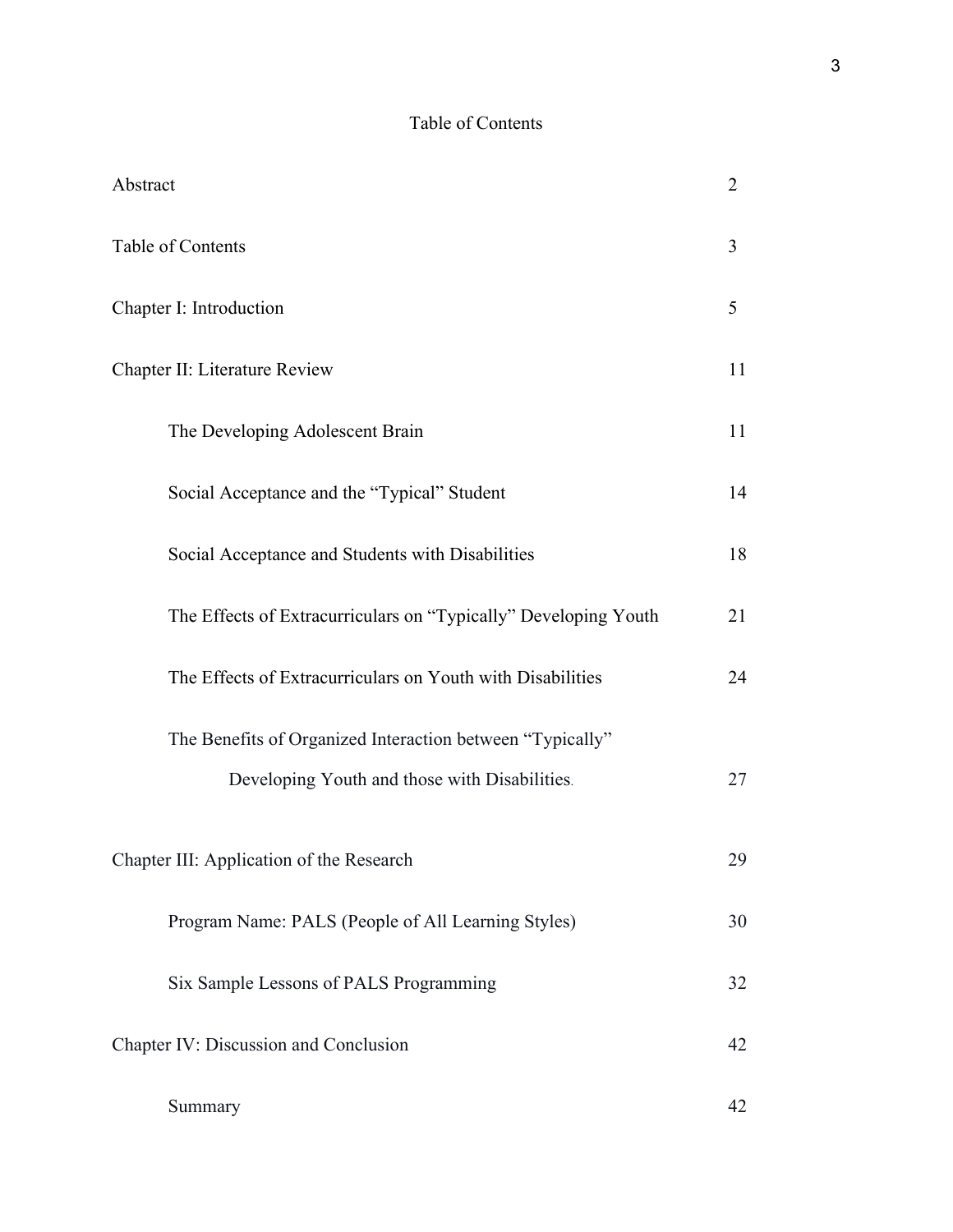|            | Professional Application         | 43 |
|------------|----------------------------------|----|
|            | Limitations of the Research      | 43 |
|            | Implications for Future Research | 44 |
|            | Conclusion                       |    |
| References |                                  | 46 |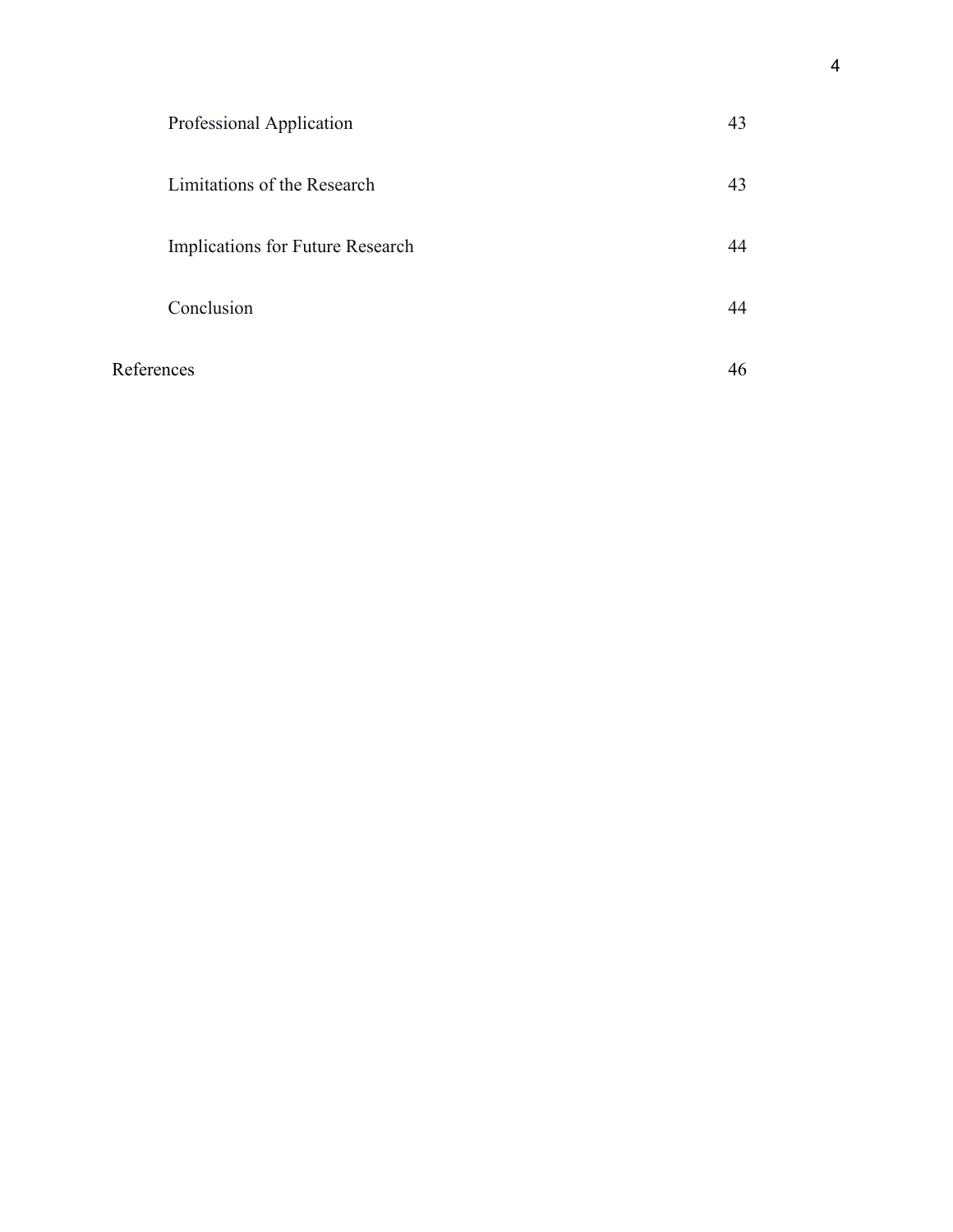## **CHAPTER I: INTRODUCTION**

Few would disagree that high school is a pivotal time for social and emotional development. This period between childhood and adulthood is arguably one of the most critical times of growth in an individual's life. In the United States, one describes adolescence as a period when one is attempting to "find or discover themselves." It is a season when a young person begins to pull away from their adult caretakers and begins to make individual choices. Oftentimes, adolescents begin to explore their place in the world as they search for meaning and acceptance. The idea of coming into one's own during adolescence is not unique to the American teenager. Two psychologists at the Hebrew University of Jerusalem described adolescence as, "a developmental period marked by substantial social-cognitive growth and the emergence of values concerning the nature and role of social and political systems" (Bardi & Schwartz, 1996 as cited in Oosterhoff et al., 2016 p. 846).

Those who study social human development agree that during the adolescent years, the effects of peer influence greatly outweigh the forces of parental influence (Bateman, n.d.). Several studies have been conducted comparing parental influence to peer influence in various scenarios including everything from sensation seeking (Wang et al., 2016) and heavy drinking (Martino et al., 2009) to church attendance (Francis, 2020). In 2011, researchers Brechwald and Prinstein stated "Research over the past several decades consistently has revealed an important, yet deceptively simple finding regarding adolescent development: adolescents' behaviors and attitudes are remarkably similar to the behaviors and attitudes of their friends" (Brewald & Prinstein, 2011, p.166). When teens are making decisions about drinking alcohol, doing drugs, or being sexually active, the voices of their peers ring much louder than the voices of their parents.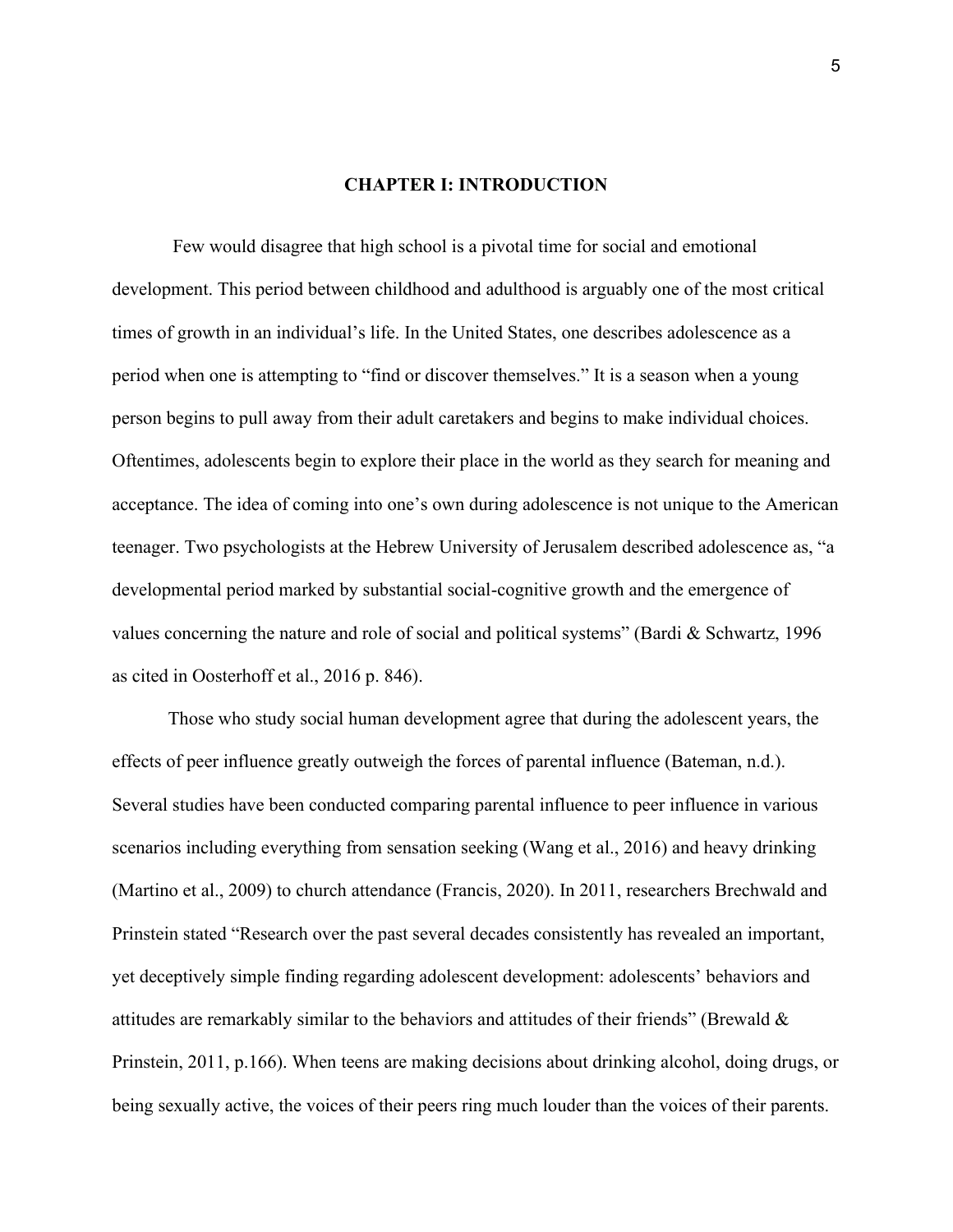Peers' influence can make the difference between a positive or negative decision, and peers have a considerable effect on an adolescent individual's social and emotional development.

How teens perceive their environment can also impact their emotional well-being and overall mental health. A study of the teenage brain conducted by Schriber found "The link between hostile school environments and social deviance was mediated by greater reactivity to social deviance in the subgenual anterior cingulate cortex, a region implicated in social pain and social susceptibility" (Schriber et al., 2018, p. 103). When a teenager feels their school is an unaccepting or hostile environment they are more likely to behave in socially deviant ways. Perceiving the environment as one of inclusion and acceptance is a crucial piece in promoting positive behavior. Hearing negative words or put-downs from peers can cause a teen anxiety or even depression. A recent study by Lee (2018, as cited in Morris, 2018) examined adolescent neural responses to social status words like loser and popular and the correlation between those words and depressive symptoms (Morris, 2018). The study found a direct neurological correlation between negative social status words, peer victimization, and a fear of being negatively evaluated by peers (Morris, 2018). These two studies show that feeling accepted by peers in the school environment is extremely important to the average teenager.

When surveyed by *Family Life* magazine, over fifty percent of the teens listed friends as one of the top three things that are most important to them (Sliver, 2020). After more than five decades of research and countless studies examining the teenage brain, peer influence, and high school hierarchy systems, one thing is abundantly clear: what happens in high school matters. The people that surround a teen and how teens perceive their environment can have an enormous effect on the rest of their life. While the topic of peer relationships and influence has been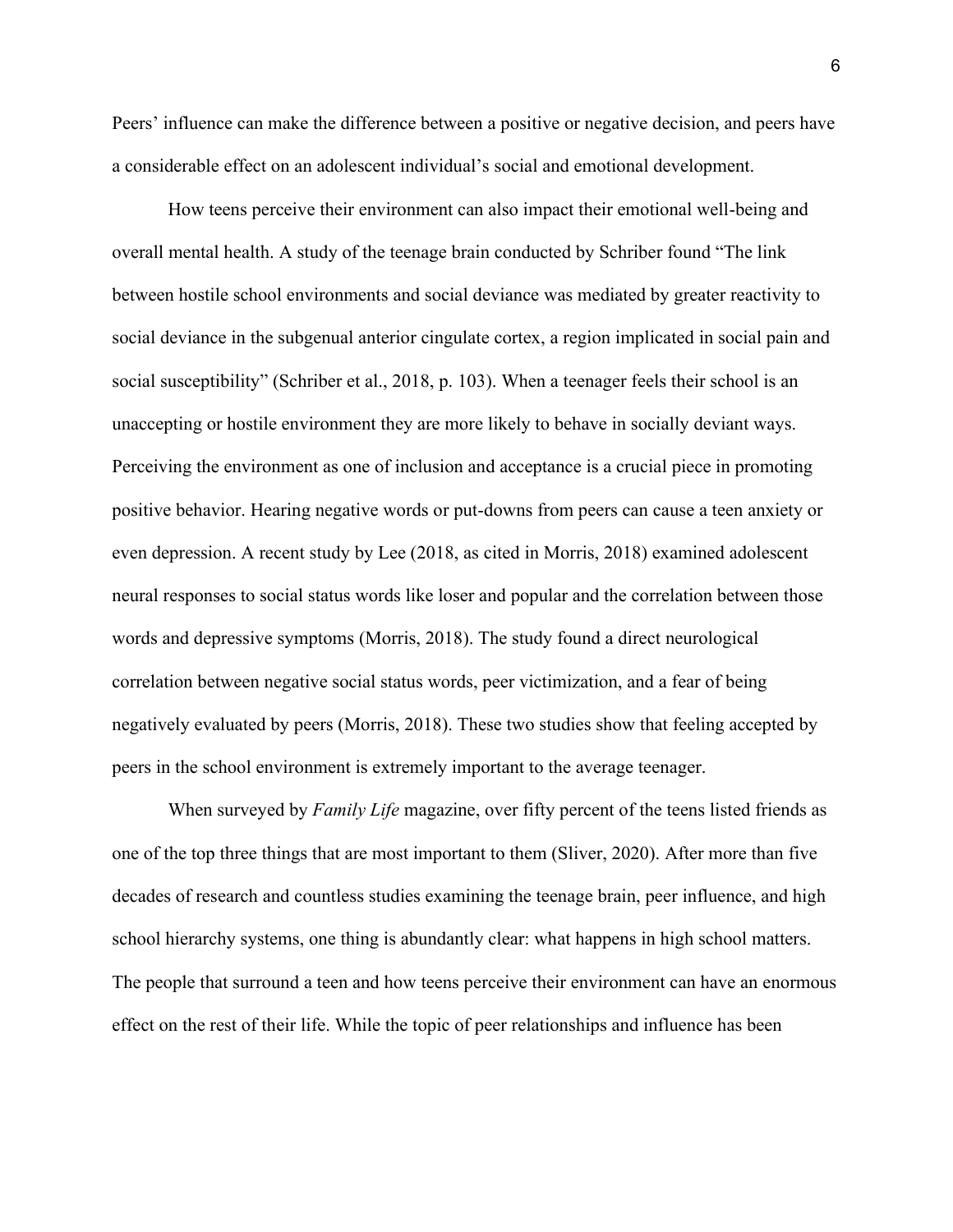dramatically researched regarding students we would categorize as "typically developing," little is known about peer relations concerning students with pronounced disabilities.

Some research has been conducted regarding students with learning disabilities and how they perceive their peers' attitudes regarding them. In 2018, DeVries, Stefan Voß, and Gebhardt penned a study about student perceptions (DeVries, et al., 2018). The purpose of this study was to discover if students in a special education program in an inclusive school actually felt included, or if despite a school's best efforts, these students were still struggling to feel as if they "fit in." The authors concluded that students in the special education program have a lower academic self-concept and lower self-perception than their "typically" developing peers (DeVries, et al., 2018).

Research has also been done regarding the attitudes of typically developing teens and how they feel concerning those who have disabilities or a special education label. While it appears that attitudes have changed over the past seventy years and individuals with disabilities are more represented in general society, there is still room for improvement. As recently as 2020, Dukes and Berlingo authored a paper in which they argued that negative attitudes about students with profound disabilities are still prevalent in our American school systems. According to the authors, these attitudes result in unfortunate consequences for those in special education, and segregation appears to be the dominant trend in most public education sectors. The authors concluded that the philosophy of segregated education continues to promote negative stereotypes and an overall misunderstanding of individuals with profound disabilities (Dukes & Berlingo, 2020).

The issue at hand here is that perceptions in the absence of quality interactions over time can stifle the ways groups think about and treat each other. This absence is detrimental.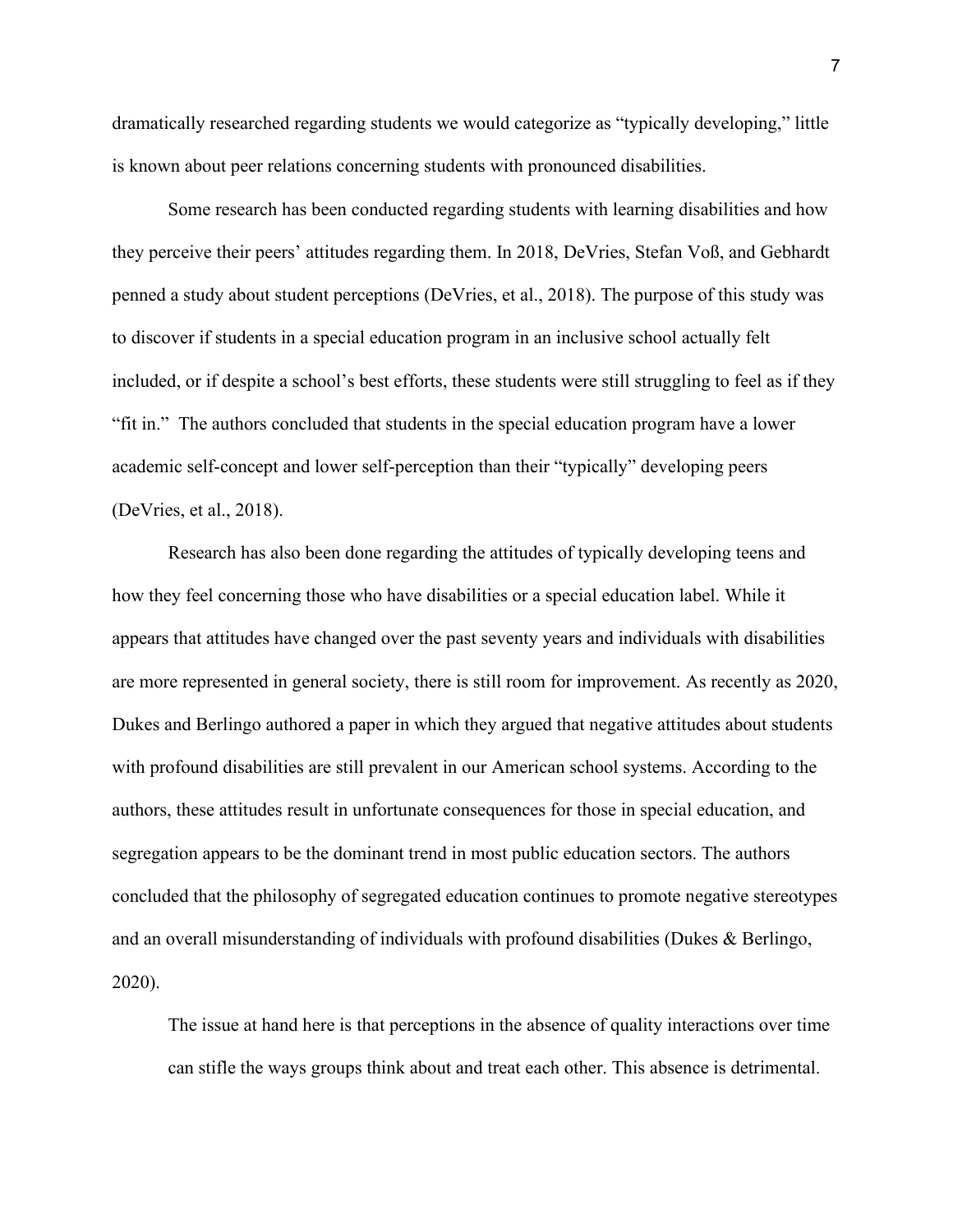There is almost no opportunity to create or dispel long-held notions about people with disabilities. No quality contact. Thus, the medical model (biological fixedness) prevails, and reasonable people believe in uninformed "common notions about disability" that do not promote an understanding based on ability or quality of life expected for people with and without disabilities. (Dukes & Berlingo, 2020, p.16)

The good news is that with purposeful inclusion attitudes can change. Real inclusion involves people taking action to include people or groups who have historically been excluded. Real inclusion occurs when school administration does more than just invite everyone to participate and instead takes the time to specifically include students with disabilities. Schools need to create environments where equity in program outcomes is not only possible but also attainable. When this happens, those with disabilities can experience peer acceptance and inclusion resulting in an overall better quality of life.

In a 2016 article about the peoples of China, the author, Avery contended that religious faith in Chinese culture, specifically Buddhism, Confucianism, and Taoism can lead to negative beliefs and stereotypes towards people with disabilities (Avery, 2016). Decades ago, Chinese society labeled individuals with disabilities as *canfei ren*, which literally translates to disabled garbage people (Avery, 2016.) With this information, one could argue that, in general, the Chinese culture has been less accepting of individuals with disabilities than its Western counterparts. Avery also stated, "At least verbally, the situation in China for individuals with disabilities is improving. However, discrimination is still rampant" (Avery, 2016, para. 1) In hopes of exploring ways to help change negative beliefs about those with disabilities, Chinese researchers, Li, and Wang executed a study regarding the Special Olympics program (2013).

This study aimed to examine the effects of volunteering in a Special Olympics program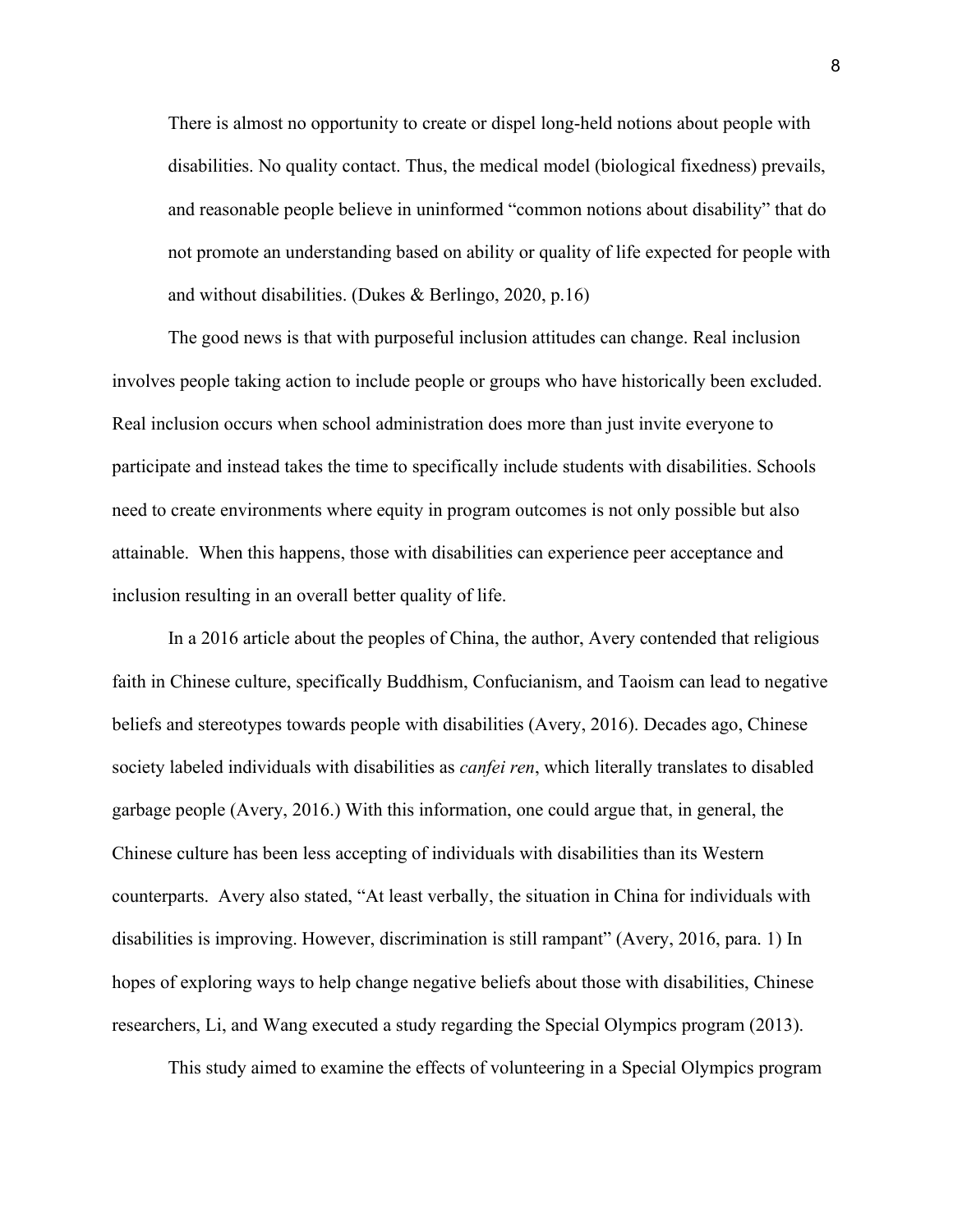and the attitudes about inclusion of those who volunteered versus those who did not. The authors of this study focused specifically on the attitudes towards individuals with intellectual disabilities, which Li had defined in a previous paper as "individuals... that have limited intellectual functioning and adaptive behaviors that commence before the age of 18 years" (Li  $\&$ Wu, 2019, p. 35). The writers acknowledged that though there are programs in place that require the inclusion of those with disabilities, negative public attitudes continue to exist, especially in a country like China where positive feelings of inclusion are not predominantly present in the public square. The authors argued that real inclusion of those with disabilities requires incorporating those with disabilities into the community's social fabric. The authors found that even one week of volunteering in the Special Olympics can profoundly impact an individual's feelings about those who have physical or mental disabilities. "In summary, one significant finding of this study was that we found volunteers' attitudes towards inclusion of people with intellectual disabilities could be enhanced through a 1-week exposure to the SOG (Special Olympic Games)" (Li & Wang, 2013, p. 516). This study is highly encouraging to those who work with individuals with disabilities and strive to see a more inclusive society for those they care for. If changing attitudes is possible in a country that has previously been less accepting of those with disabilities, how much more change is possible in the United States, where inclusion and diversity are at the forefront of the social and political conversation.

As educators strive to create an educational system that is equitable for all, it would be irresponsible to ignore the positive or negative effects of peer groups on both the social and emotional health of students with disabilities. This study's guiding research questions include asking what are the social and emotional effects of participating in a unified club (a club that consists of students in general education and students with disabilities) for secondary students in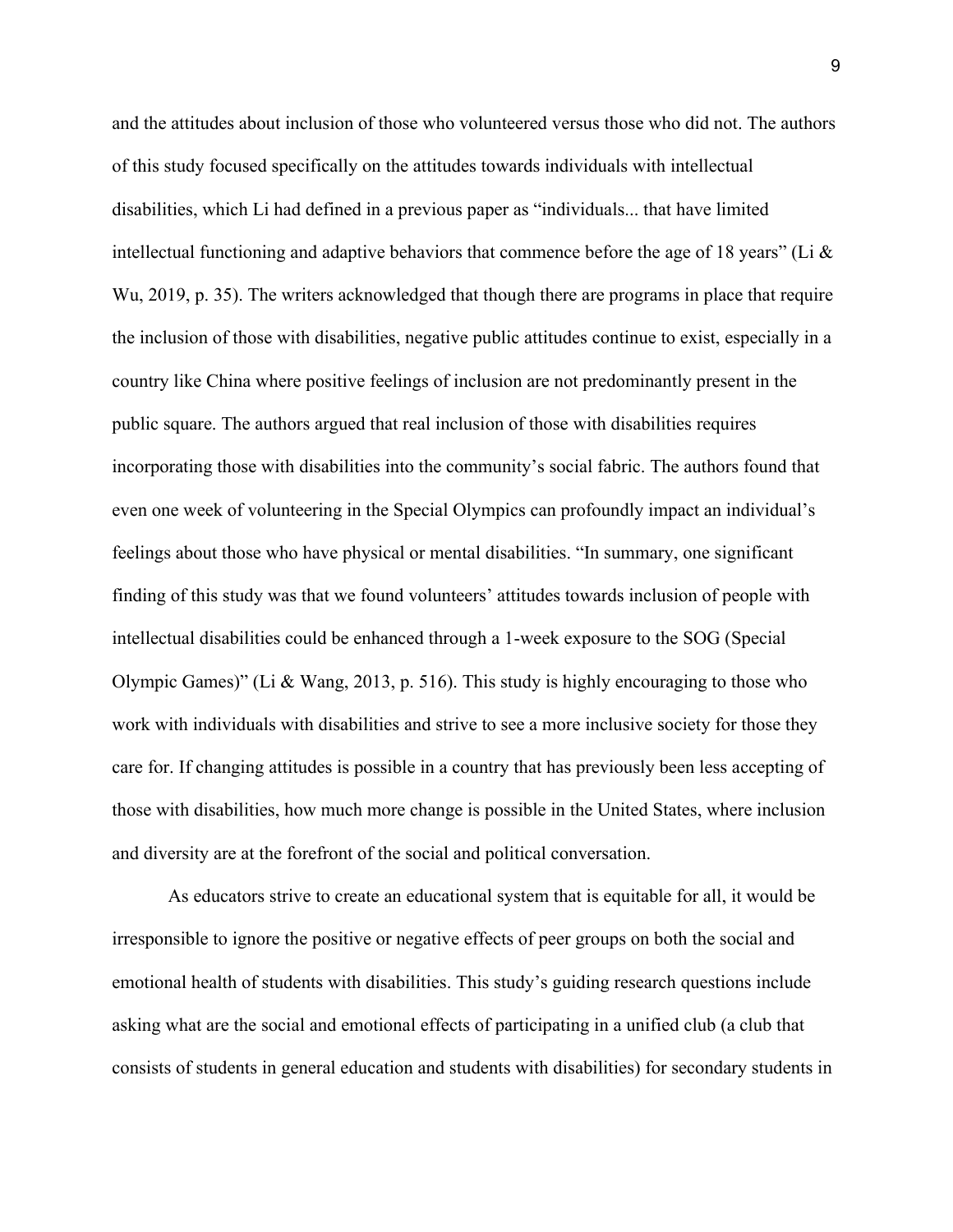an education environment? In addition, how vital are peers and peer groups to the development of students with disabilities? Can educators create an environment where positive peer interactions result in social and emotional growth for students with disabilities? Would implementing a peer-focused curriculum in a high school setting provide students with disabilities more positive peer-related experiences? These are essential questions in the field of education.

As recently as 2017, a study published by the New Zealand College of Psychiatry determined that 74 percent of students, in general education ages 13 to 18 felt more confident after participating in an after-school exercise club for four weeks (Rourke & Wilson, 2017). If the confidence of 74 percent of typically developing students can increase by participating in a club for as little as four weeks, it is important for those who care about students in special education to know the impact an inclusive after-school club or activity can have on students with disabilities as well.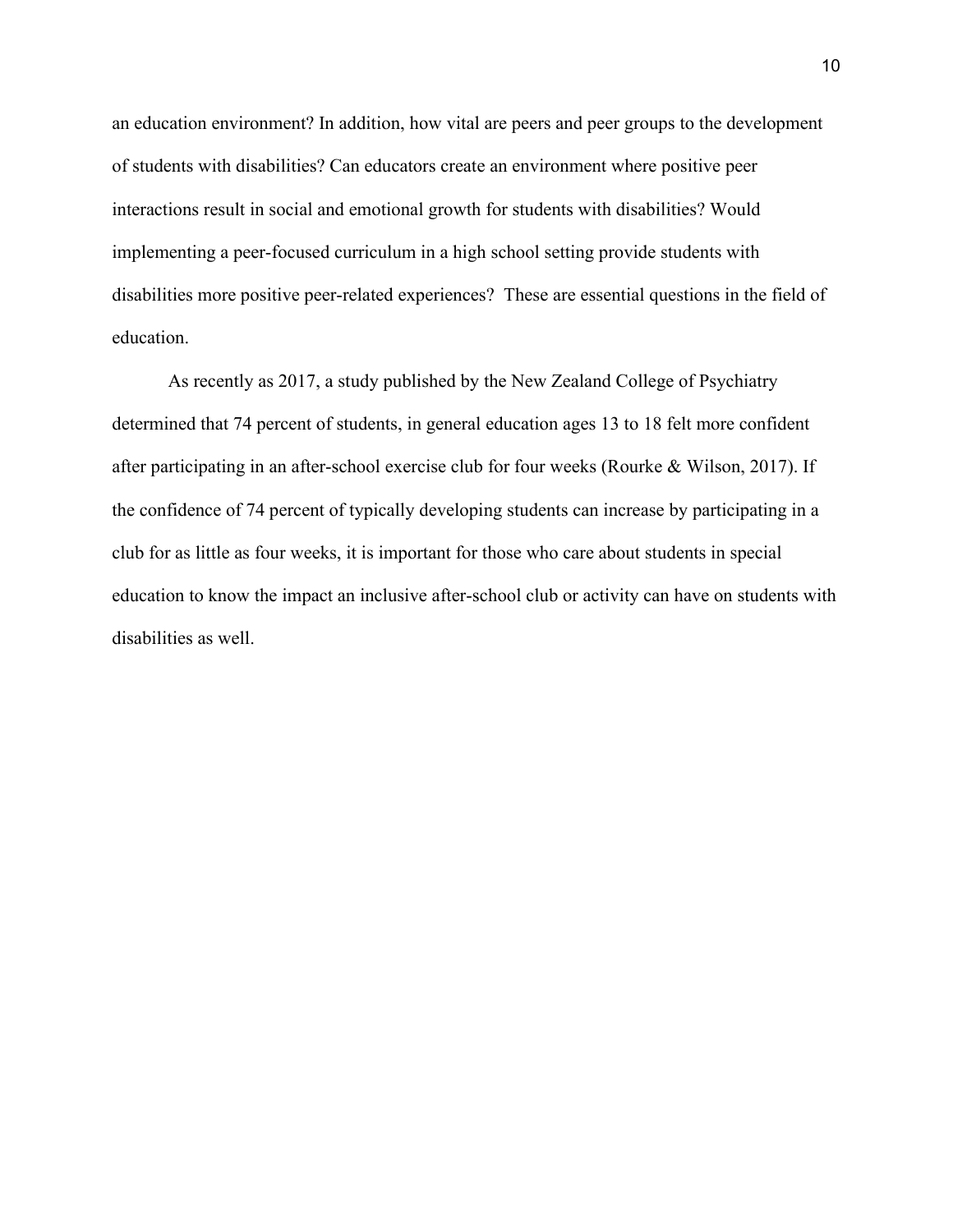### **CHAPTER II: LITERATURE REVIEW**

### **Literature Search Procedures**

The Academic Search Engines of ERIC, ProQuest Education Journals, and Academic Search Premier were utilized to locate the literature for this thesis. The time frame for the studies and reports applied to this literature review range from the years 1996-2020. The keywords used to conduct this review were: Extracurricular, Adolescent Development, Peer Influences, Parental Influence, Benefits of Extracurricular Activities, Extracurriculars, and Intellectual Disabilities. This chapter will review the short and long-term effects of extracurricular activities on the youth of typical development and youth with intellectual or physical disabilities. This topic will be examined in the following order: The Developing Adolescent Brain, Social Acceptance and the "Typical" Student, Social Acceptance and Students with Disabilities, The Effects of Extracurriculars on "Typically" Developing Youth, The Effects of Extracurriculars on Youth with Disabilities, The Benefits of Organized Interaction between "Typically" Developing Youth and those with Disabilities.

#### **The Developing Adolescent Brain**

Genuinely understanding the adolescent brain has long been a struggle. How many times has a parent wondered what their teen was thinking when behavioral issues arose? Adults question their teens' odd choices and are mystified by their sometimes extremely emotional outbursts. Though many secrets remain, the scientific community has made significant gains in unraveling the mystery of the teenage brain. Now more than ever, scientists, parents, and educators can understand the importance of peers and the connection they provide to positive activities that promote leadership, empathy, and social awareness.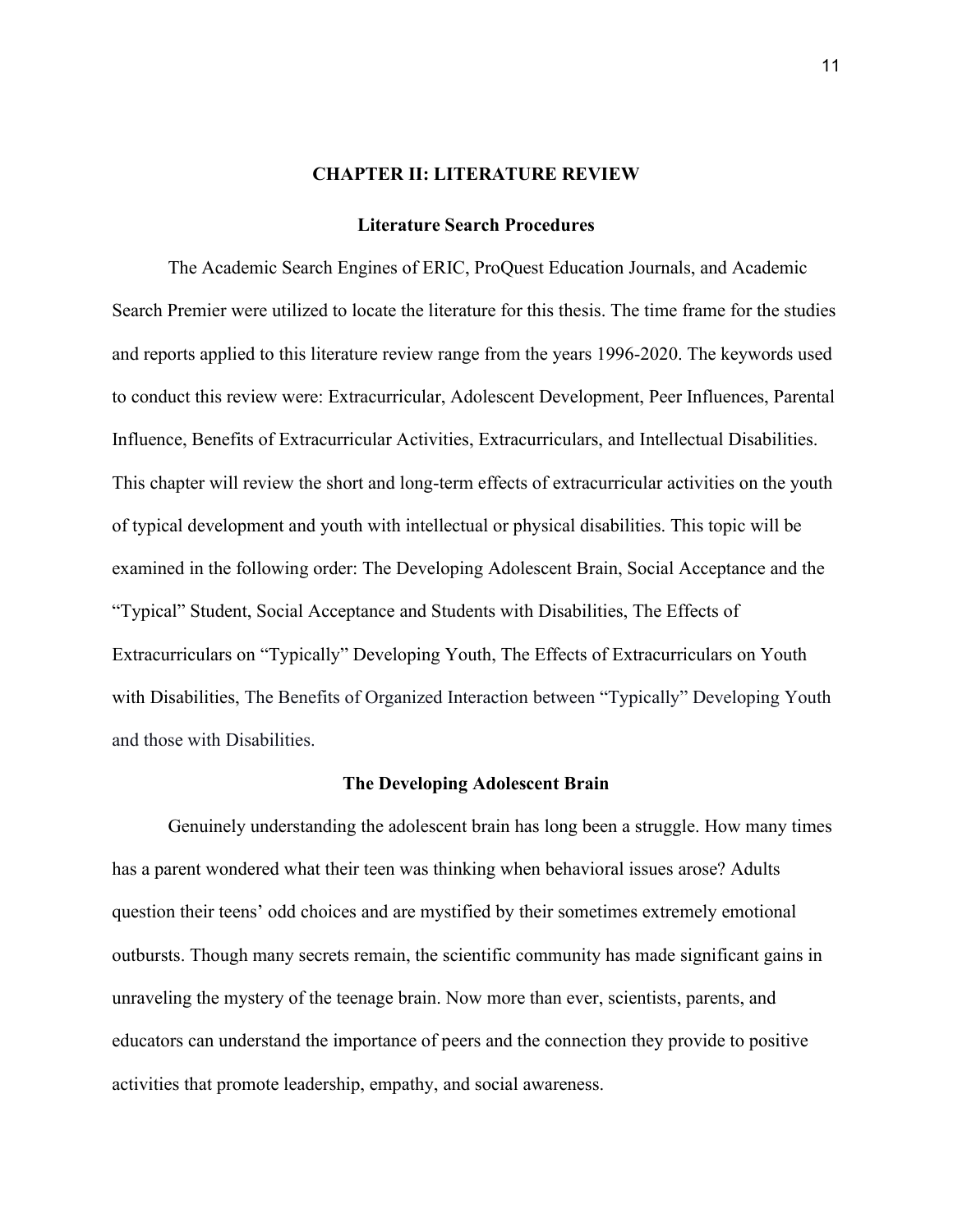What is known about human brain development has changed in the past twenty years. In 2001, the National Institute of Mental Health began using magnetic resonance imaging (MRI) to research the human brain. When imaging the teenage brain, researchers were surprised to learn "that the teenage brain is not a finished product, but a work in progress" (Spano, 2003, p. 36). In their teen years and sometimes as late as into their twenties, humans receive a new supply of gray matter. Gray matter is described as the substance in the brain that processes the cues from the sensory organs, for example, the eyes, ears, and tongue (Robertson, 2018). A fresh collection of gray matter was initially thought to be something that the brain produced only in the first eighteen months of life (Begley, 2000). This new information on brain development is excellent news for teenagers and their caretakers, as scientists now understand individuals have the ability to make positive changes in the brain as the brain is continuing to form. Dr. Jay Giedd from the National Institute of Mental Health described how this new knowledge can impact the teenage life,

...unlike infants whose brain activity is completely determined by their parents and environment, teens may actually be able to control how their own brains are wired and sculpted. This argues for doing a lot of things as a teenager. You are hardwiring your brain in adolescence. Do you want to hardwire it for sports and playing music and doing mathematics- or lying on the couch in front of the television? (Spano, 2003, p. 37)

Here, a strong case is made for the importance of organized extracurricular activities for the growing teenager. According to Morris, Squeglia, Jacobus, and Silk, "During adolescence, the brain is primed to experience social relationships and social influences'' (Morris, et al., 2018, p. 6). During adolescence, the teenage brain is experiencing significant growth and change. It is also creating neurological connections that will be near impossible to change after the brain has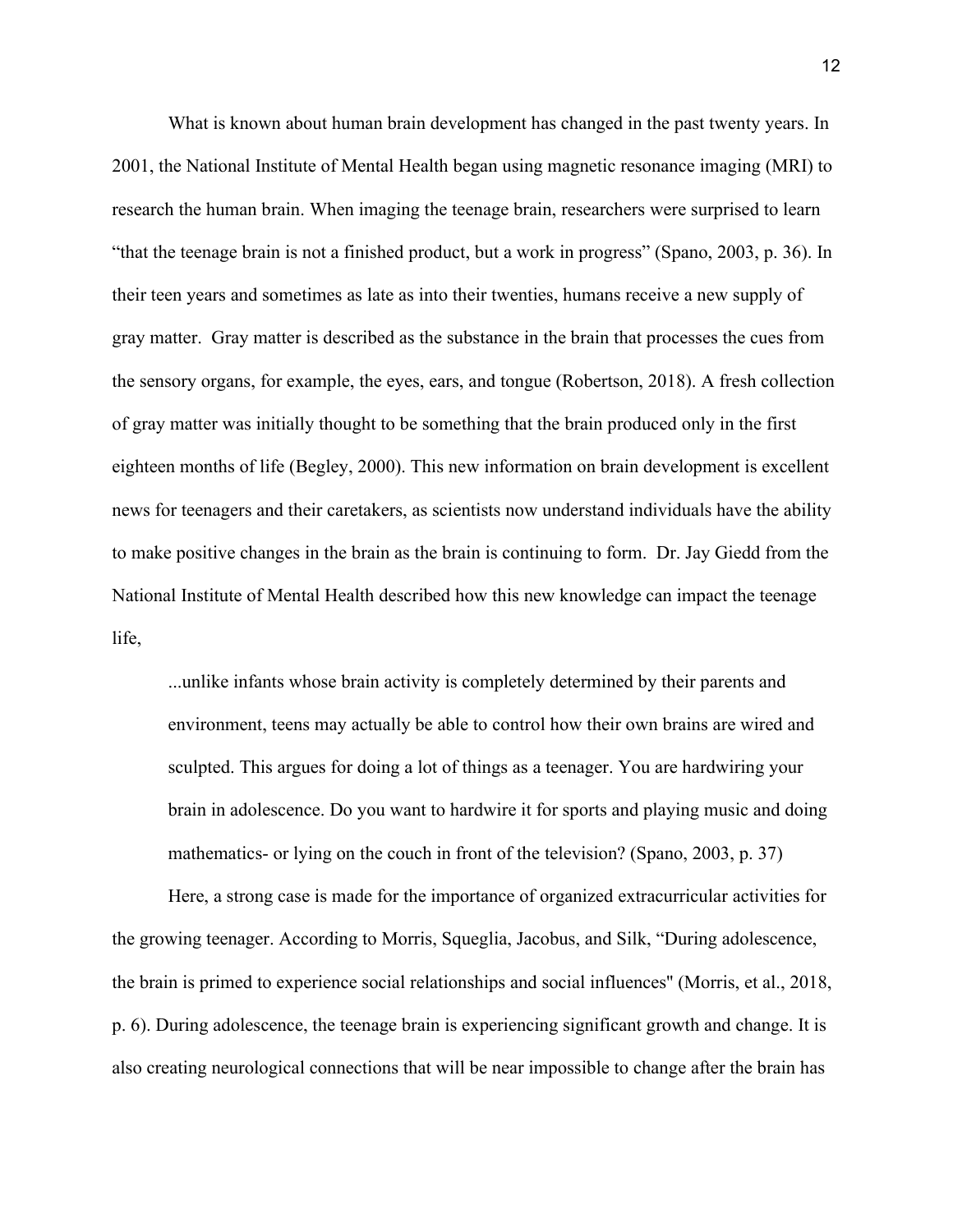fully matured. This is why an argument for the importance of positive social experiences during the adolescent years is a vital one. According to Crone and Dahl, "...social and affective processes also have crucial roles in these maturational changes'' (Crone & Dahl, 2012, p. 636). One of the primary changes regarding a teen's social interactions during adolescence is the change from self-centered behavior to behavior oriented towards others, or what is described as prosocial behavior. However, prosocial behavior does not develop in a vacuum, and neither does it occur equally among all individuals. Crone and Dahl explain:

Indeed, considerations of self and others' outcomes appear to be influenced by the social environment of adolescents. For example, there is evidence that popular adolescents (that is, those frequently liked and seldom disliked by peers) generally help, share, and cooperate with peers and score highly on measures of empathy and perspective-taking. (Crone & Dahl, 2012, p. 643)

This is a strong statement considering teen bullying continues to be viewed as a social epidemic and a hot topic in educational conversation. "Mean Girls'' are often portrayed in movies and television shows as those at the top of the high school hierarchy. But, according to Crone and Dahl, self-centered behavior does not make one popular and, in fact, it may be proof that an individual's brain has not yet reached the stage of maturity where it can begin to understand another person's feelings or perspectives.

Self-centered or bullying behavior is often a sign of a still-developing brain. However, when bullying behaviors linger into young and middle-aged adulthood, an under-developed brain may no longer be the culprit. Research suggests an underlying mental health issue may have come into play. "Furthermore, there is evidence that children who bully are also likely to have mental health problems that persist into adult life" (Cowie & Colliety, 2007, p. 26). Suppose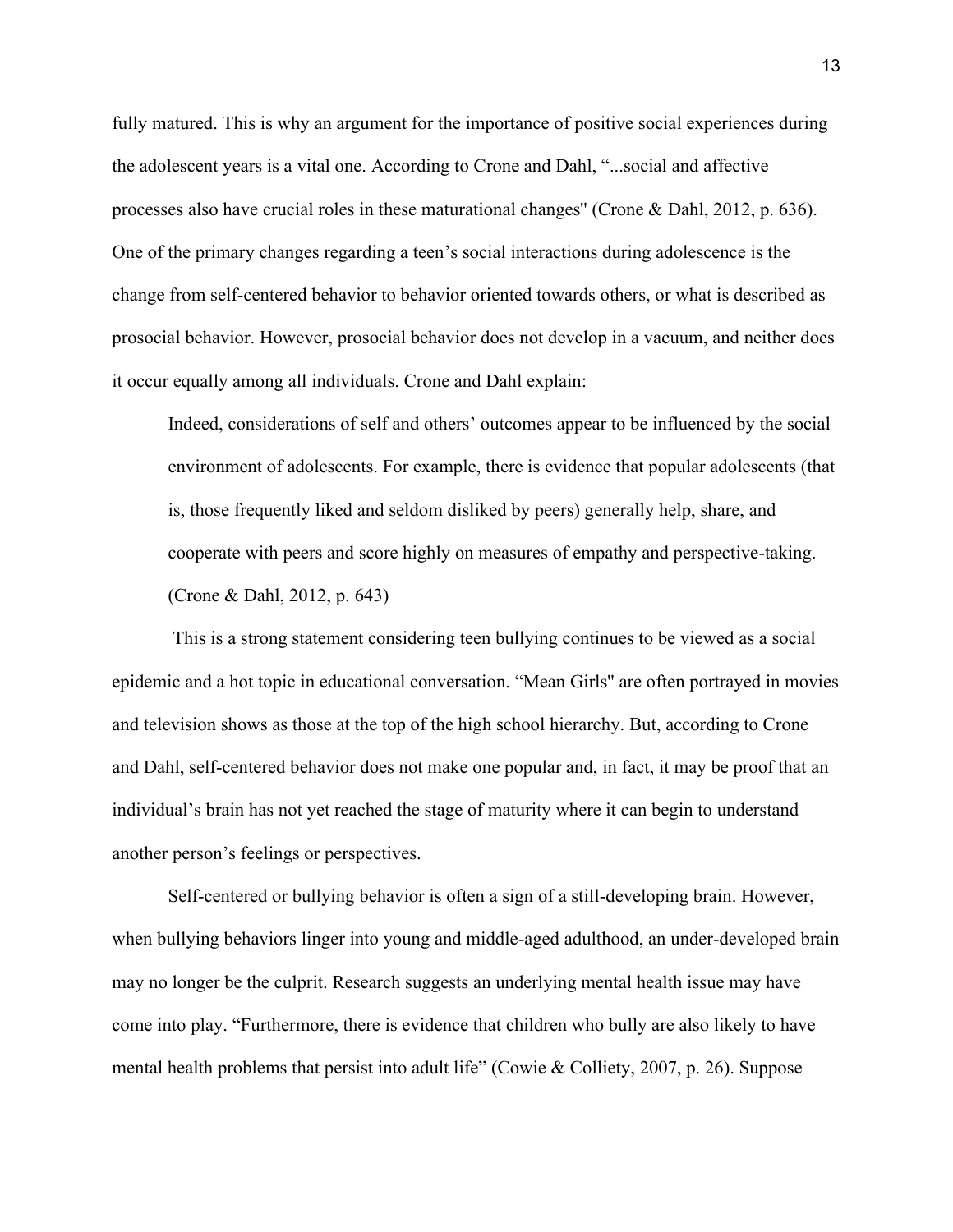society can provide a place where maturing teenage brains can practice prosocial behaviors. Well organized extracurriculars have the ability to provide a space where young brains can participate in safe and accepting environments that teach empathy and acceptance. When this space is created, those who participate experience an environment that is likely to help them become adults who are generally more accepting of differences among individuals.

In their review, the authors, Altikulac and his fellow researchers, contested that the negative public perceptions of the teenage brain's immaturity led to more teenagers engaging in adverse and reckless behavior. The authors concluded, by distinction, if society viewed the teenage brain differently, "…by focusing on greater flexibility and learning possibilities, [this attitude] may lead to a more positive impact on public discourse and on the behavior and selfconceptions of adolescents" (Altikulac et al., 2017, p.340). This presents both a great challenge and a great opportunity for those who work with adolescents in the public sphere. When educators choose to view the teenage brain as a land of opportunity ripe with the possibilities of creating individuals with empathy and understanding, a better society waits for us all. Perhaps one way to actively pursue this ideal is to design fully inclusive extracurriculars where students with disabilities are positioned to thrive.

### **Social Acceptance and the "Typical" Student**

Almost any parent of a teenager will tell you one of their primary concerns when it comes to their child is their group of friends. When children are young, parents have almost sole control over who interacts with their child. For example, if Sally's parents believe that little Susie is a bad influence on little Sally, the solution is simple: don't bring Sally over to Susie's house. But what happens when Sally gets older and Sally has a car or a friend with a car? The parental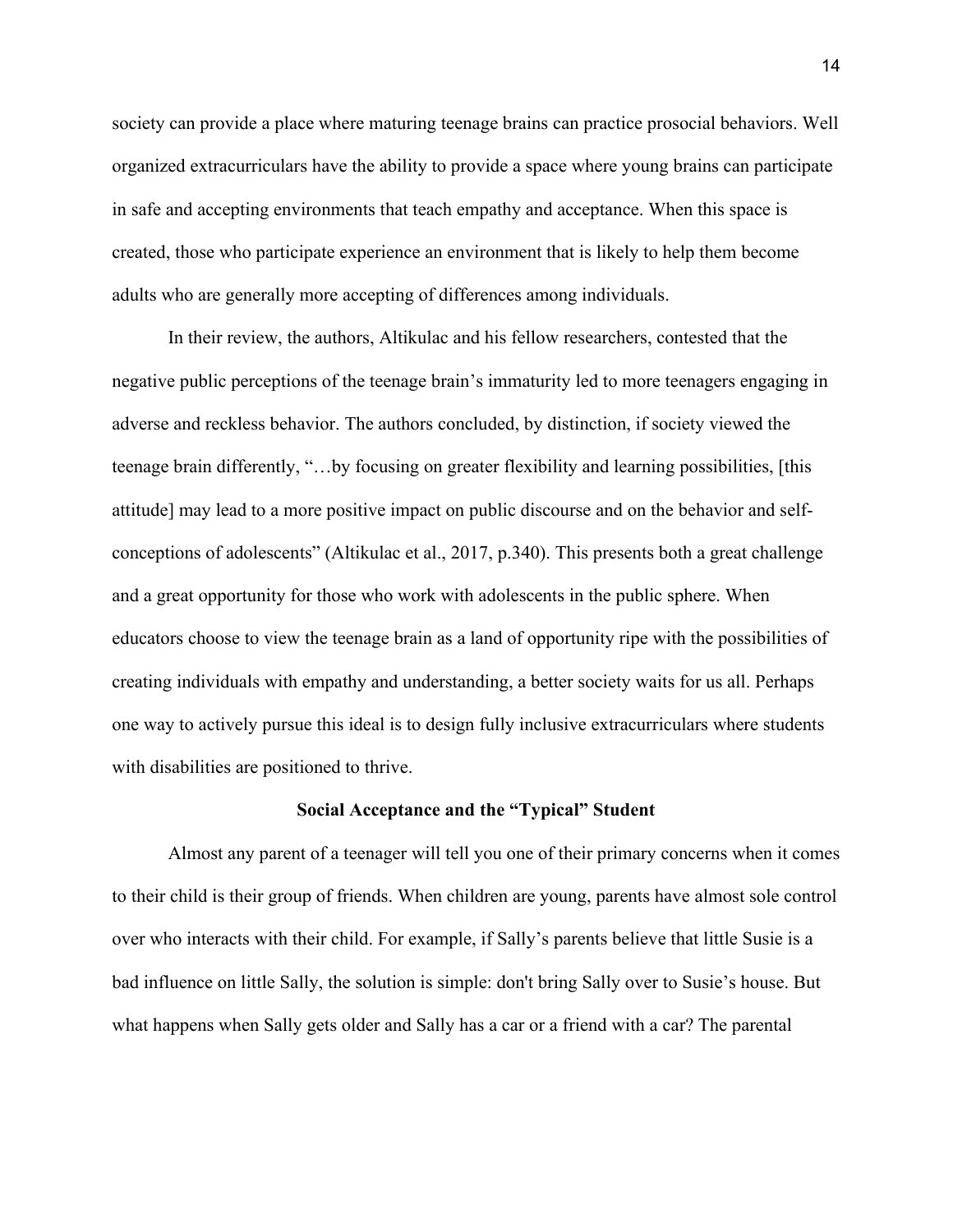control over who Sally chooses to spend her time with is greatly diminished, and Sally might be spending all her time with Susie, who is still a bad influence.

One of the top ten concerns of parents of teens is that their teen is hanging out with the "wrong crowd" (Betts, n.d.). The concern is genuine, and it is for a good reason; peers can have an enormous influence on the choices an individual teen makes. Being accepted by one's peers is viewed as extremely important during adolescence. As discussed in the previous section, the teenage brain is undergoing a second wave of incredible development. During this development, the adolescent brain relies heavily upon the segment of the brain that processes others' mental states and mimicry (Burnett & Blakemore, 2017). "Basically, the teenage brain is obsessed with what others are thinking" (Scott, 2017, para. 5). Because social acceptance is so vital, teens become even more sensitive to gaining approval from peers and even more so in risky or uncertain circumstances (Sebastian, et al., 2010).

When the term "peer influence" is presented, many people construct negative pictures in their heads. Images of one teen persuading another to try a dangerous drug or encouraging a friend to drive recklessly suddenly appear. Both are common themes when one hears the phrase "peer pressure." However, what if peer pressure could be used to create prosocial behavior in teens? What if teens could gain peer acceptance and, more importantly, self-confidence through what society has coined as "peer influence" or "peer pressure?" According to a research study conducted by Hoorn, Dijk, Meuwese, Rieffe, and Crone (2016), this may be possible.

The study's purpose was to determine if peer influence could be an agent in creating prosocial behavior in students ages 12-16 years old. One hundred and ninety-seven students participated in the experiment. The study consisted of 20 trials divided into three phases. The students participated in an online game environment where they were given tokens. The students

15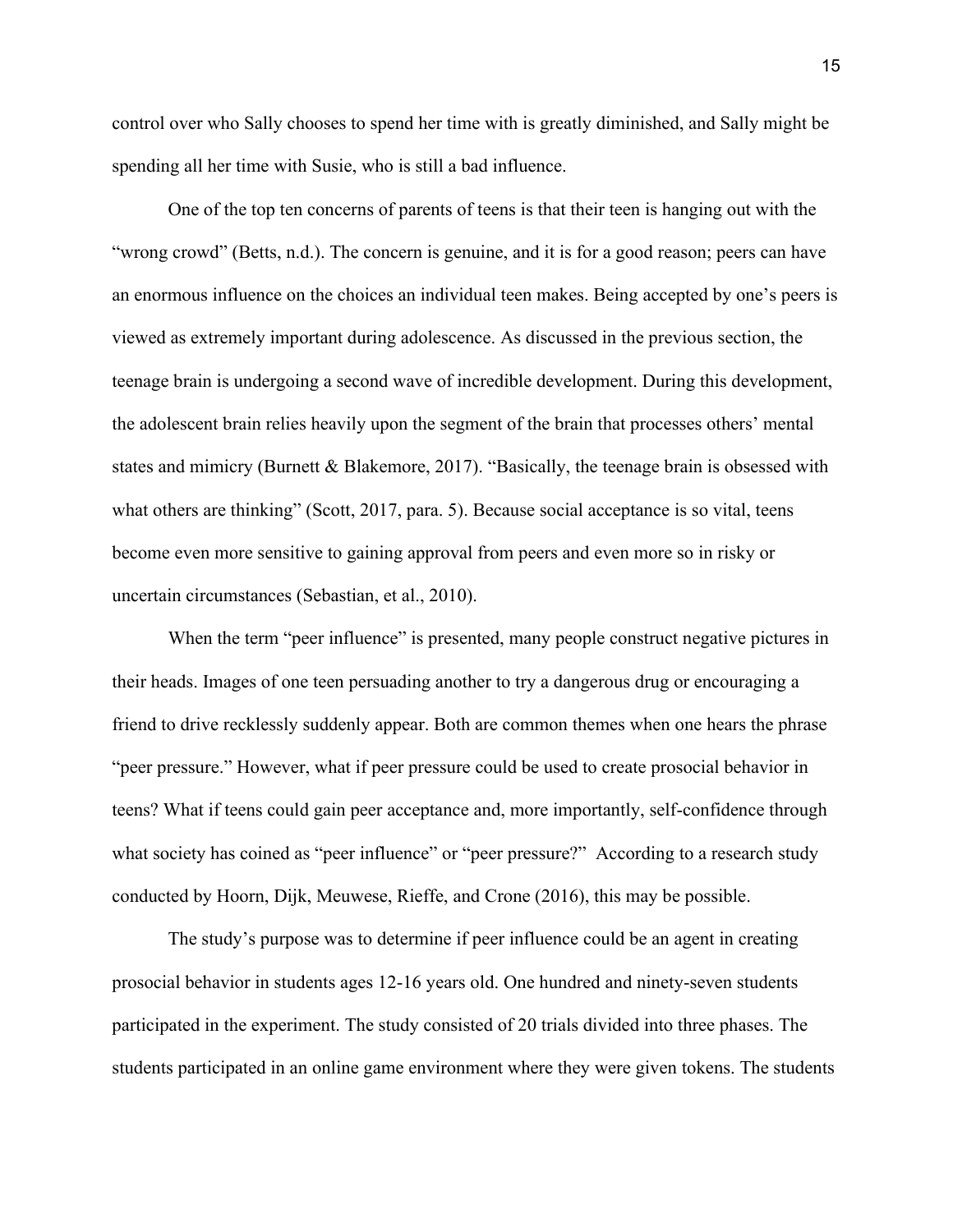could choose to keep the tokens for themselves or donate their tokens to the group. By donating tokens to the group, the students received a 100 percent return on their donation, which would then be divided evenly among the group members. If the students decided to keep the tokens, they would receive no additional tokens. Choosing to keep the tokens provided no advantages. The students were divided into three experimental groups: the antisocial feedback group, the prosocial feedback group, and the no-feedback group. Students in the antisocial feedback group were praised when they chose to keep their tokens all to themselves. Students in the prosocial feedback group were praised when they decided to donate the tokens to their group's combined total. The no-feedback group received no reaction about their decision of what to do with the tokens. All decisions made about the tokens were made individually and anonymously. As one might expect, individuals who received antisocial feedback, made significantly lower token donations to the group (Hoorn, et. al., 2016). The opposite held true for students who received prosocial feedback, or encouragement when they donated to the group. "In line with our predictions, the findings of the prosocial feedback condition revealed a positive effect of peer influence. Adolescents in the prosocial feedback condition donated significantly more to the group after feedback from their peers;" (Hoorn, et. al., 2016, p. 95). The authors of the study concluded, "... our study provides support for the view of adolescence as a period of vulnerabilities, but also a period of opportunities for social learning and adaptation." (Hoorn, et. al., 2016, p. 90).

Additionally, a meta-analytical study conducted in 2013 claimed that adolescence is a period of time when social approval and esteem are of great importance, and a reorientation of priorities occurs. Opinions of peers and social rewards become a highly relevant social behavior model (Wentzel, et al., 2014). "Our findings support the notion that social acceptance by peers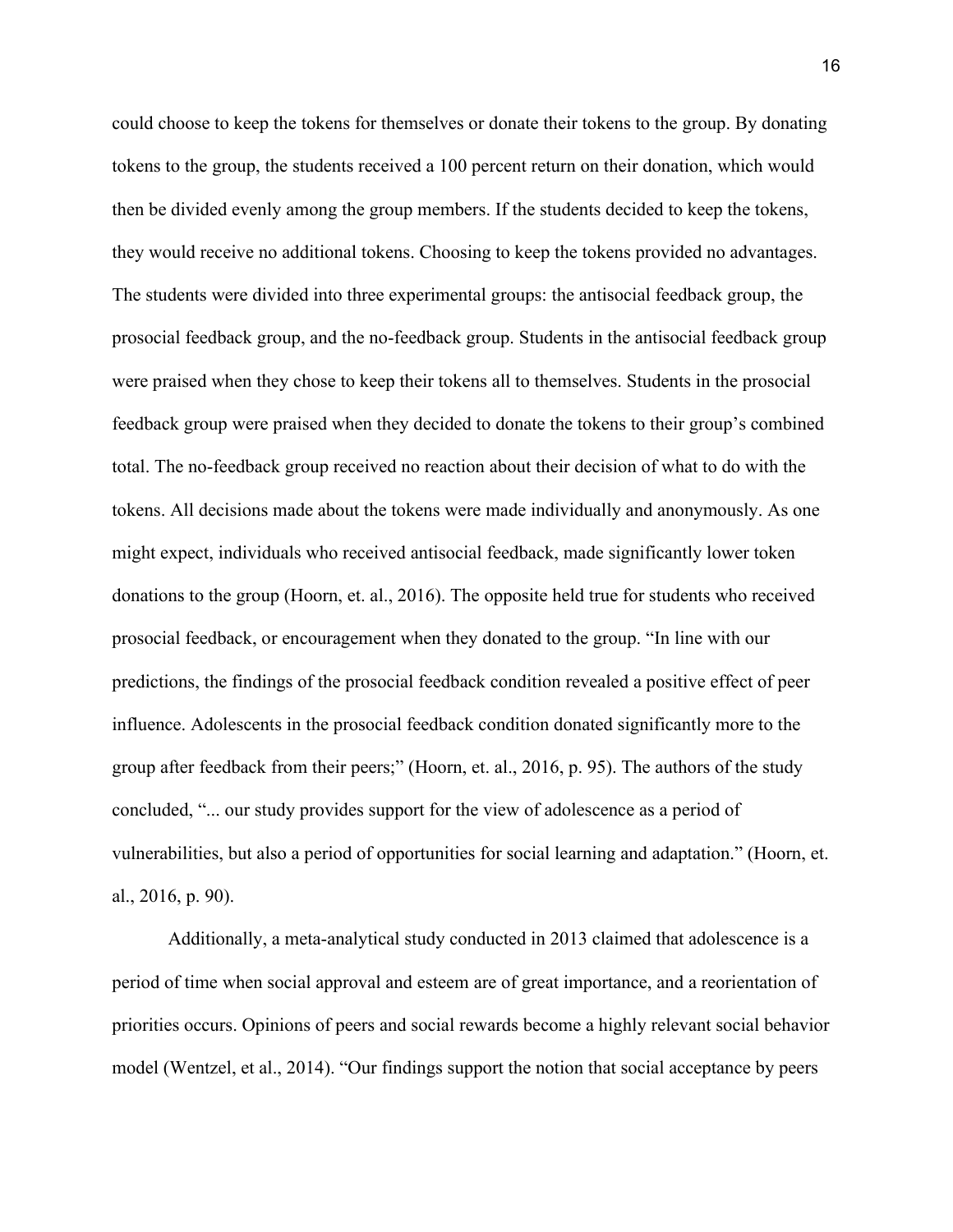should not be ignored in discussions of cognitive development and academic success" (Wentzel, et al., 2014, p. 174).

These studies are not alone; numerous studies provide evidence for the view of adolescence as a time of strong susceptibility to peer influence, both positive and negative. Adolescence can be a prime time of opportunities for implementing positive social training and fundamental social change. "Teenagers who vandalize a bus stop with their friends could instead be encouraged by their peers to be prosocial" (Hoorn, et al., 2016, p. 98).

Although many parents will admit to the feeling of having less control over their teenage son or daughter, a study conducted by Chen, Dornbusch, and Liu (2007) concluded that although parents do not feel as if they have much control over their teen in general, parents actually play a prominent role in their teen's peer choices. Although the feelings of parental involvement may decrease overall, parents continue to strongly influence whom their teenager chooses as their friends (Chen, et al., 2007). This study acknowledged the tremendous role peer influence plays on the typical teenager. In addition to confirming the effects of that influence, it further stated that if there is one area where parents can strongly influence their teen, it is in the area of peer relationships. "Our findings are consistent with the social contextual perspective that parents actually shape adolescent social environments by their direct influence on adolescent peer affiliation" (Chen, et al., 2007, p. 840).

It is vital that positive peer influences surround teenagers. Though most research on this topic involves teens of typical social, emotional development, and intellectual capabilities, those with intellectual, physical, and or emotional disabilities must not be disregarded. Understanding how peer influence affects those with disabilities is necessary to develop positive and inclusive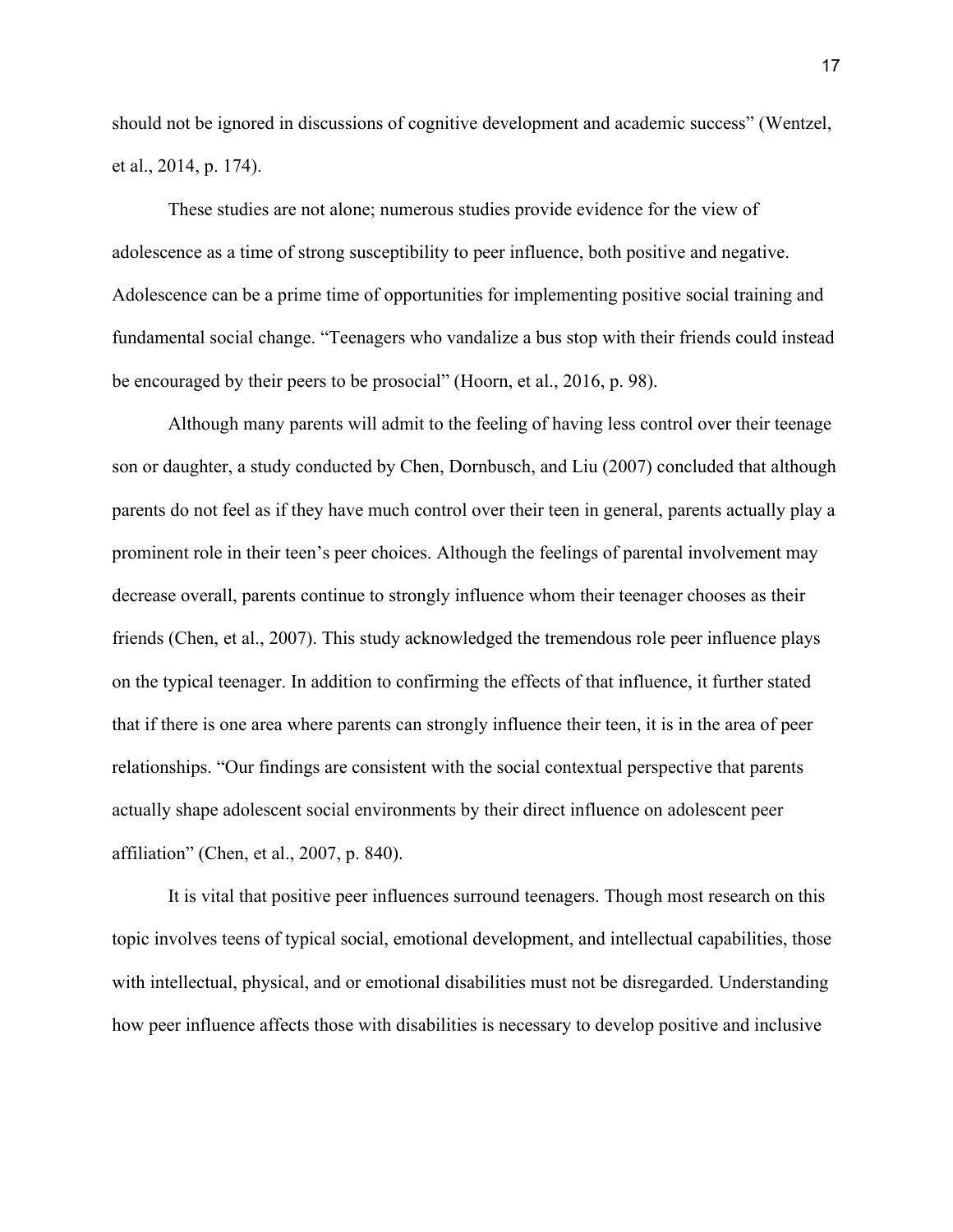peer groups and provide opportunities for prosocial behaviors to naturally occur within the community of students with disabilities.

#### **Social Acceptance and Students with Disabilities**

Understanding the crucial role peer influence plays in a typical teen's life is only part of the equation. Influence only occurs because acceptance is such a high priority. Little research has been conducted on how students with disabilities perceive their social status within the high school hierarchy. However, understanding how students with disabilities feel about their place within the school community is key in understanding how those who work with these individuals can improve their overall educational experience. By understanding how students with disabilities perceive social acceptance (within the high school setting), educators can begin providing these students with equitable opportunities to engage in the communal high school experience.

In 2018, a study by researchers DeVries, Voß, and Grebhardt asked, "Do learners with special education needs really feel included?" The purpose of this study was to discover if special education students in an inclusive school actually felt included, or despite a school's best efforts, were students still struggling to feel as if they fit in? Students were divided into two categories: those with special education needs and those without. Students with disabilities were defined as individuals with hearing, visual, mental, and or physical disabilities. DeVries, Voß, and Grebhardt (2018) proposed that even in schools that strive to be inclusive, students in special education feel socially and emotionally excluded. Their research was based on the hypothesis; "While inclusion in schools is an agreed-upon international goal…" (United Nations Convention on the Rights of Persons with Disabilities, 2006). "Significant numbers of disabled children and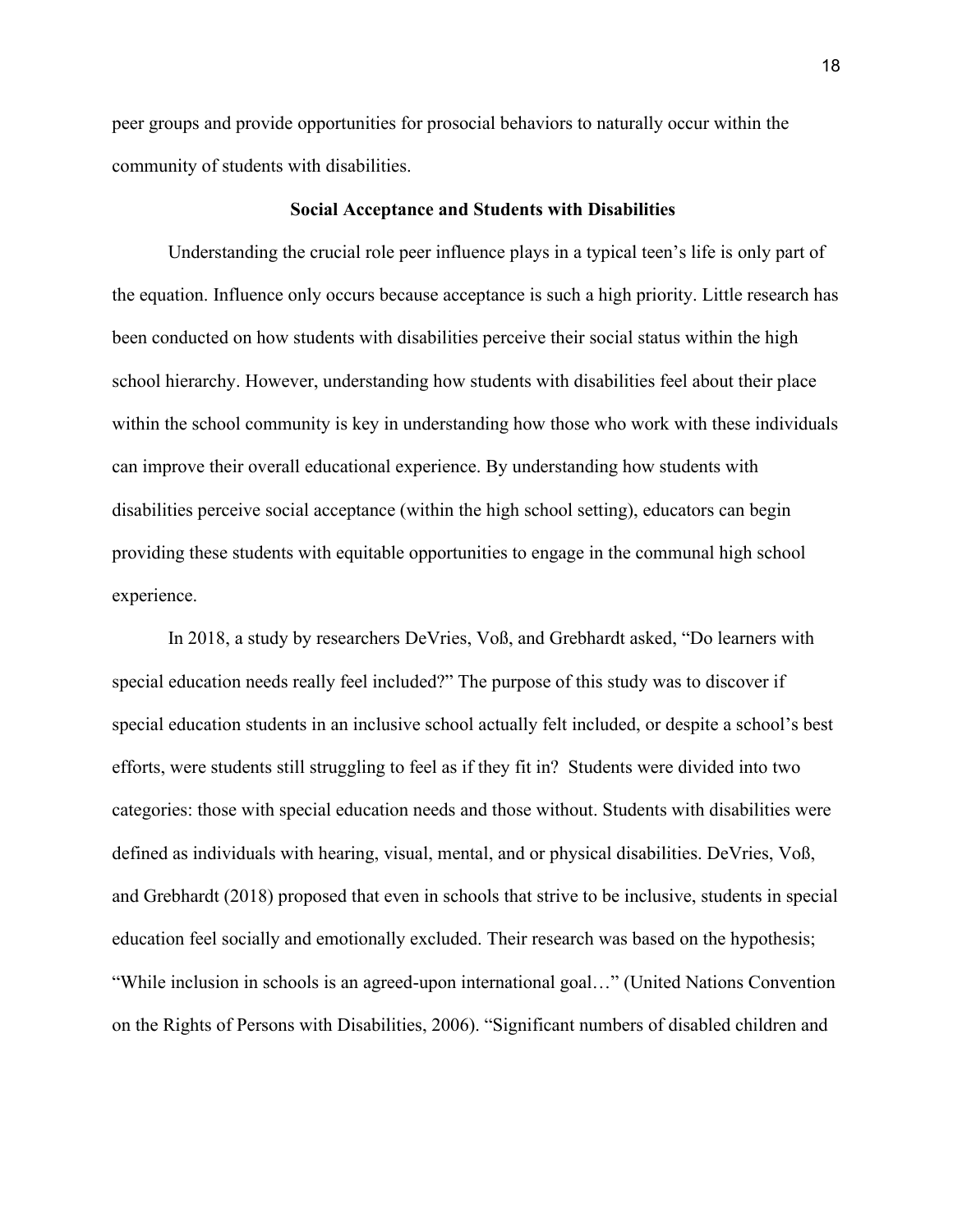youth are largely excluded from educational opportunities for primary and secondary schooling," (Peters, 2003, p. 1).

To gather the information necessary to answer this question, the authors of this study used questionnaires. Students were given both a Strengths and Difficulties Questionnaire (SDQ) and a Perception of Inclusion Questionnaire (PIQ). Students completed the questionnaires of their own accord. Students were asked to complete the questionnaires at the end of sixth grade and again at the end of seventh grade. The study consisted of 407 students; 48 of the students were identified as having special education needs. All the students surveyed attended a selfproclaimed inclusive school. According to the study, students with special education needs had an academic self-concept significantly lower than that of their peers without special education needs. Students with special education needs also felt feelings of lower inclusion on an emotional level. No significant differences in emotion were observed based on the student's gender. The relationship between the SDQ and the PIQ showed that students with a higher SDQ score perceived themselves to be less included in the general education classroom. However, positive academic perceptions did increase as students aged from sixth grade to seventh grade. The authors concluded that students with special education needs do have lower academic selfconcept and lower self-perception than their peers of typical development (DeVries, Voß, & Grebhardt, 2018).

A second study (Wendelborg & Kvello, 2009) about the perception of social acceptance of those with disabilities included perceptions held by the parents of children with disabilities. In 2009, a study was conducted to examine the connection between school relationships and friendships during leisurely activities as well as the parents' observations of social acceptance and formed friendships among their children with disabilities (Wendelborg & Kvello, 2009).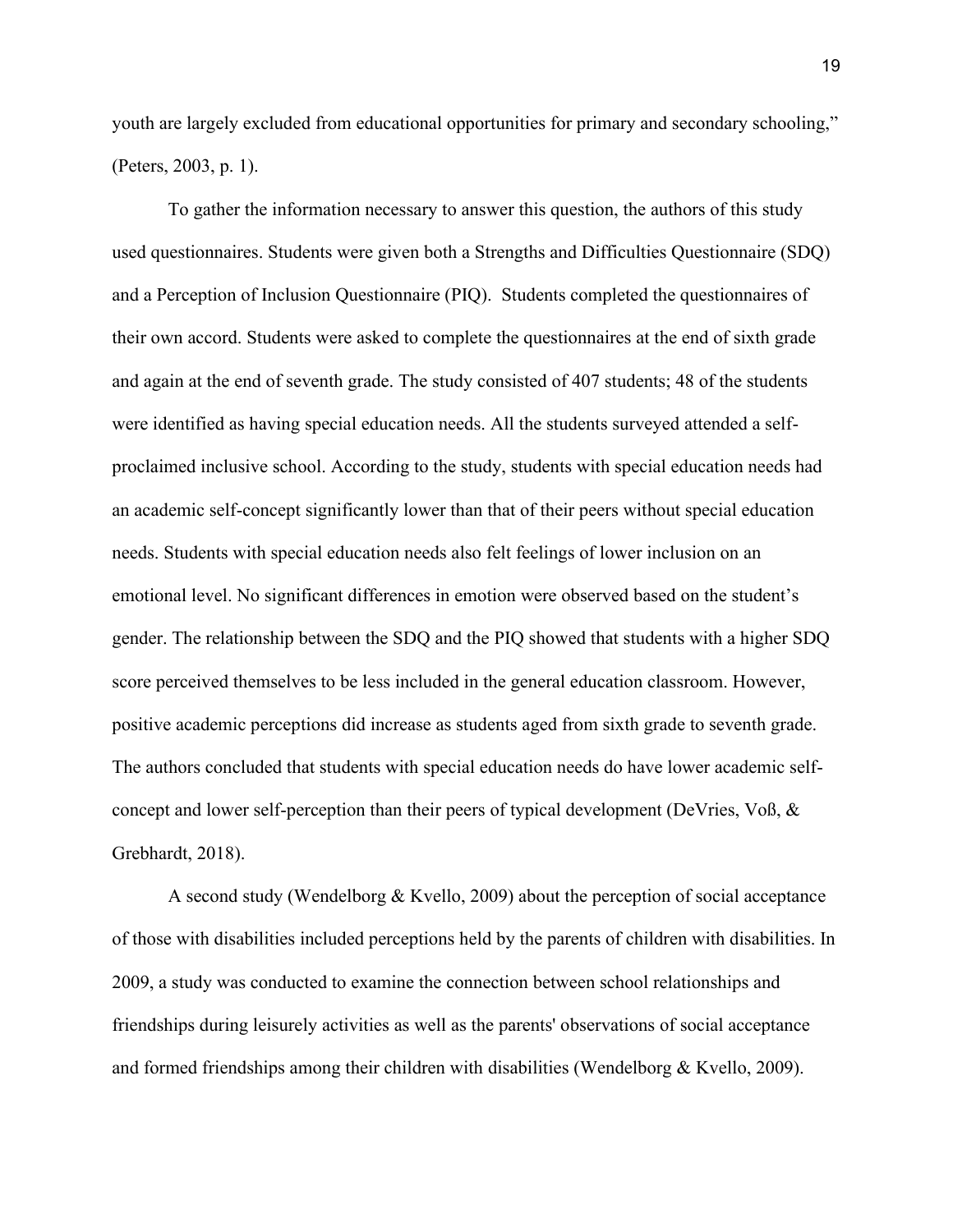This study determined disabilities using the following four categories: physical disability, intellectual disability, multiple disabilities, and other. Eighty-five children with disabilities, ages 11- to 13-years old, and their parents took part in this study. The authors hypothesized that classroom participation and social participation in leisure time positively influenced the perceptions of social acceptance and peer intimacy, while the other variables like the student's degree of intellectual or physical impairments, time spent in the special education classroom, and time spent with a special education teacher or paraprofessional were likely to have a negative impact on social acceptance and peer intimacy of the student with disabilities (Wendelborg  $\&$ Kvello, 2009). This was a longitudinal study involving the parents of children born with disabilities between 1993 and 1995. Parents were asked to complete surveys about their perception of the amount of inclusion their child received in 1999, 2003, and 2006. After an indepth look into the lives of these children, the study concluded, "Educational arrangements may obstruct the opportunities of children with disabilities have for participating and interacting socially during leisure time and may further have a negative impact on their perceived social acceptance and peer intimacy" (Wendelborg & Kvello, 2009, p. 143).

These studies provided valuable insight for those who work with or care for students with disabilities. Even with careful planning and the best intentions, students in special education programs and their families often feel left out of the critical social experiences and milestones typically developing students enjoy. Educators must begin to recognize where the educational system is falling short for students with disabilities, especially when it comes to their social development. It raises the question: How can those in special education create spaces where students with disabilities feel peer acceptance and social inclusion? With purposeful planning,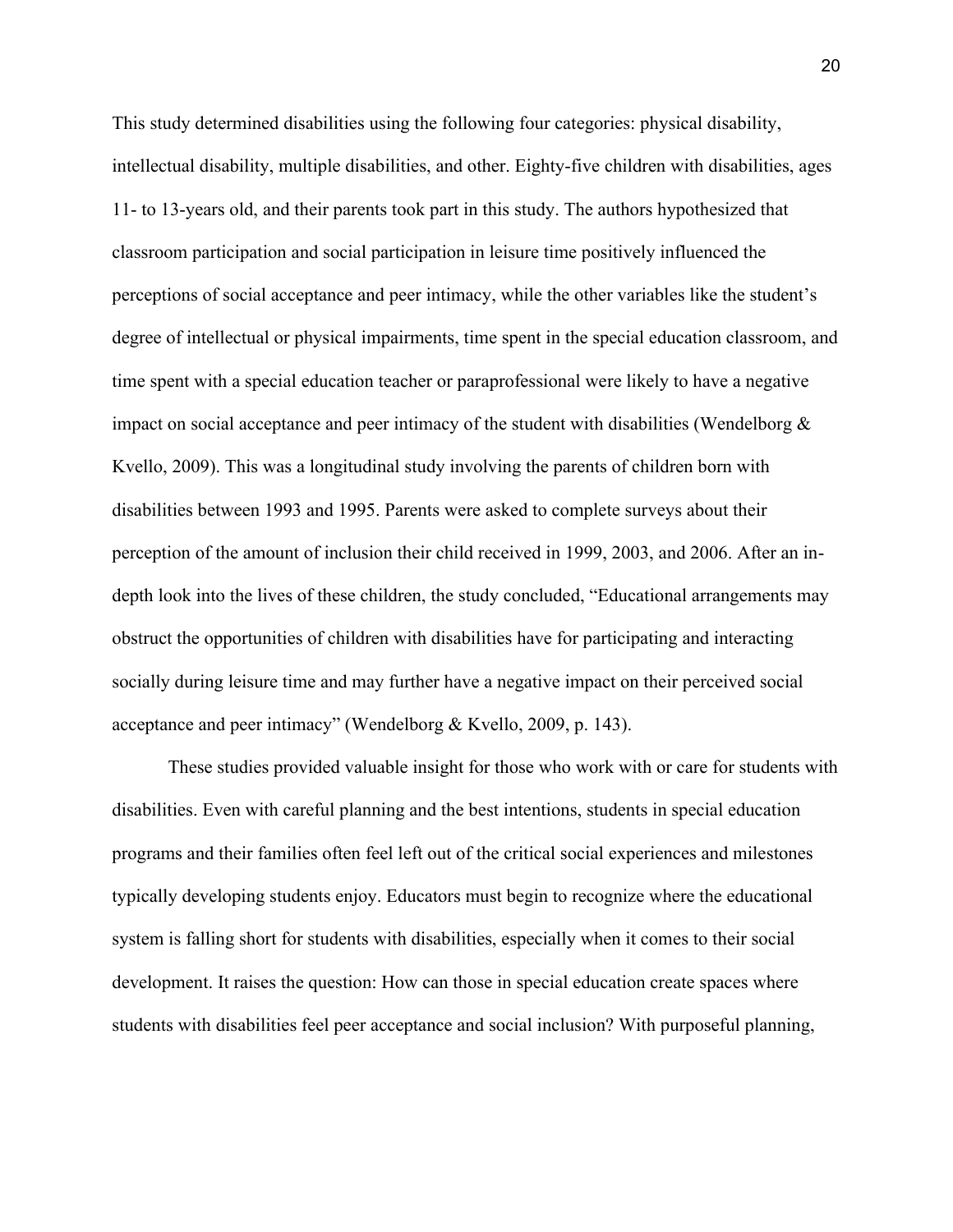can integrated extracurriculars, those that include both typical students and students with disabilities, provide the space students in special education are seeking?

### **The Effects of Extracurriculars on "Typically" Developing Youth**

The topic of extracurricular activities in schools has long been a subject of discussion in the educational world. Merriam-Webster defines extracurricular as "not falling within the scope of a regular curriculum *specifically*: of or relating to officially or semi officially approved and usually organized student activities (such as athletics) connected with school and usually carrying no academic credit" (Merriam-Webster, 2020). This is the definition that will be used to explore the idea of extracurricular activities throughout this literature review.

While most schools take pride in their extracurriculars, they also are often the first thing to go when budget cuts are made. The budget for the drama club will often be eliminated in favor of new technology for the science department. The purpose of this paper is not to debate the importance of science over drama or vice versa, but rather to explore the benefits extracurricular activities provide to students and make the case that the opportunity to engage in these activities should be available to all students. The research that has been conducted has largely used students of "typical" development as their research subjects. Typically developing children are those who achieve specific developmental milestones within an average time frame as compared to other children of their same age. "Developmental milestones are specific skill attainments occurring in a predictable sequence over time, reflecting the interaction of the child's developing neurological system with the environment" (Dosman, et al., 2012, p. 561). This model of skill formation is often referred to as normal or typical development and is used to monitor a child's developmental progress.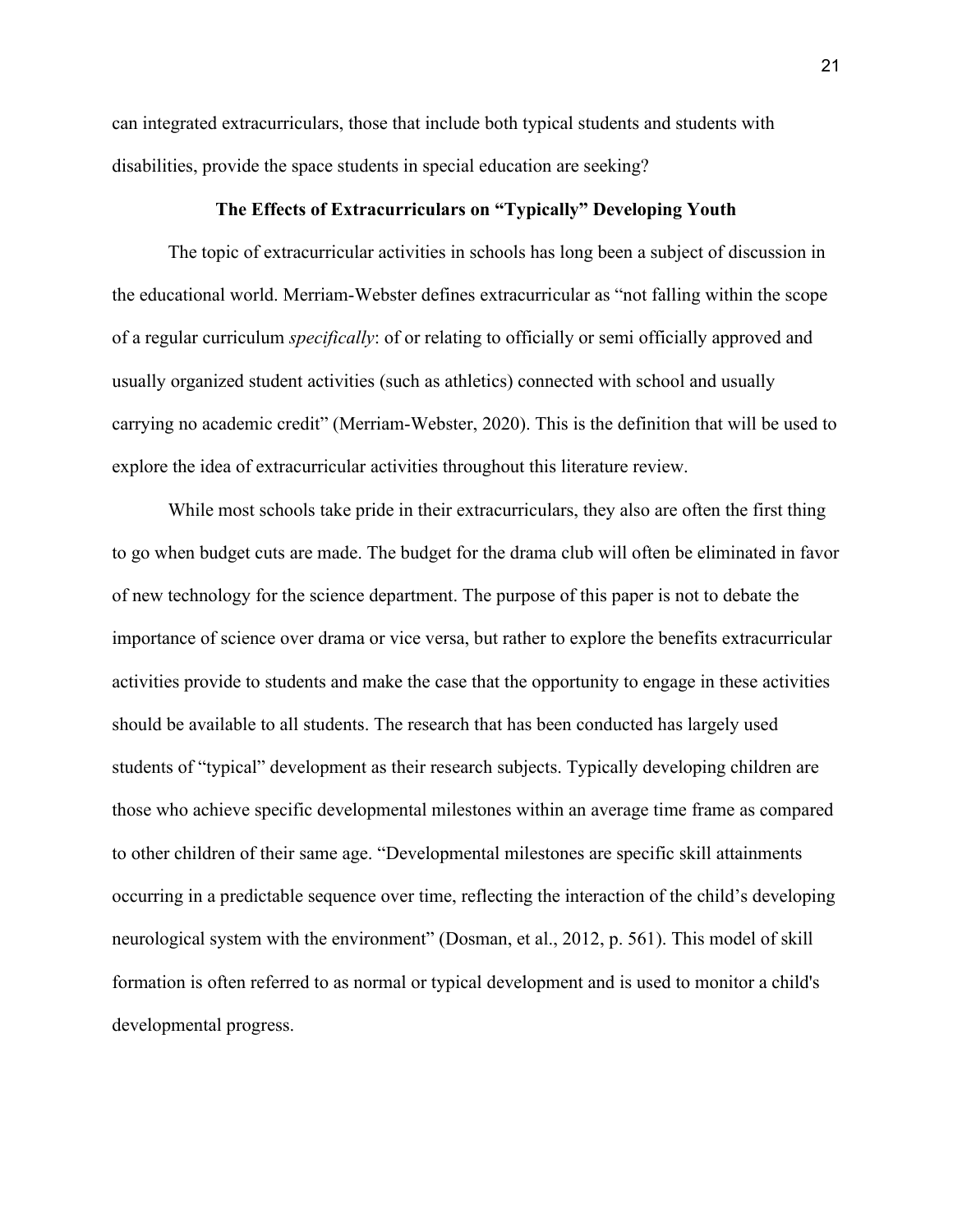In 2003, Bartko and Eccles published a paper comparing the characteristics of adolescents who participate in organized clubs versus those who do not. Several of their findings were of note.

First, for academic performance, the School and High-Involved adolescents reported the highest grade point averages. Looking back at the individual activity measures, these two groups also showed the highest mean involvement in both homework and school-based clubs. The Uninvolved teens reported the lowest mean GPA and reported the lowest involvement in homework and school clubs. (Bartko & Eccles, 2003, p. 237)

The authors concluded their study by claiming that the more constructive and organized activities a student is involved in, the healthier the student is psychologically and the better behaved he or she is in general (Bartko & Eccles, 2003). In addition to a higher GPA, all of this creates a strong case in favor of students participating in extracurricular activities and for schools providing the means for them to do so.

Several additional studies have been conducted researching the relationship between extracurricular involvement and student emotional health, goal attainment, and long-term success. As recently as 2017, a study published by Forgeard and Benson discussed the effects of participating in extracurricular activities in high school and how that participation is beneficial to the individual when transitioning to college. The authors of this study believed that extracurriculars provided students with age-appropriate opportunities involving skills like increasing performance, developing independence, creating an identity, and growing personal relationships. Their research findings show that developing these skill sets in high school makes an easier transition to college and adulthood compared to students who develop them after high school or perhaps not at all (Forgeard & Benson, 2017).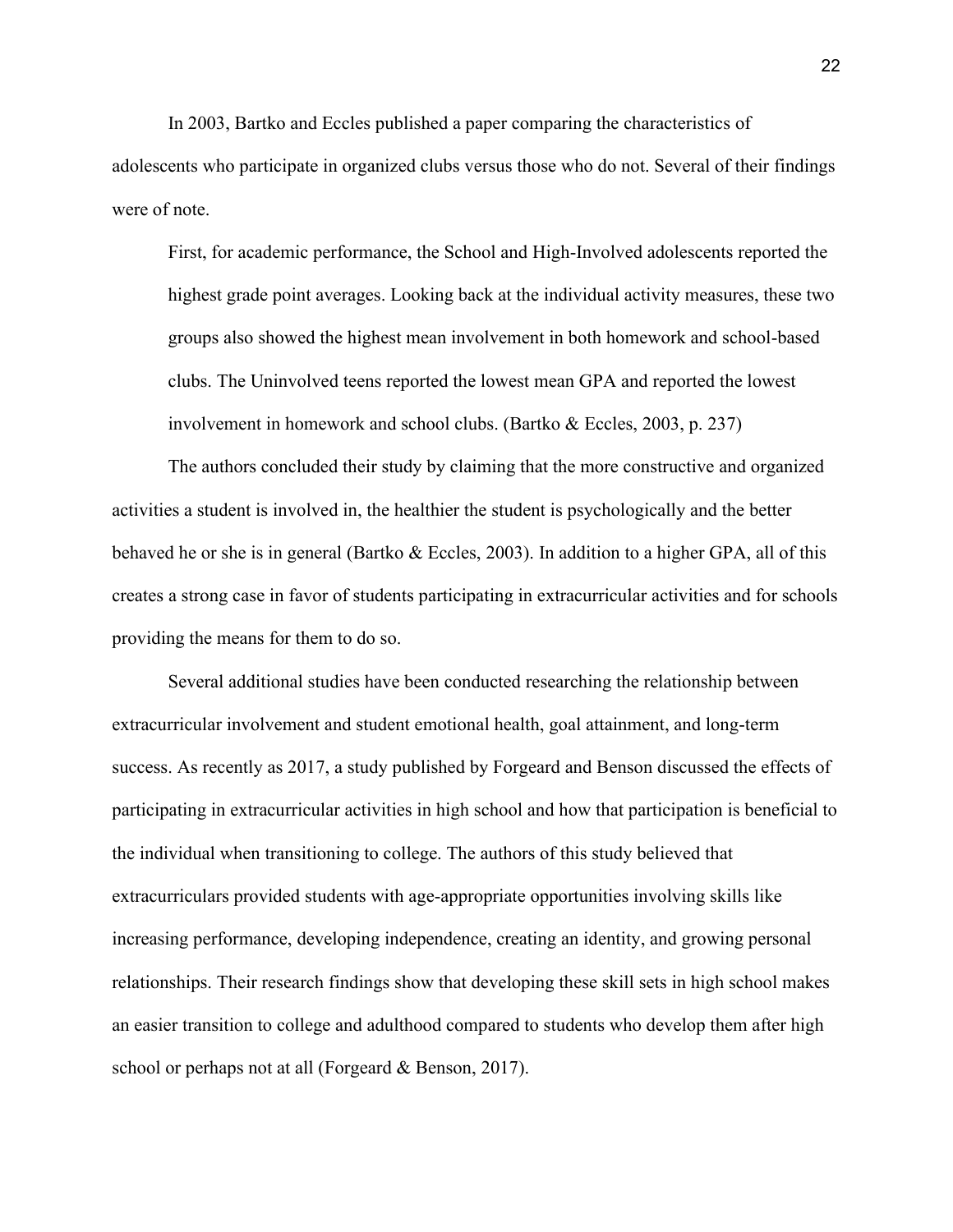One extremely in-depth study concerning the relationship between extracurricular activities and adolescence even went so far as to examine the associations between the type of extracurricular activity and its effect on students' feelings of school attachment and GPA. In their study Eccles, with her partners Barber, Stone, and Hunt, (2003) measured typical high school extracurricular offerings individually. For example, the GPA and feelings of school attachment of students who participate in a performing arts program were studied separately from the GPA and feelings of school attachment of students who participate in an after-school sport. A significant finding in the study showed that participating in high school sports or performing arts resulted in a higher GPA and a feeling of greater attachment to one's school. The study found that participating in team sports promotes positive academic outcomes. Those in sports liked school better compared to those not involved at both the 10th and 12th-grade levels. Additionally, participants in 12th grade received a higher than expected GPA (Eccles, et al., 2003). Their findings for the performing arts yielded similar results, including students observing a more fulfilling school experience and a higher GPA (Eccles, et al., 2003). The research also included student government, school spirit, and academic clubs. All resulted in similar outcomes of better GPAs and greater feelings of school attachment when compared to students who did not participate in any extracurricular school activities. The conclusion of the study is hard to dismiss.

Participation in prosocial activities predicted lower rates of increase in alcohol and drug use, as well as lower levels at both grades 10 and 12; participation in performing arts served this same function for boys. Furthermore, each of these results held true when social class, gender, and academic aptitude were controlled. (Eccles, et al., 2003, p.872)

In contrast to the benefits for students who participated in extracurricular activities, this study also highlighted the negative impact participation in sports could have on the student when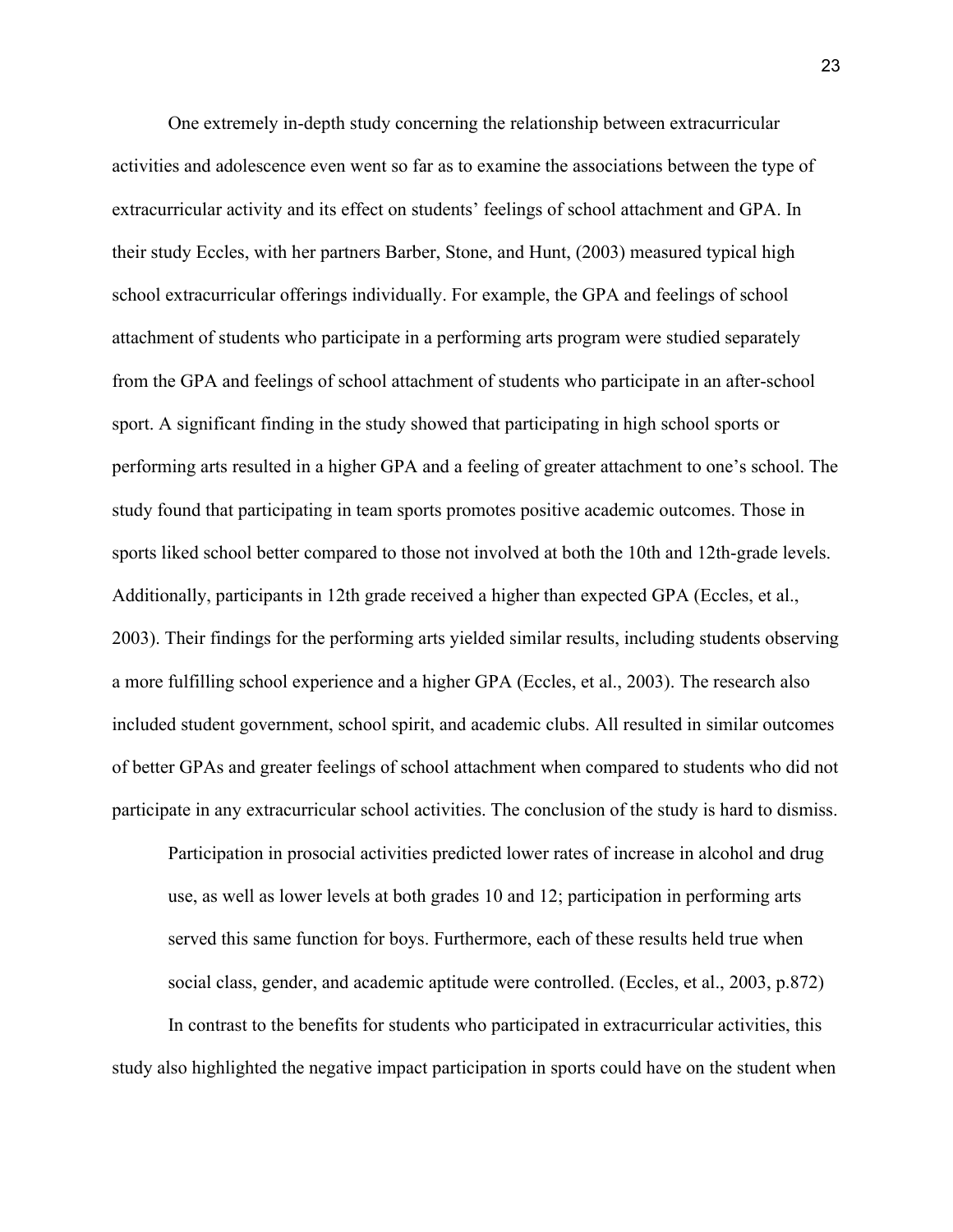the sport was taken away. The study found that when a student was no longer able to participate in the sport due to the sport no longer being offered or the student being cut from the team, the student suffered. The study stated "...those youth who saw themselves as jocks in the 10th grade and were no longer playing sports at 12th grade reported among the highest levels of depressed mood" (Eccles, et al., 2003, p. 880). This finding once again argued the need for students to not only be involved in extracurriculars but, if at all possible, to stay involved.

Thoroughly investigating the effects of extracurricular activities on typically developing students finds the outcomes to be overwhelmingly positive, further investigation focuses attention on students with disabilities. Questions to be explored include: Does being involved in extracurriculars provide the same long-term benefits for students with disabilities? Is there a case to be made for students with disabilities to have more opportunities to participate in high school sports, performing arts, school spirit, government, and academic clubs?

#### **The Effects of Extracurriculars on Youth with Disabilities**

Though the research involving the effects that extracurriculars have on youth with intellectual or physical disabilities is scarce, what has been studied is relevant to the overarching question of the necessity for students with disabilities to have the opportunity to participate in these activities along with their typically developing peers.

One literature review by Vinoski, Graybill, and Roach (2016), broached the question of whether students with disabilities receive the same benefits from extracurricular activities as those of their non-disabled peers. In this study the authors included individuals with a variety of intellectual, physical, and or social-emotional disabilities. They hypothesized that students with disabilities miss out on the benefits extracurriculars provide, including enhanced life skills, recreational pursuits, career paths, and social connections. The review mainly relied on two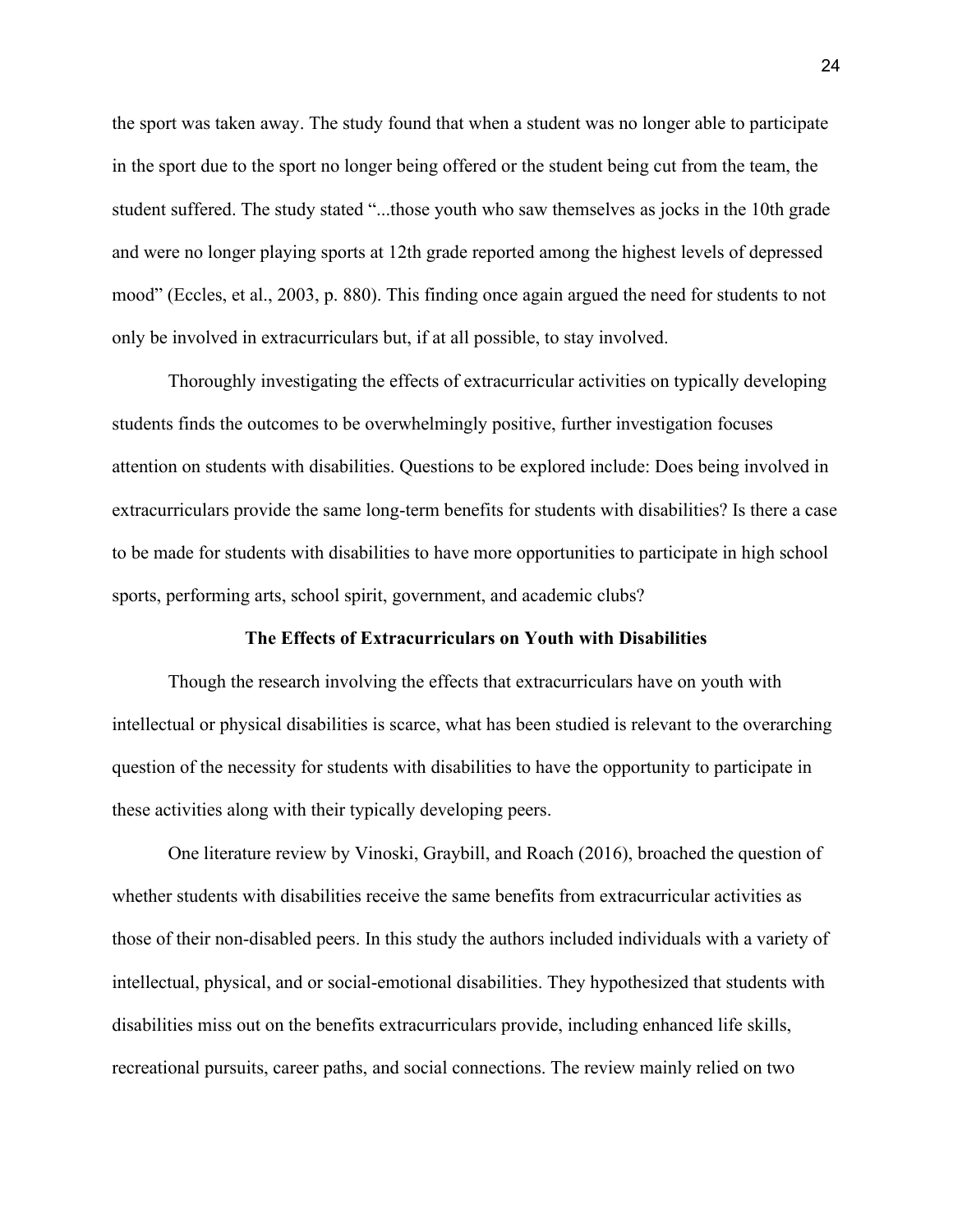previous studies. The first, a survey conducted by Mahoney, Harris, and Eccles (2006), which examined individuals ten years after high school graduation and determined that those who participated in extracurricular activities earned a higher wage and had greater attainment of their educational goals. The second, a study by Simeonsson, Carlson, Huntington, McMillen, and Brent (2001), concluded the amount of extracurricular activity participation over the high school years predicted the long-term benefits of educational success and college attendance. After researching the benefits of extracurriculars for typically developing students, Vinoski, Graybill, and Roach examined 400 different IEPs and determined that only 11.3% of students with disabilities participated in extracurricular activities. This paper argued that millions of students with disabilities miss out on the educational, social, and emotional benefits that can only be attained by participating in an extracurricular club or sport. This is compared to 75% of students without disabilities (Vinoski, Graybill, & Roach, 2016). One of the most significant findings of the review is the conclusion that encouraging students with disabilities, through recruitment, to participate in clubs and activities with their non-disabled peers provides them with opportunities to practice leadership skills like planning, communicating, and decision-making. When students with disabilities participate in these clubs, they receive the same benefits as their non-disabled peers. Other positive character traits like self-determination and goal setting can be developed in extracurricular clubs and sports (Vinoski, Graybill, & Roach, 2016).

A short article by Grace (2006), discussed the experiences of a special education teacher, Linda Cohen, who has been in the profession for thirty years. Cohen was particularly concerned about her seventh-grade student Jason who had "significant learning delays and communication challenges." Jason rarely interacted with his classmates. However, Cohen noticed a marked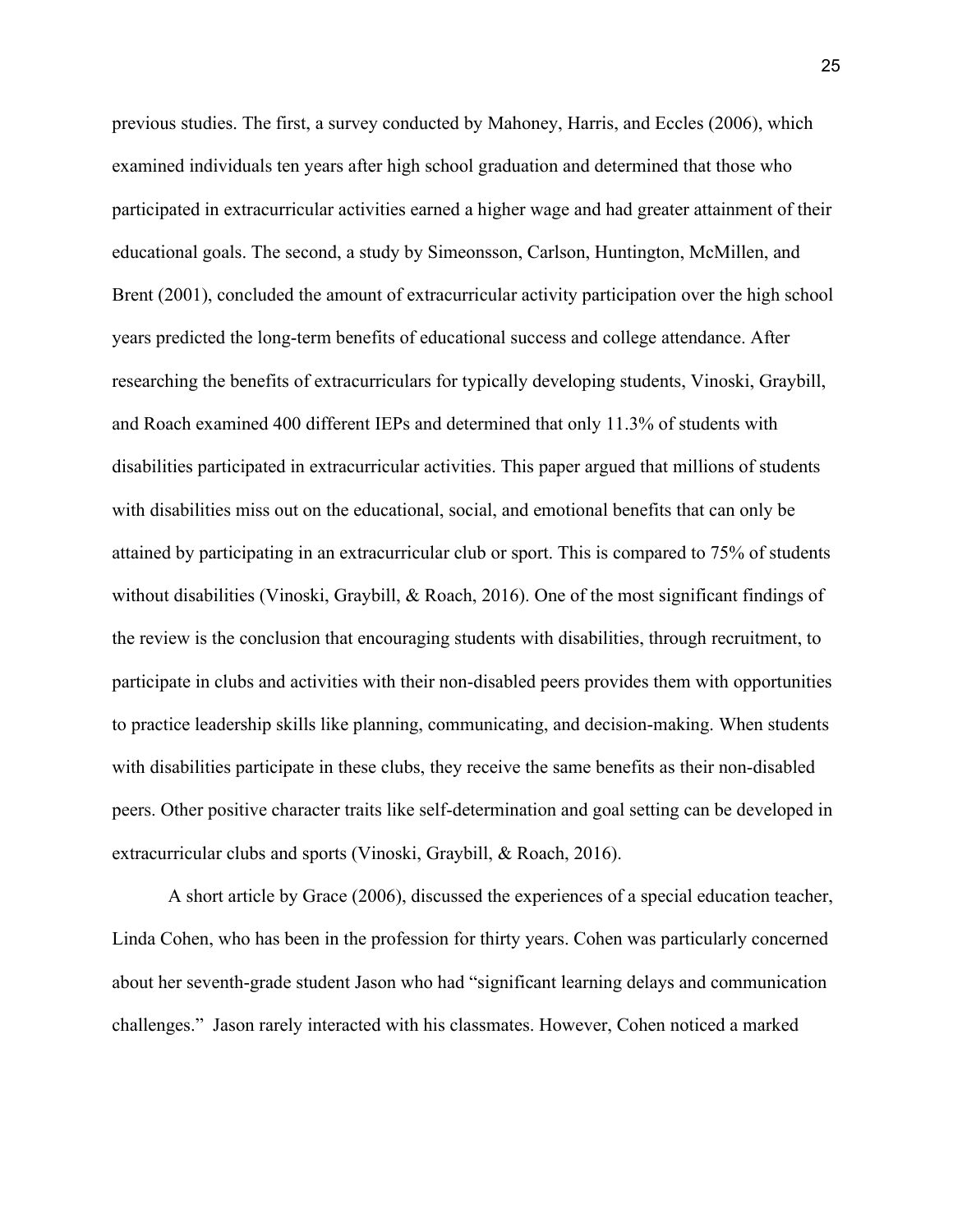improvement in his classroom relationships after participating in an inclusive after-school club. Cohen states,

After Jason started going to the after-school activities, he had more in common with the other kids. Before that, he was very resistant to accepting help and to making friends. He would stare at other kids, and he didn't get social cues. But the after-school program leveled the playing field. (Grace, 2006, para. 13)

Though few studies have examined the overall benefits of extracurricular activities for students with special needs, some have researched these effects on students when participating in very specific clubs. A recent study specifically examined the impact of students diagnosed with ASD or ADHD, ages five to seventeen, and their participation in an after-school MineCraft club. After participating in the club, 53.5% of the students reported they felt that the club presented them with opportunities to make friends, play with others, socialize, and gain confidence in their communication skills (Hobbs, 2020). One parent surveyed about the club even commented, "My child has always struggled in school. Coming to Minecraft Club enables him to feel clever. He enjoys helping the younger children and feels important" (Hobbs 2020, p. 32).

Overall, students with disabilities encounter fewer opportunities to develop the social skills many typically developing children take for granted, which is why engaging students with disabilities in extracurriculars is essential to the overall health and well-being of students with disabilities. The research proved that providing ample opportunities for students with disabilities to interact with their peers in a safe and welcoming environment must become an educational priority.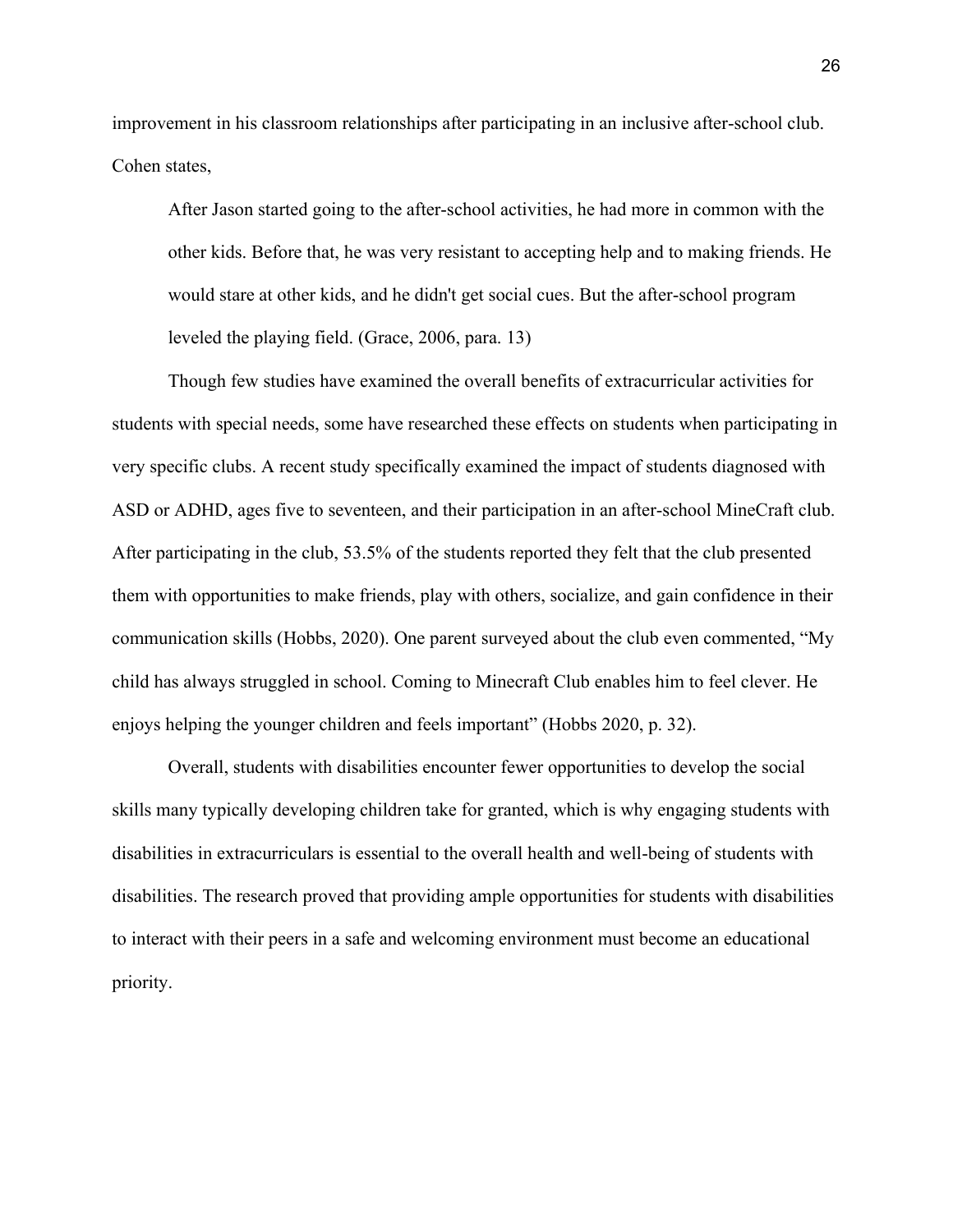# **The Benefits of Organized Interaction between "Typically" Developing Youth and those with Disabilities**

 When Li and Wang studied the Special Olympics Program in China in 2013, the aim of their research was to "...examine the effect of volunteering for Special Olympics Games (SOG) on the attitudes of volunteers towards the inclusion of people specifically with intellectual disabilities." (Li &Wang, 2013, p. 515). A guiding question of their study was: Can attitudes about the inclusion of individuals with special needs be changed or altered through organized programs like the Special Olympics? (Li &Wang, 2013). According to this study, the answer is, "Yes!"

The study conducted by Li and Wang consisted of 100 participants ages 18 to 25. All the participants were from the same university in Southeast China. None of the participants were majoring in special education or any other related field of study. 37 of the participants were male. 63 were female. 50 of the students surveyed volunteered to participate in the Special Olympics Games (SOG), and fifty did not. The Mental Retardation Attitude Inventory-Revised (MRAI-R, Antonak & Harth 1994) was used to evaluate students' attitudes of inclusion towards people with intellectual disabilities. The study consisted of two groups: a controlled group and an experimental group. The MRAI-R questionnaire was administered by researchers three different times to the experimental group and once to the controlled group. The experimental group completed the questionnaire once before working in SOG, once one week after volunteering in the SOG, and once four weeks after volunteering in the SOG. The controlled group completed the questionnaire one time at a separate assembly. The study concluded that female participants' attitudes about inclusion were better overall than their male counterparts. However, both male and female participants who were part of the group that volunteered with SOG had improved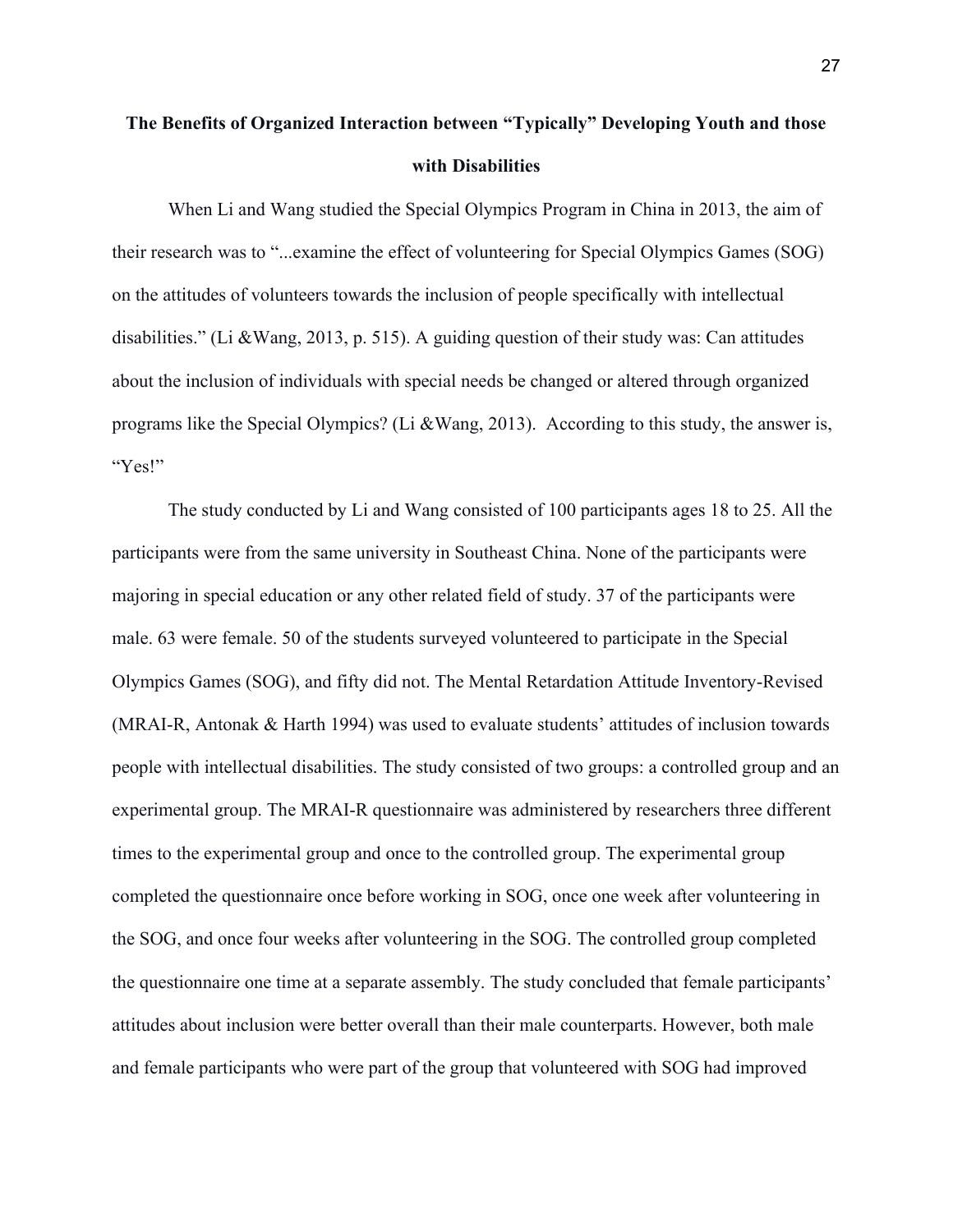attitudes about the inclusion of those with intellectual disabilities. The study deduced that positive attitudes about inclusion could be increased even after one week spent interacting with individuals with intellectual disabilities (Li &Wang, 2013).

Of all the studies researched for this literature review, the study by Li and Wang arguably makes the strongest case for integrated extracurriculars. Although their research focused on changing attitudes about individuals specifically with intellectual disabilities, additional research demonstrates that this information can be applied to people with all types of disabilities. With planning and effort, negative stigmas about those with disabilities can be changed. In addition, individuals with disabilities can experience the benefits and rewards that accompany participating in extracurricular activities. With administrative and school support students with disabilities can have the same opportunities to develop social skills and leadership qualities; they can gain practical skills in managing projects and strategic planning. The possibilities are endless when one recognizes the importance of an inclusive environment and equal opportunities for all.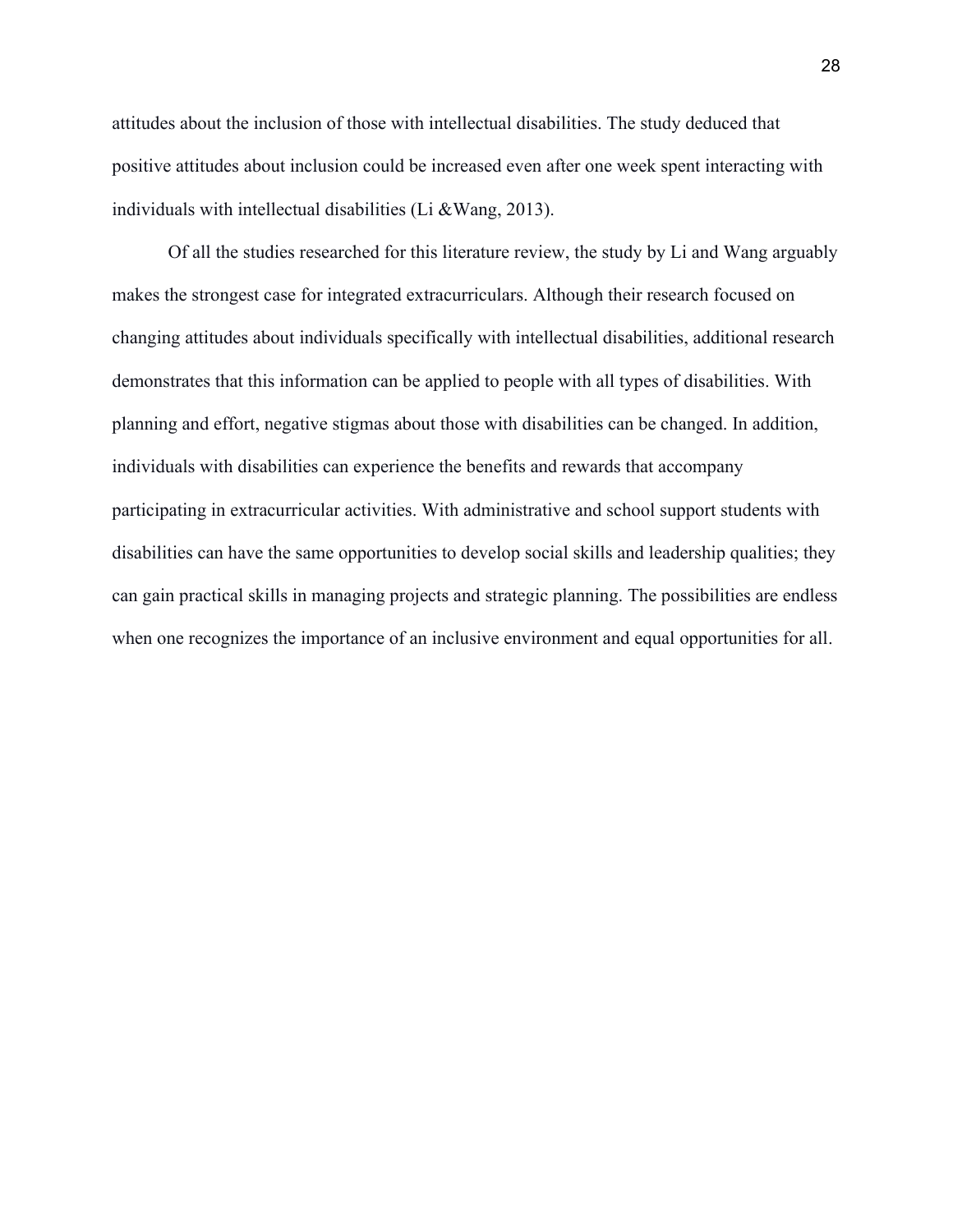#### **CHAPTER III: APPLICATION OF THE RESEARCH**

The purpose of this curriculum is to provide secondary schools with an outline of ideas to create an extracurricular inclusive club, giving students with physical and intellectual disabilities the opportunity to engage in programs and activities with their non-disabled peers. Activities promote social interaction and provide opportunities to develop leadership skills, manage projects, and achieve common goals.

This curriculum is designed for educators who work with students with disabilities or general education teachers who desire to support an inclusive club that promotes leadership skills for both typical students and students with disabilities. Access to the curriculum could be provided through a professional development conference or simply presented to individual teachers who have a desire to create an inclusive program. Approval from school administration would be necessary to implement this curriculum. The meeting plans below assume that the students have a general location for a meeting place within the school. A small monetary budget is necessary to complete some of the activities described in this curriculum. A small fee could be charged to students who participate in the club if a budget through the school or community is not available. A supervising teacher will need to be designated to provide guidance for the leadership team. Additional adult support in the program may also be necessary to help facilitate and supervise the activities. The full curriculum consists of 80 meeting activities organized under nine different themes: Getting to Know You, Fall Festivities, Working Together, Giving Back, Physical Fitness, Random Acts of Kindness, Exploring other Culture, Exploring the Outdoors, and Lasting Friendships.

This curriculum would provide enough activities for the club to meet two to three times per week following a typical 9 month school calendar. Organizers should think of the curriculum

29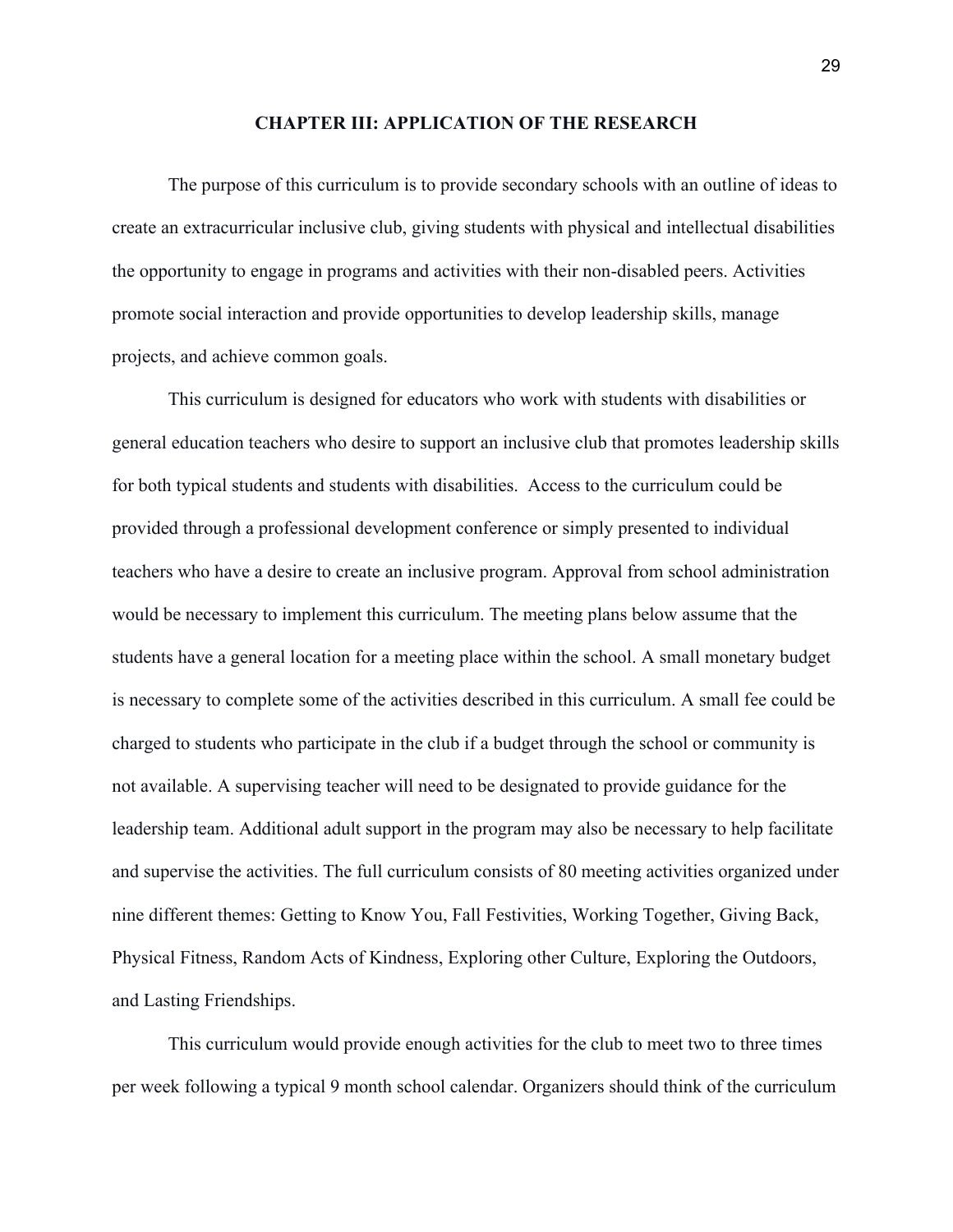as a list of ideas from which they can choose their favorites or use as a starting point to implement their own plans. A preview of six activities provided with this curriculum is detailed below.

#### **Program Name: PALS (People of All Learning Styles)**

This extracurricular club could meet as often as desired as determined by the leadership team. However, a suggestion of no less than two times per month is recommended, as it is difficult to form meaningful relationships without consistent and frequent interactions.

The ideal leadership team for this club and curriculum consists of both general education and special education students in grades 9-12. The team should meet at least twice after school during the first or second week of school to discuss plans and ideas for the PALS club for the upcoming quarter. Being a part of the leadership team gives students with disabilities the opportunity to develop and practice management skills rarely present in other clubs or activities designed for students with disabilities. As part of the leadership team, the students with disabilities should work together with their typical peers to complete tasks like determining what activities the club will host, how the activities will be funded, how many adults will be needed to support the activity, who these adults might be, and what supplies need to be gathered in order to make the event or activity a success.

The club activities presented in this curriculum include an outline of the leadership skills the students on the leadership team will have the opportunity to develop and practice with each selected activity. The students with disabilities should be considered the "drivers" of the club programming, while the general education students involved should take on a more supportive role, making suggestions, pointing out possible pitfalls, and assisting in the organization of the activity when necessary. A new leadership team of students with disabilities should be chosen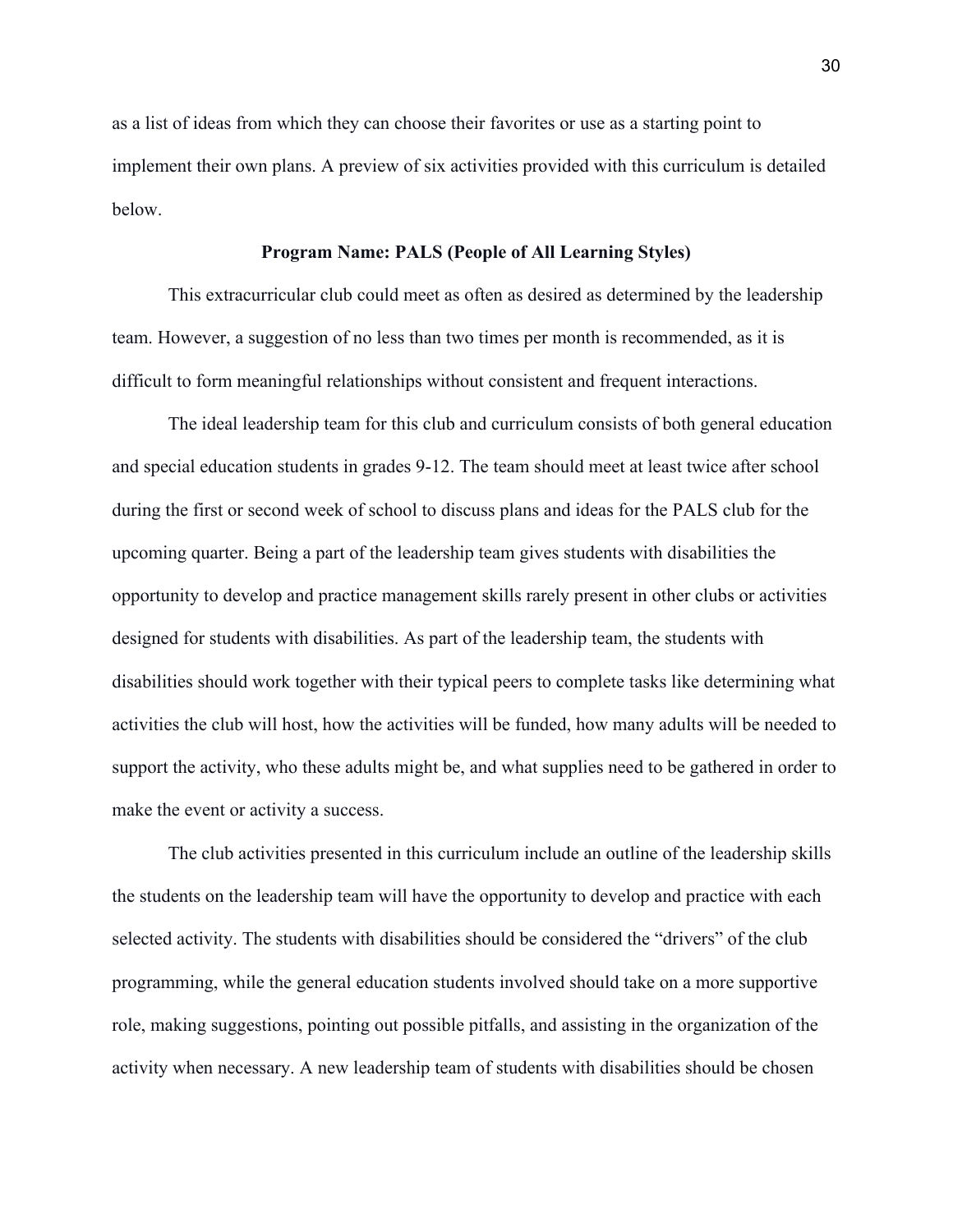once every quarter to give more students the opportunity to be in a leadership role. A rotation of general education students could also take place if there was high interest from the general education population to be a member of the leadership team. However, the club might be run more effectively by a more permanent presence of general education students who are thoroughly invested in the club. The curriculum could be used as written or could be used as an outline or list of ideas that could be implemented any time during the school year. The leadership team should continue to meet one to two times per week, depending on how often the club meets, to gather supplies and plan for upcoming activities.

Each PALS activity is designed to last approximately 60 minutes and meet immediately after school. Students on the leadership team will need some time before the start time of the club to bring the necessary materials to designated meeting locations. This curriculum is based on a typical school calendar. If possible, once per quarter the PALS group should participate in a field trip. A field trip provides the leadership team with an event that requires a more significant amount of organization and pre-planning than the regular PALS activities.

### POSSIBLE THEMES FOR PALS PROGRAMING

SEPTEMBER: Getting to Know You

OCTOBER: Fall Festivities

NOVEMBER: Working Together

DECEMBER: Giving Back

JANUARY: Physical Fitness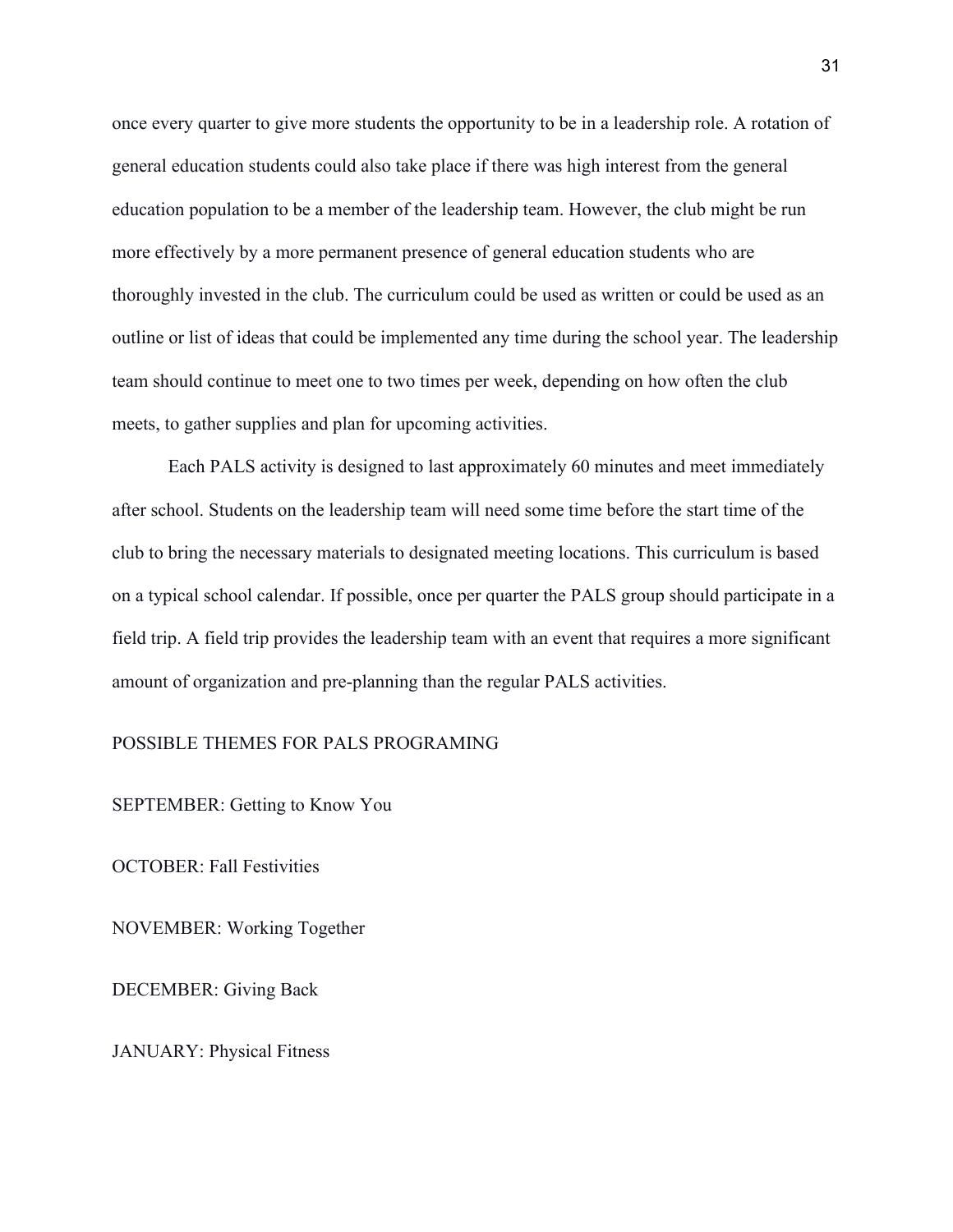FEBRUARY: Random Acts of Kindness

MARCH: Exploring other Cultures

APRIL: Exploring the Outdoors

MAY: Lasting Friendships

# **Six Sample Lessons of PALS Programming**

THEME: Getting to Know You

# PALS Activity 1: Let's Get to Know Each Other Game

Location: Classroom

Supplies: Computer, SMARTBoard or similar device, Internet access, Kahoot program, Students must have access to individual technology (Chromebooks or iPads).

Leadership Team Prep Work: Collect and make a list of at least two facts about every individual in the PALS club. Then, work together to create a Kahoot Quiz about the students. A sample question would be:

Who has a cat named Princess?

- 1. Amy
- 2. Bart
- 3. Chris
- 4. Dan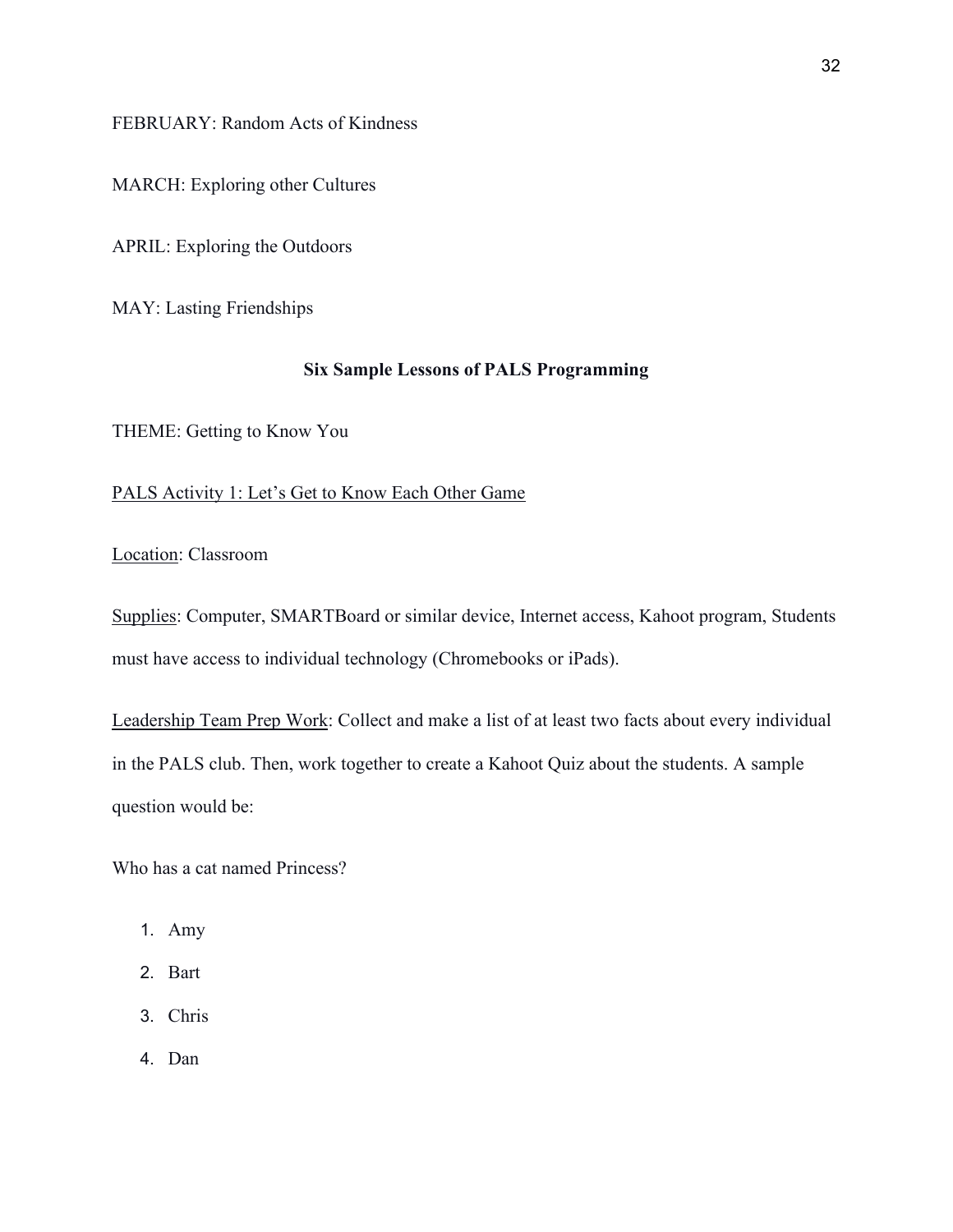Description of Activity: Students use Kahoot to answer as many questions correctly as they can about their classmates. During the activity, general education students on the leadership team may choose to read the questions out loud so those students with visual impairments and reading disabilities can fully participate. General education students may also be paired with students who have significant needs and help them answer the questions on their devices. After playing the game the leadership team reviews the correct answers with all students, so they are able to learn more about their classmates.

#### Leadership Skills Required for this Activity:

**Interviewing**: Students ask questions of their peers to get answers to the quiz questions.

**Recording**: Students record the answers provided by their peers.

**Organization**: Students organize the information gathered and format it into a Kahoot quiz.

**Public Speaking**: Students explain how the game is played to the members of the club.

**Technology**: Students utilize technology to complete this activity.

## PALS Activity 2: Outdoor Scavenger Hunt

Location: Meet in the designated meeting location to hand out scavenger hunt lists and pencils, then head out to the school grounds to find items on the scavenger hunt list.

Supplies: Scavenger Hunt List, Sharpened Pencils, Clipboards

Leadership Team Prep Work: Choose an appropriate scavenger hunt and make enough copies for as many teams as you anticipate participating. Be sure to also gather all necessary supplies.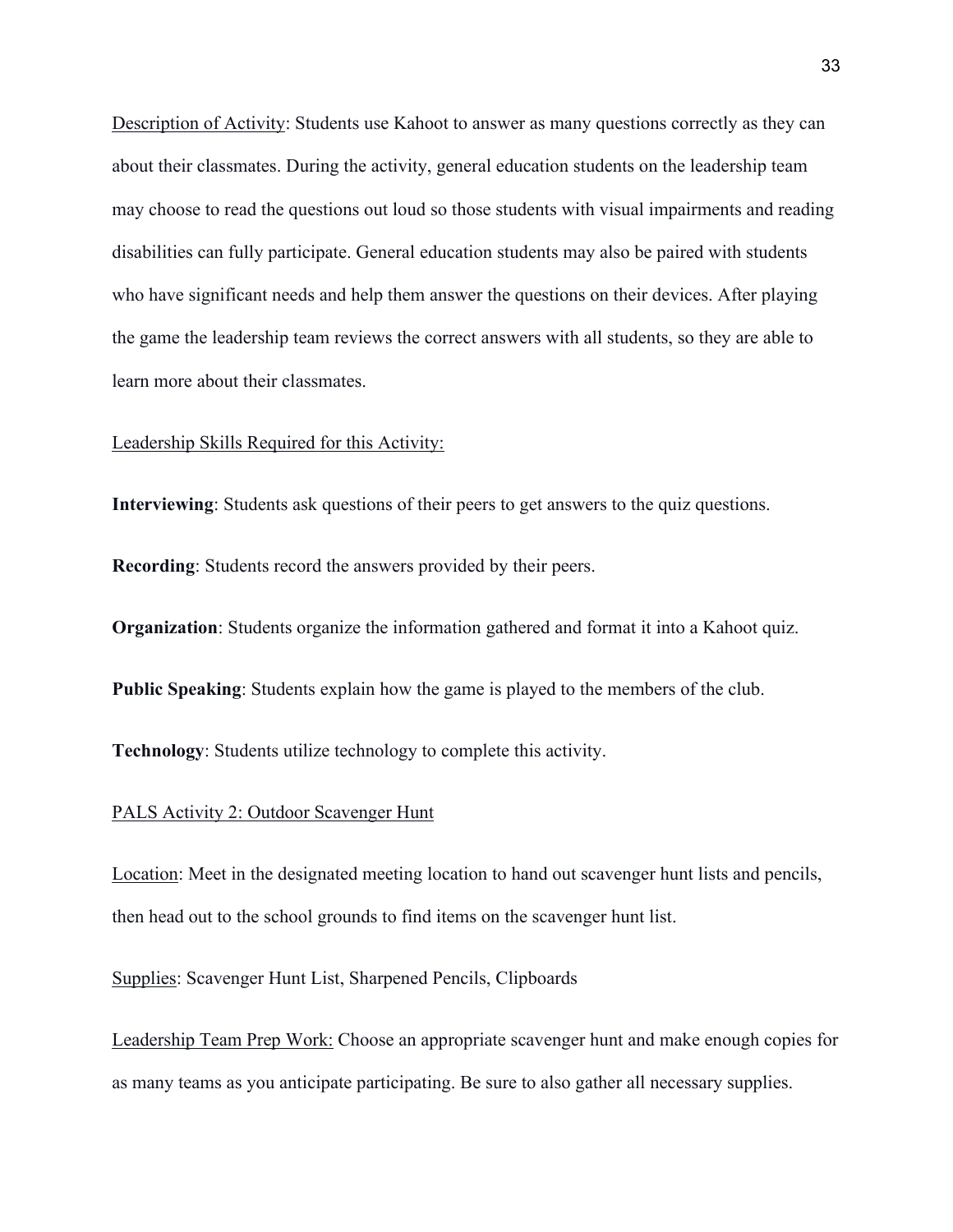Description of Activity: Students form teams of four or five and head outside to search for and check off items on their scavenger hunt list. Students do not need to physically bring the item back, but take a picture with their phone, if feasible, and place a checkmark next to the item once they have seen it. Set a specific time and meeting place for students to return to once they have completed their scavenger hunt or they have run out of time. When students return to the designated area students can compare their lists. It is important to set up clear boundaries for this activity and have teachers supervising to make sure students do not wander off. Below is a sample scavenger hunt list, there are several free and printable scavenger hunt lists online, and leaders should ultimately choose a list that best describes items they could find on their specific school grounds.

|   | <b>Stick</b> | ٦      | Feather          |
|---|--------------|--------|------------------|
| ⊔ | Squirrel     | $\Box$ | Spiderweb        |
|   | Flower       | ❏      | Worm             |
| ப | Pinecone     | ❏      | Rock             |
|   | Acorn        | ⊔      | <b>Butterfly</b> |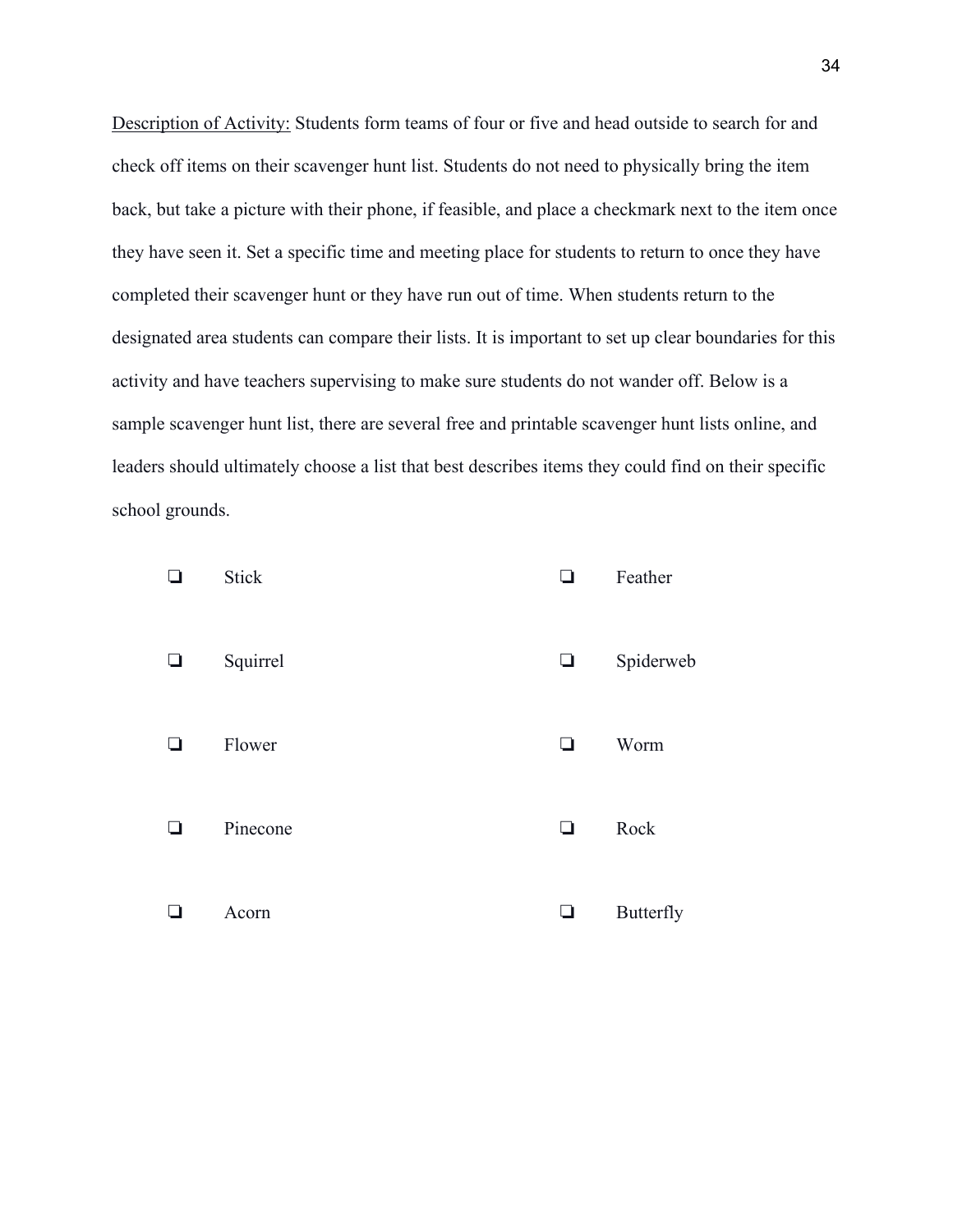#### Leadership Skills Required for this Activity:

**Decision Making**: Students decide what items to include on their scavenger hunt list depending on their school grounds and the possibility of locating certain items. Students determine the scavenger hunt teams when considering the members of their club.

**Planning Ahead**: Students obtain copies of the scavenger hunt list, gather clipboards and pencils for the activity. Students determine the boundaries for this activity.

**Communication**: Students communicate the rules and directions to their fellow club members.

### PALS Activity 3: Outdoor Tie-Dye

Location: Students meet in the designated classroom area to obtain supplies and receive instruction. Once students have the necessary supplies students meet outdoors in a designated area to participate in the tie-dye activity. It is recommended that the area be grass, if at all possible, to avoid dying any cement that might be on school grounds.

Supplies: White T-shirts (Students can be asked to provide their own white T-shirts, however, several extras should be on hand for students who forget or are unable to do so.) Notes, reminders, and e-mails should be sent home several days before the activity to ensure as many students as possible bring in their T-shirts. Several Tie Dye Kits (preferably the kits that provide squeeze bottles of tie-dye for easier application.) Several hundred rubber bands, Medium to small-sized plastic garbage bags (at least one per student.) Washing directions printed on a small card (at least one per student) Pre-printed cards with student names. Stapler.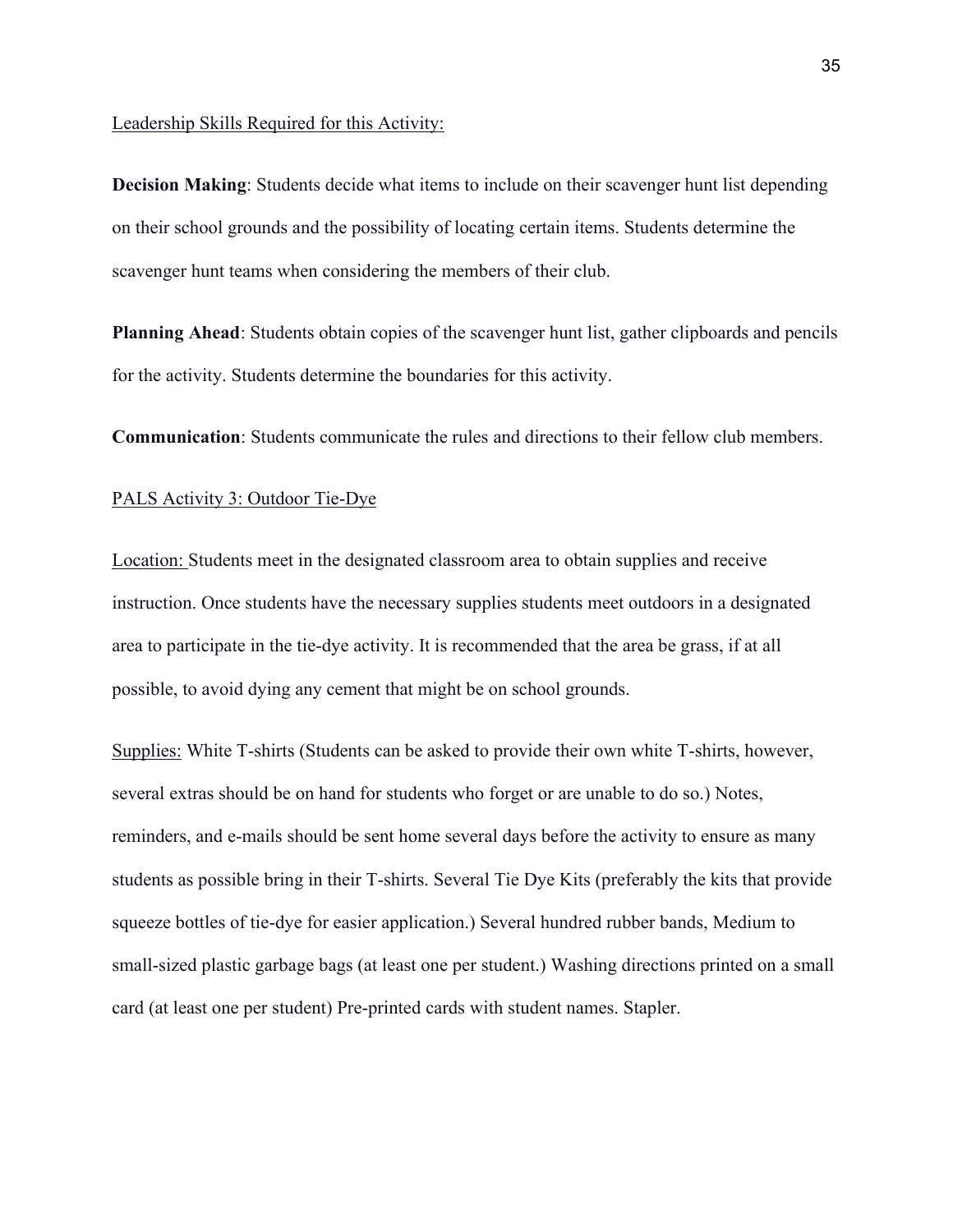Leadership Team Prep Work: The leadership team creates reminders to bring a white t-shirt complete with the date the tie-dye activity will be taking place. The notes are sent home with students two to three times at least one week before the activity and one day before the activity. The leadership team creates and prints cards with washing instructions and cards with the names of all the students who will be participating. The supervising teacher gathers and purchases the necessary supplies for the activity.

Description of Activity: Once the students have their supplies they go to the designated location. Once at the location students begin twisting their t-shirt and tightly wrapping rubber bands around the twisted areas to ensure the best results. When the t-shirt is sufficiently twisted, and bound, students lay their plastic garbage bag on the ground and place their twisted t-shirt on top. Students then use the squirt bottles of tie-dye to color their t-shirts different colors. When the shirt is adequately colored, the student turns the plastic garbage bag inside out around the t-shirt and ties it shut. Students receive a card with wash instructions and a card with their name on it. Both cards should be stapled to the plastic bag.

# Leadership Skills Required for this Activity:

**Budgeting**: For this activity, students purchase supplies, determine the number of people doing the activity, and purchase or arrange for someone else to purchase the materials. Students determine the budget for this project before purchasing the materials needed.

**Communication**: Students inform club members about the upcoming activity before it occurs. The leadership creates a way to inform the club members that they need a white t-shirt for the activity. The leadership team creates a notecard with washing instructions for the students to bring home.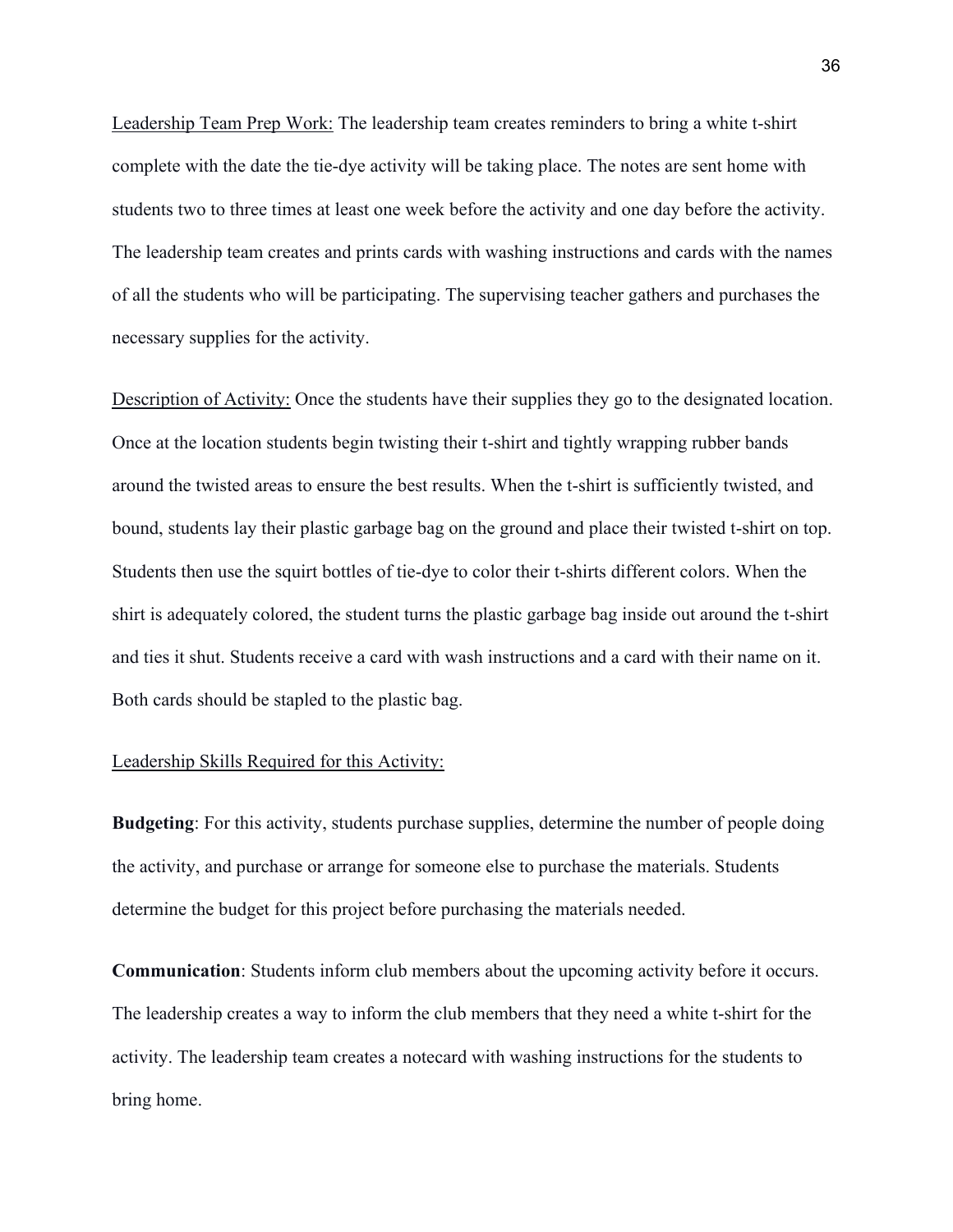**Planning Ahead**: Identify an appropriate outdoor space to complete the project and create a backup plan in case of poor weather. Purchase and gather supplies and communicate important information ahead of the activity.

#### PALS Activity 4: Game Day

### Location: Classrooms

Supplies: Several different types of games. Board games and card games. Examples: Uno, SkipBo, Phase 10, Sorry, Trouble, Jenga, Apples to Apples, Regular Decks of Cards for games like Go Fish.

Leadership Team Prep Work: Designate certain classrooms to host specific games. For example, card games will be played in Mr. Smith's room. The team makes signs of what games are in what classrooms, tape signs outside the classroom doors, or alternatively, hand a list of the classrooms and what games will be hosted in that classroom to each student. Ensures there are enough games for all the students to participate and place games in the appropriate classrooms.

Description of Activity: Students meet in several different classrooms and engage in board and card games of their choice. Students who need extra support can have a general education student partner to assist them in the gameplay. General education students model patience and good sportsmanship during game time. Teachers let students know how much time they have to play the game. Warnings of ten minutes and five minutes left of playing time may be helpful in getting students to end the game appropriately and transition to the next activity.

#### Leadership Skills Required for this Activity: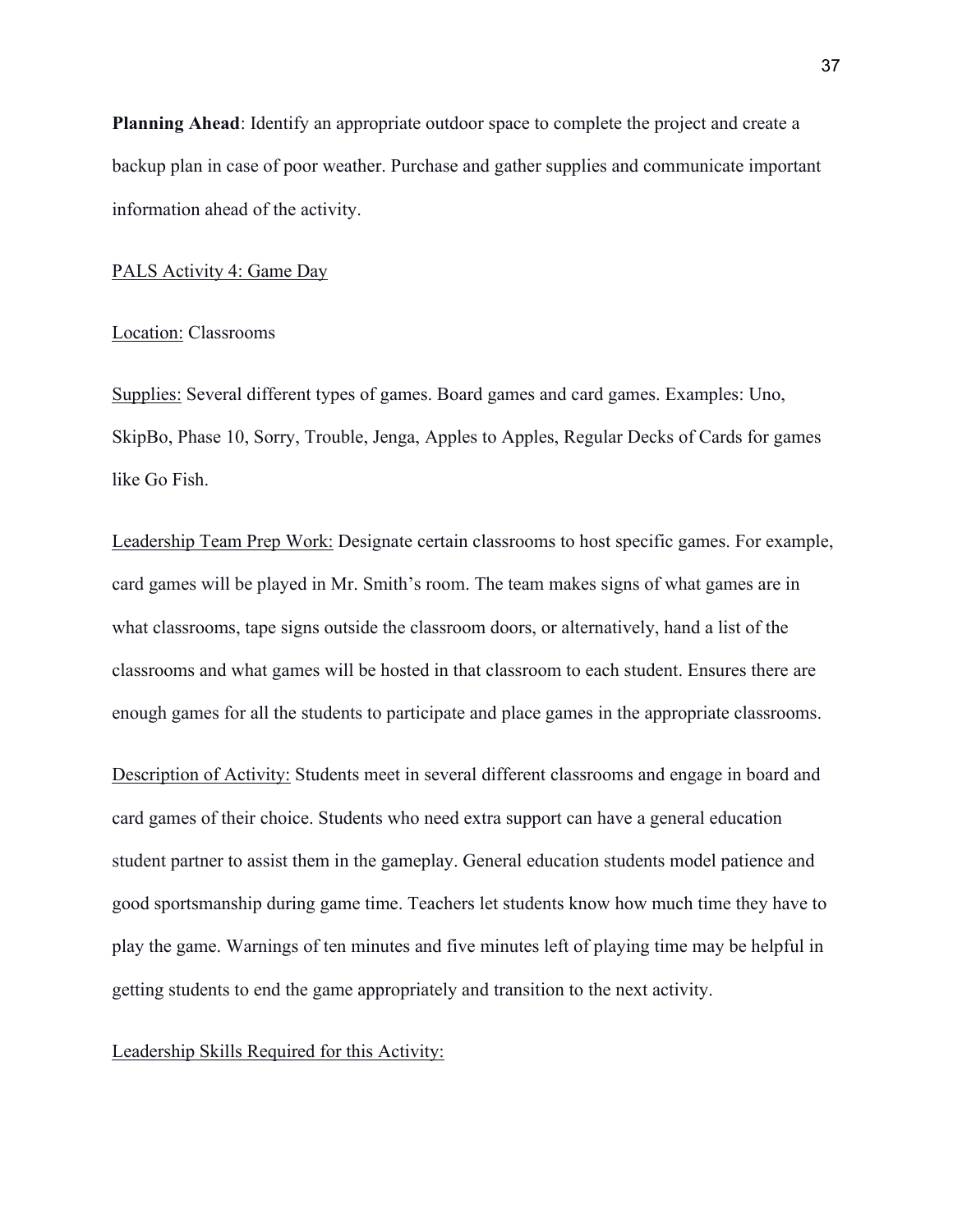**Room Planning**: Leadership determines which classrooms will host which games. Furniture within those rooms is arranged for ease of gameplay. Students should take into account the space needed for students in wheelchairs.

**Planning Ahead**: Students determine the games they desire to play, gather those games by borrowing them from teachers or other resources. Students in leadership make signs for the classrooms letting club members know which rooms are hosting which games.

### PALS Activity 5: Cookie Decorating

Location: If possible, using the school cafeteria or kitchen area would be preferable if not possible several classroom locations would suffice.

Leadership Team Prep Work: The leadership team determines if any students in the PALS program have food allergies applicable to this activity. If allergies exist alternative ingredients are provided to allergy-prone students. The team determines the number of supplies needed for the activity. For example, how many cookies will each student be allowed to decorate? This will determine the number of supplies needed. Once all supplies are gathered items are divided up into individual serving sizes among small plastic containers. This will make the application of the activity much easier and more sanitary.

Supplies: Pre-baked, plain sugar cookies (shape and size can be determined by the leadership team) Frosting (several different colors divided into small plastic containers.) Sprinkles (several different varieties divided into small plastic containers.) Plastic knives, Plastic tablecloths, any other candies or cookie decorating supplies the team chooses and can be purchased within the budget.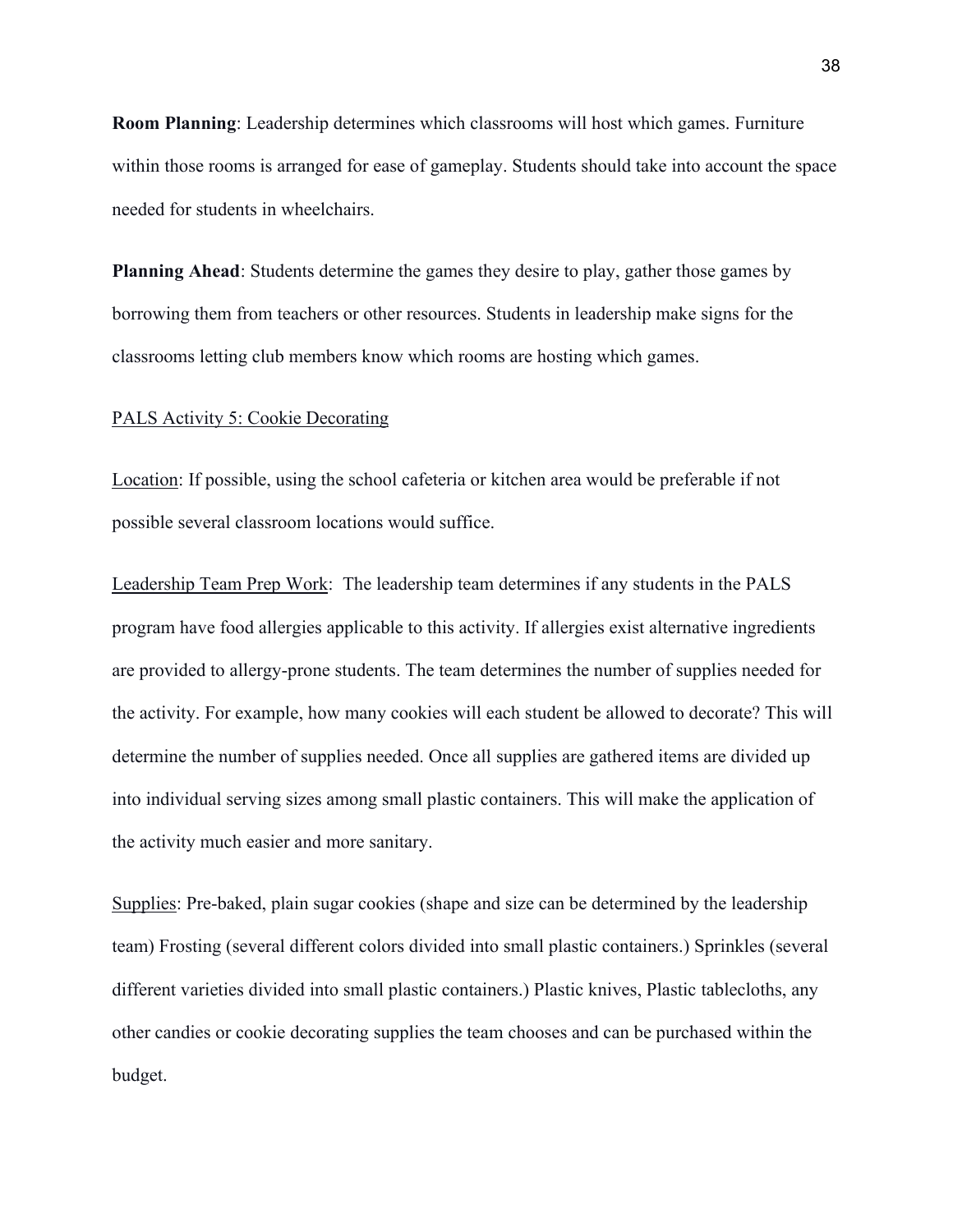Description of Activity: Students meet in the designated area and the leadership team hands out supplies. Students have a set time to decorate as many cookies as the leadership team previously decided. Each table of students has students in special education and students in general education to help form and build relationships while they are decorating cookies. Once cookies are decorated students eat their cookies.

#### Leadership Skills Required for this Activity:

**Budgeting:** An estimation of the number of participants as well as the supplies needed for that number of participants is necessary. Create a budget to purchase supplies and arrange for the supplies to be purchased.

**Room Planning/Working with Administration**: This activity would work best in a kitchen or cafeteria area. Work with the school administration to secure the cafeteria for this activity if possible. Set up space for minimal mess and optimal interaction between students.

### PALS Activity 6: Bowling Field Trip

Location: Meet in the classrooms to announce groups and give instructions. The main activity will take place at a bowling alley.

Leadership Team Prep Work: The leadership team must first get permission from the school administration for the field trip. The team determines the best bowling alley for their field trip based on location, cost, and accessibility. Once the field trip is approved and the location is decided, the leadership team obtains the bussing necessary to transport the students from the school to the bowling alley. The team decides how to cover the cost of the trip, is there a school budget for such events, can funding be obtained through programs like the Special Olympics, can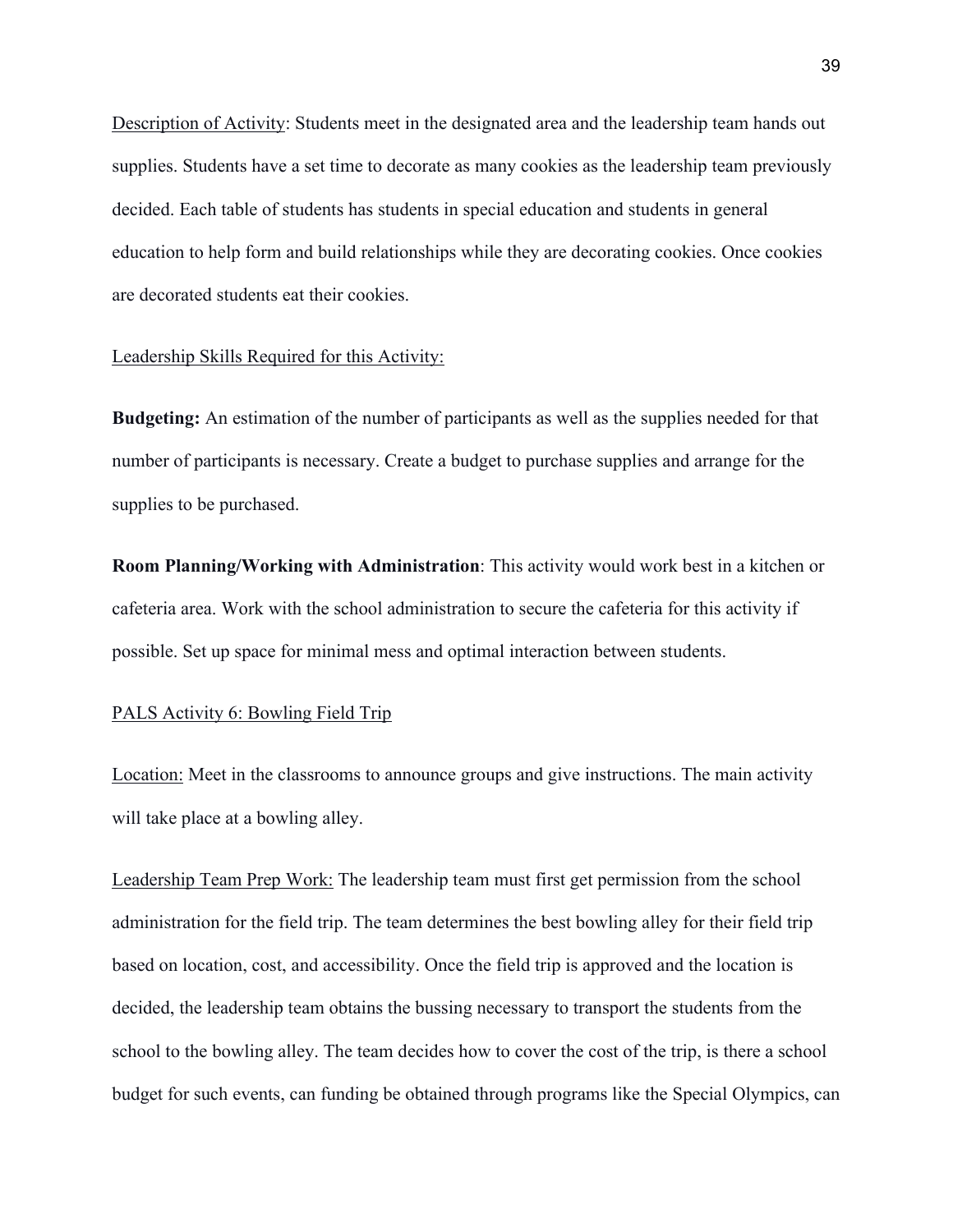the team ask students' parents to fund the trip? These answers will vary greatly depending on the school where the program is taking place. Once funding is determined, the leadership team creates a school-approved permission slip, collects the slips, and records the names of students who have permission to attend the event. Place students attending in groups of four or five depending on the bowling alley and how many players each lane holds. Groups are announced on the day of the field trip before getting on the bus. The leadership team is in communication with the selected bowling alley to be sure all necessary accommodations are made.

Description of Activity: Students meet in classrooms and are assigned their bowling groups. Students proceed to the bus and are transported to the bowling alley. At the bowling alley, students get shoes if necessary and go to their assigned lanes. Students bowl together as long as time permits. Students return to the bus and head back to the school.

### Leadership Skills Required for this Activity:

**Working with Administration**: The leadership team works with the school administration to secure the appropriate transportation for the event and goes through the proper channels to obtain permission for the club members to leave campus.

**Budgeting**: Students in leadership determine the overall cost for the field trip and decide how to cover the cost of the event. Options include charging each club member a small fee to attend or if club dues were collected at the beginning of the year, determine if there is enough in the budget to do the field trip without charging more?

**Working with Outside Agencies**: Students contact the bowling alley to reserve space and clearly communicate what the event is and how long it will last.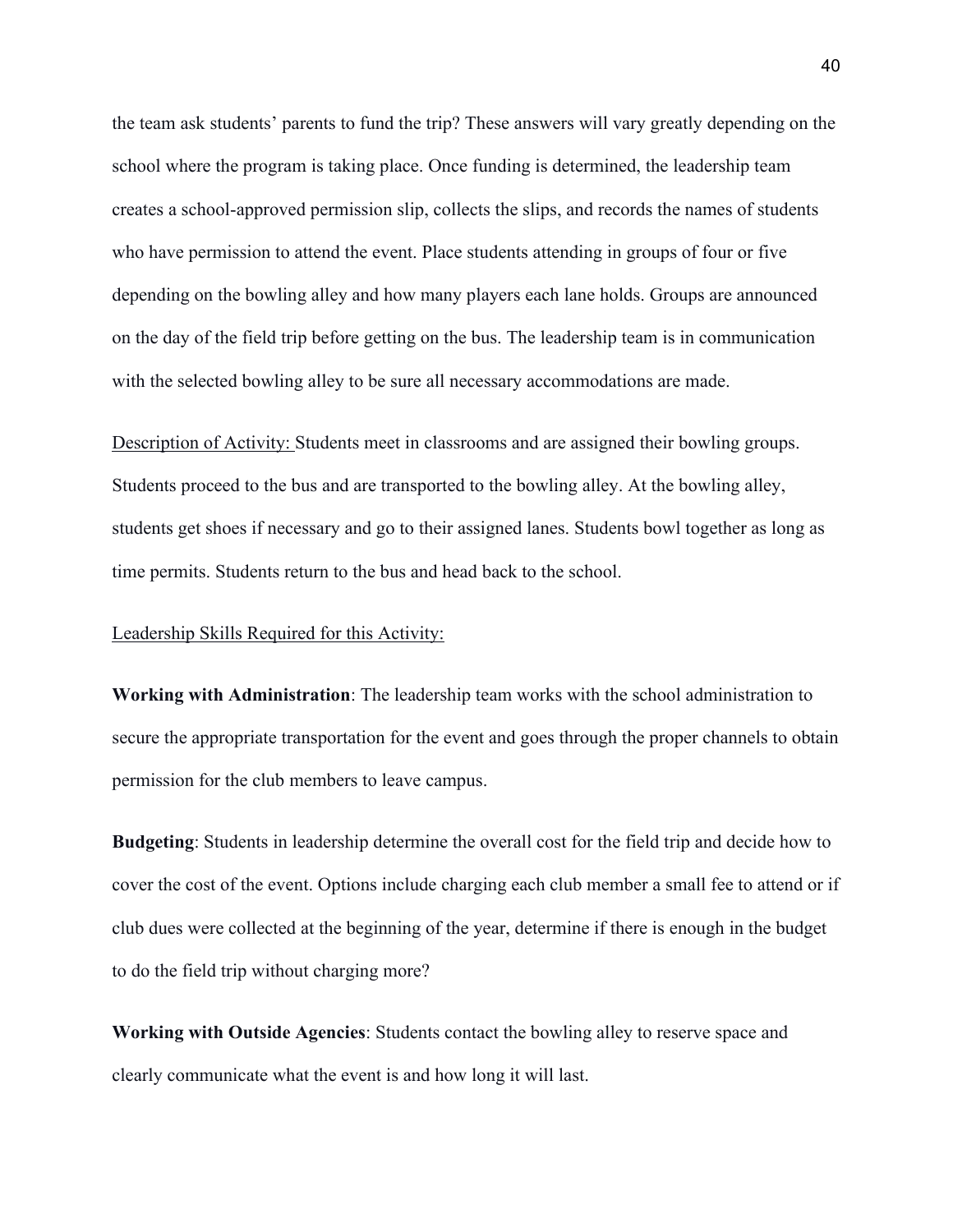**Planning Ahead**: Students create permission slips for student attendance. All the steps mentioned above will need to be done in advance of the field trip.

**Organization**: Students ensure there is enough adult presence, as well as organize student members into teams, and assign them to lanes at the bowling alley.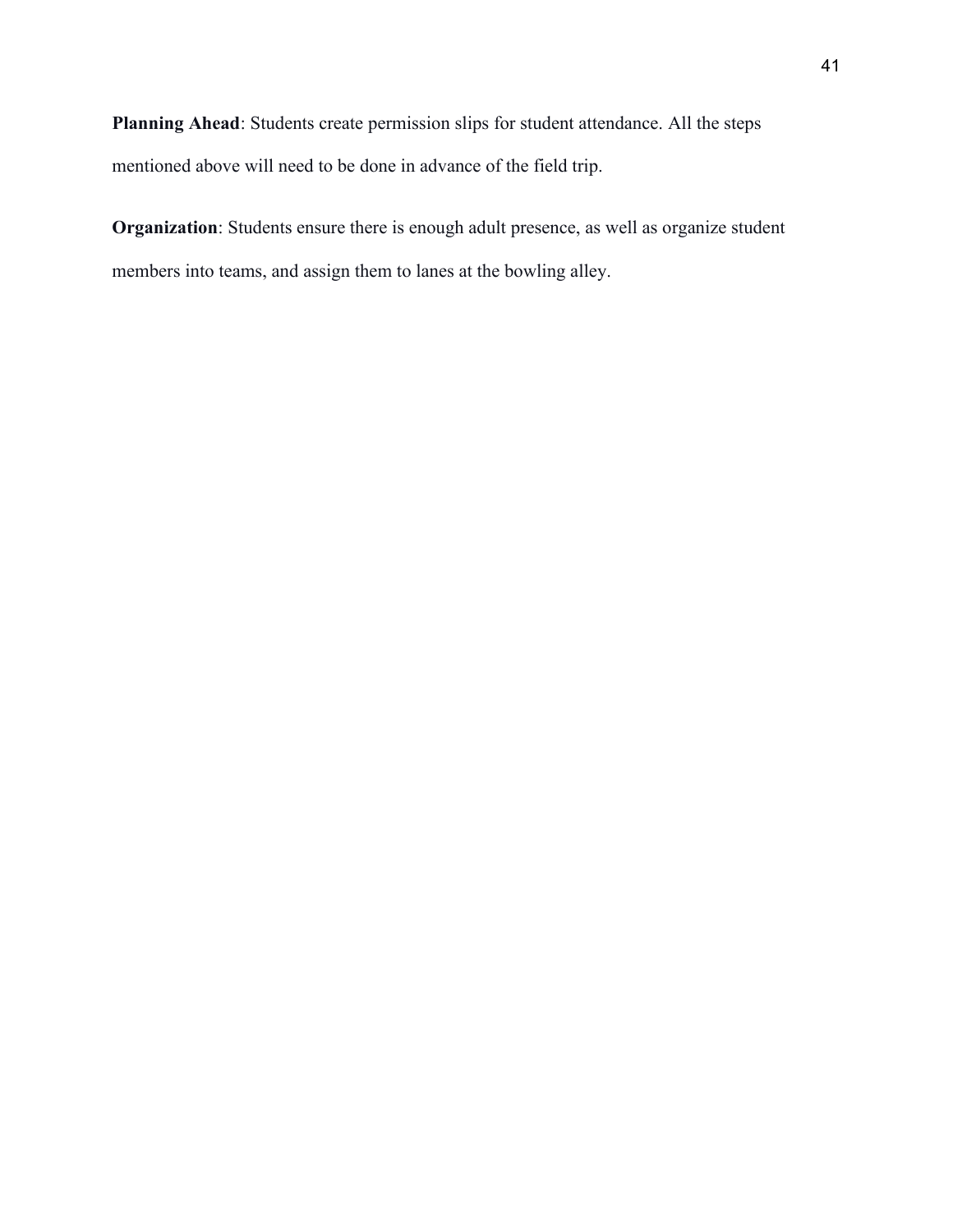#### **CHAPTER IV: DISCUSSION AND CONCLUSION**

#### **Summary**

The purpose of this review with application emphasis was to examine how extracurricular activities affect students with disabilities. From the review, it is apparent that the effects of extracurricular activities on the general student population have been widely studied. However, it is also clear that there is limited research on how extracurricular activities impact students with disabilities. From the research presented one can conclude that involvement in extracurricular activities has an overall positive influence on an individual. In fact, some studies showed the positive effects of extracurriculars can carry well into a student's future resulting in an overall better quality of life. If this is true for students of typical abilities and development one can hypothesize similar outcomes for a student with disabilities.

To come to this conclusion, this review studied the development of the adolescent brain, how social and peer acceptance affects students with and without disabilities, and how extracurricular activities affect students with and without disabilities. In addition, questions were raised about the necessity of peers and peer groups to the development of students with disabilities. This report proposes a path to educators, guiding them in creating an environment where positive peer interactions lead to social and emotional growth for students with disabilities. It offers an example of how to implement a peer-focused curriculum in a high school setting, providing both typical students and those with disabilities positive peer-related experiences.

Ultimately, and one could argue most importantly, this review discussed the benefits of general education and special education students engaging together in a unified extracurricular environment. While research on student extracurriculars is ever expanding, little about high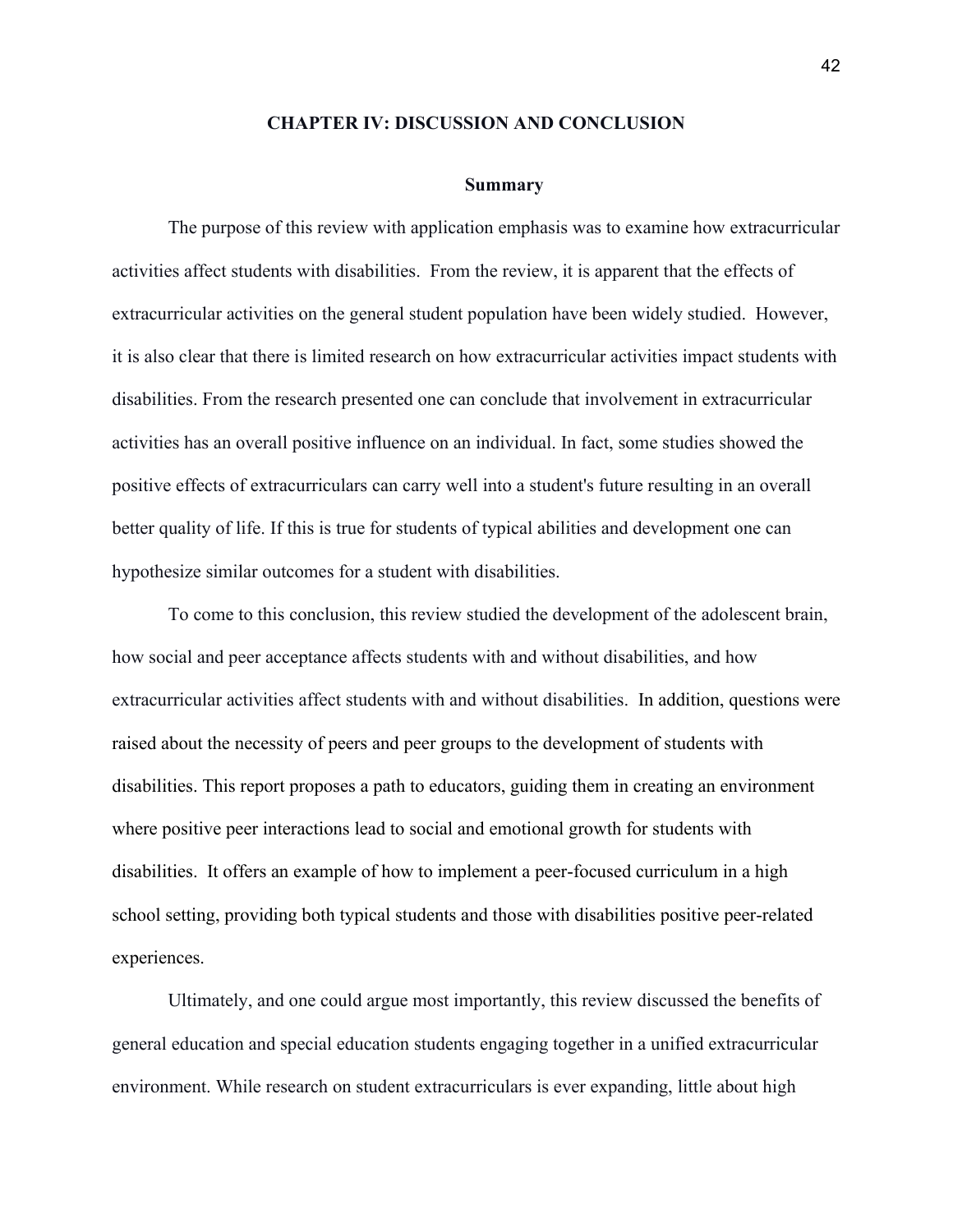school extracurriculars is changing. Unified clubs do benefit students with disabilities and have the ability to change negative attitudes and perceptions about individuals with disabilities in the general community or environment. There is no better time to focus on the research about extracurriculars available and begin making positive changes to special education programming.

#### **Professional Application**

In the application portion of this review, six sample activities for a unified club were presented. This application exists in hopes to inspire more unified clubs in our public and private secondary educational settings. Recognizing the importance of providing students with disabilities the opportunity to engage in extracurriculars is only the first step in making more unified clubs a reality.

Next, educators must bring it upon themselves to go to their administration with both the research and a plan to develop a unified club in their school building. Not only do unified clubs create long-term social and emotional benefits for people with disabilities, but students without disabilities have the opportunity to meaningfully interact with students from whom they are often segregated. Unified clubs can break down the barriers of stigma and preconceived notions regarding certain groups of the human population. With less division and more understanding, an overall better school community is a predictable result. The application segment of this review provides a framework in which students with disabilities have the opportunity to form and advance their leadership, planning, communication, budgeting, and organizational skills. Skills that are arguably necessary for any individual to thrive independently.

#### **Limitations of the Research**

When I first considered research to study for this literature review it was my hope to research the specific topic of the theatrical arts and the possible benefits theatre provides for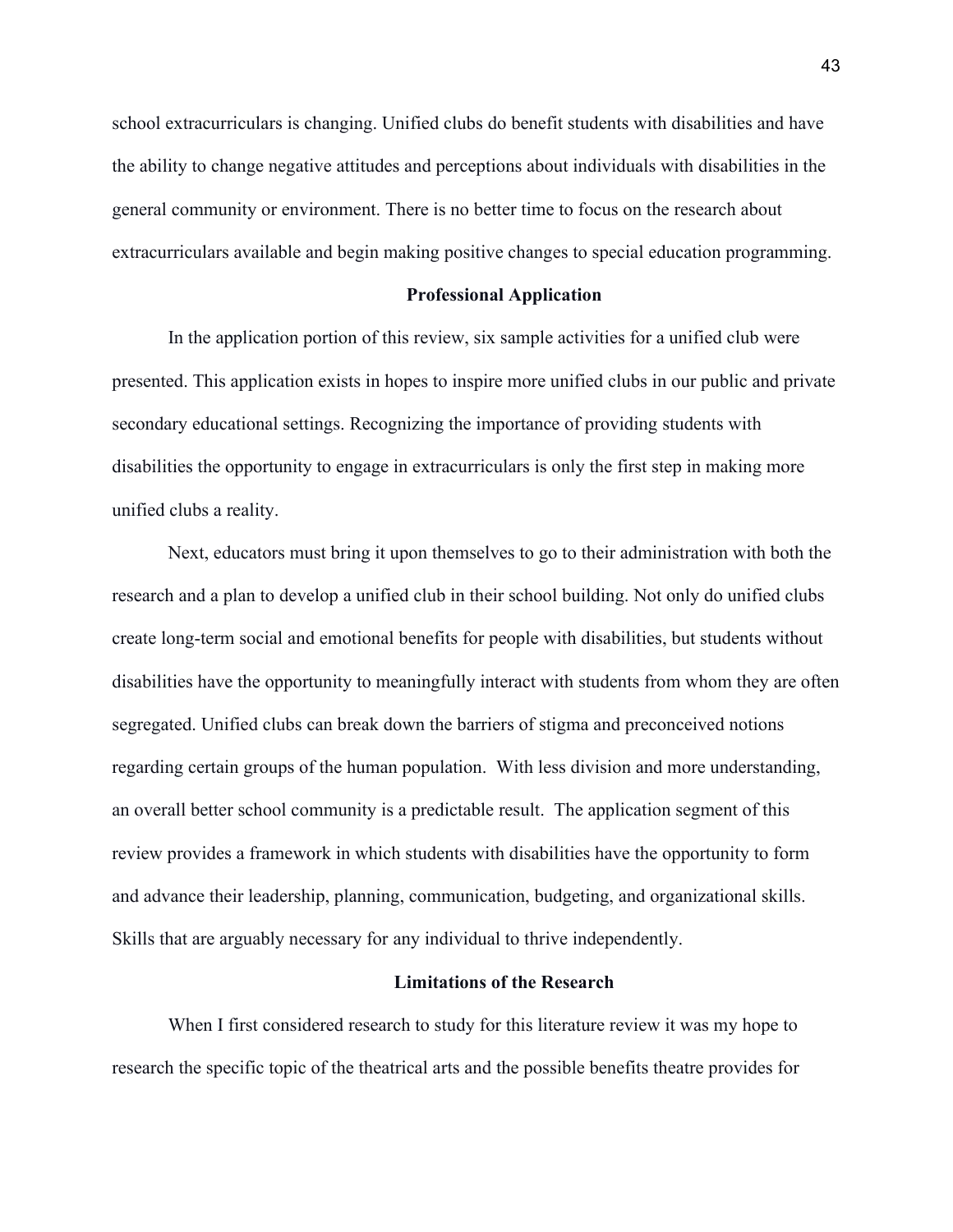students with disabilities. However, there was limited research available on this topic. Still interested in pursuing research regarding extracurriculars and specifically integrated clubs, I chose to broaden my research to extracurricular activities in general examining the benefits of participation in extracurriculars for students of typical development and students with disabilities.

### **Implications for Future Research**

Along with the need for additional research specific to the inclusion of all students in theatre and the arts in general, more research is needed to create integrated programs of various varieties in public or community education. Research regarding the accessibility, availability, and funding of integrated clubs could help generate more integrated clubs in schools and communities. Future research regarding specific extracurriculars and the advantages students with disabilities acquire through participation in those activities is a research topic yet to be explored.

### **Conclusion**

At a recent school board meeting in the area in which I live students from the two district high schools were asked to present on a new club that was formed. The students enthusiastically spoke about how the club was created to listen to ideas and concerns regarding the different groups represented within their high schools, and how the club welcomed everyone. One of the board members had the wisdom to ask how many students with disabilities were represented in the membership numbers of the club. The answer was zero. One of the young women present stated there was a member of the club who "has a brother with autism." The adult leader of the club then came up to the mic and in a somewhat defensive manner emphasized the fact that "*All*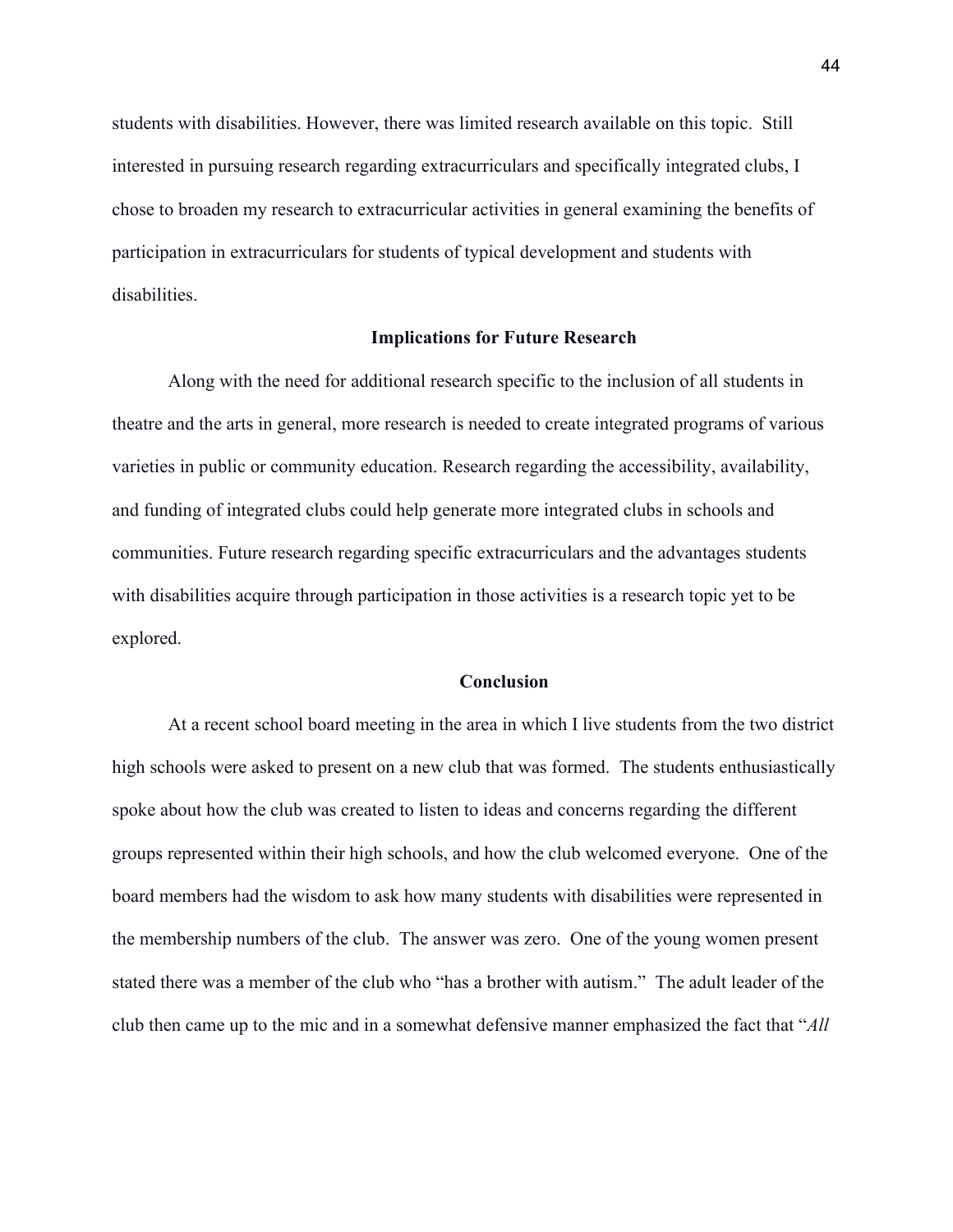students were invited to participate." The board member wisely responded that sometimes to purposefully include our students with disabilities it is up to us to, "go the extra mile."

It is time for school administration, teachers, parents, and students to go the extra mile to ensure individuals with disabilities have the same opportunities as everyone else to develop the skills necessary to live rich and meaningful lives. These opportunities include the chance to socialize with peers outside of their special education classrooms and work in a positive environment toward a common goal.

Eventually, we may see the day when the term "integrated" is not a necessary adjective to describe an after-school club including students with and without disabilities, but instead, it is simply called a club. As work continues to make our schools more inclusive perhaps students with disabilities will have the opportunity to participate in any school offered extracurricular of their choosing.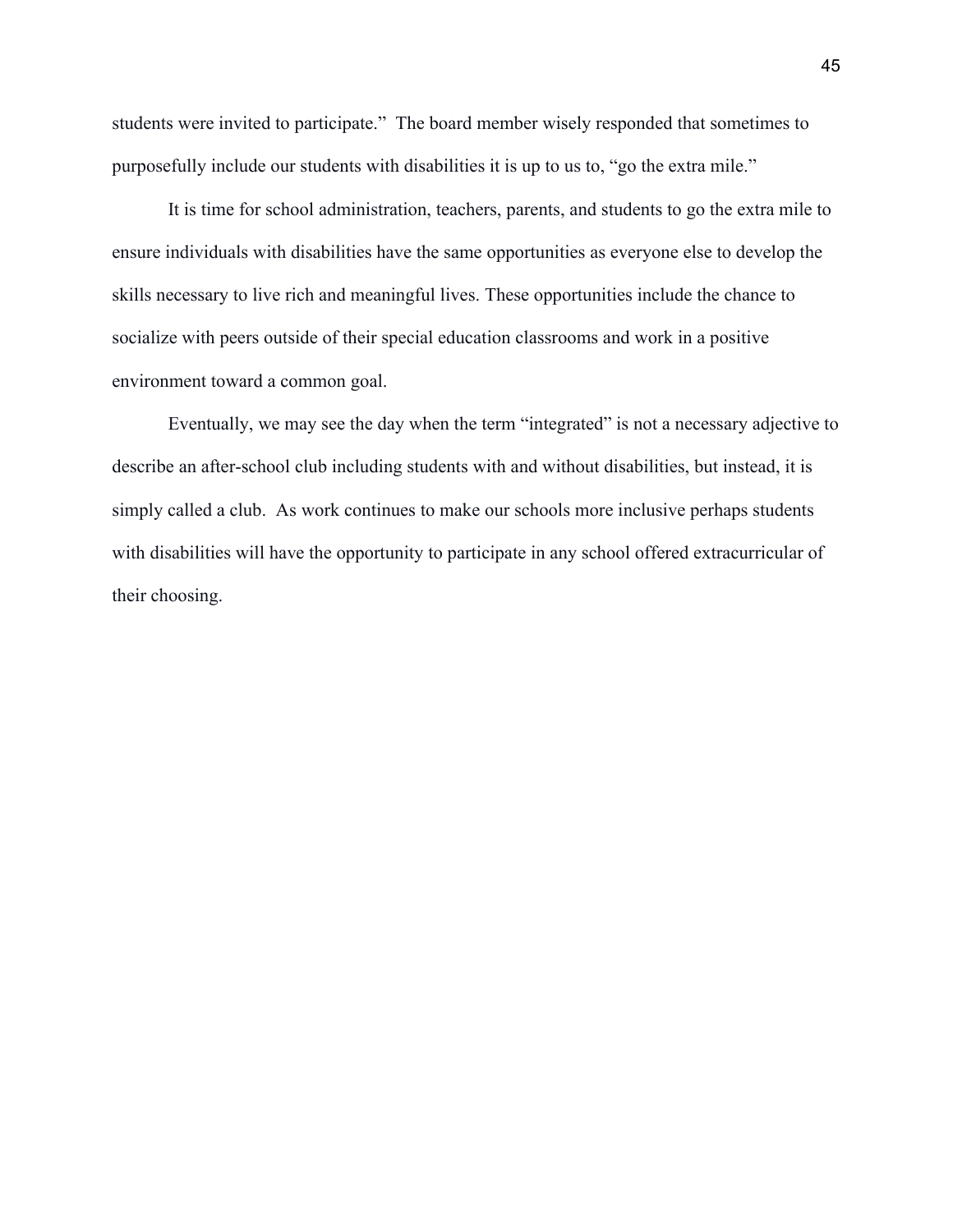### References

- Altikulaç, S., Lee, N. C., van der Veen, C., Benneker, I., Krabbendam, L., & van Atteveldt, N. (2019). The Teenage Brain: Public Perceptions of Neurocognitive Development during Adolescence. *Journal of Cognitive Neuroscience, 31*(3), 339- 359. 10.1162/jocn\_a\_01332
- Avery, K. (2016, March 7). Disability and the Three Traditional Chinese Belief Systems. https://www.chinasource.org/.
- Banks, J., Frawley, D., & McCoy, S. (2015). Achieving inclusion? Effective resourcing of students with special educational needs. *International Journal of Inclusive Education, 19*(9), 926-943. 10.1080/13603116.2015.1018344
- Bartko, W. T., & Eccles, J. S. (2003). Adolescent Participation in Structured and Unstructured Activities: A Person-Oriented Analysis. *Journal of Youth & Adolescence, 32*(4), 233. 10.1023/A:1023056425648
- Bateman, H. V. (n.d.). Adolescent Peer Culture Parents' Role. Retrieved January 18, 2021, from https://education.stateuniversity.com/pages/1737/Adolescent-Peer-Culture-PARENTS-ROLE.html
- Begley, S. (2000). Getting inside a teen brain. *Newsweek, 135*(9), 58-59[.](https://ezproxy.bethel.edu/login?url=https://search.ebscohost.com/login.aspx?direct=true&db=aph&AN=107136388&site=ehost-live&scope=site) [https://ezproxy.bethel.edu/login?url=https://search.ebscohost.com/login.aspx?direc](https://ezproxy.bethel.edu/login?url=https://search.ebscohost.com/login.aspx?direct=true&db=aph&AN=107136388&site=ehost-live&scope=site) [t=true&db=aph&AN=107136388&site=ehost-live&scope=site](https://ezproxy.bethel.edu/login?url=https://search.ebscohost.com/login.aspx?direct=true&db=aph&AN=107136388&site=ehost-live&scope=site)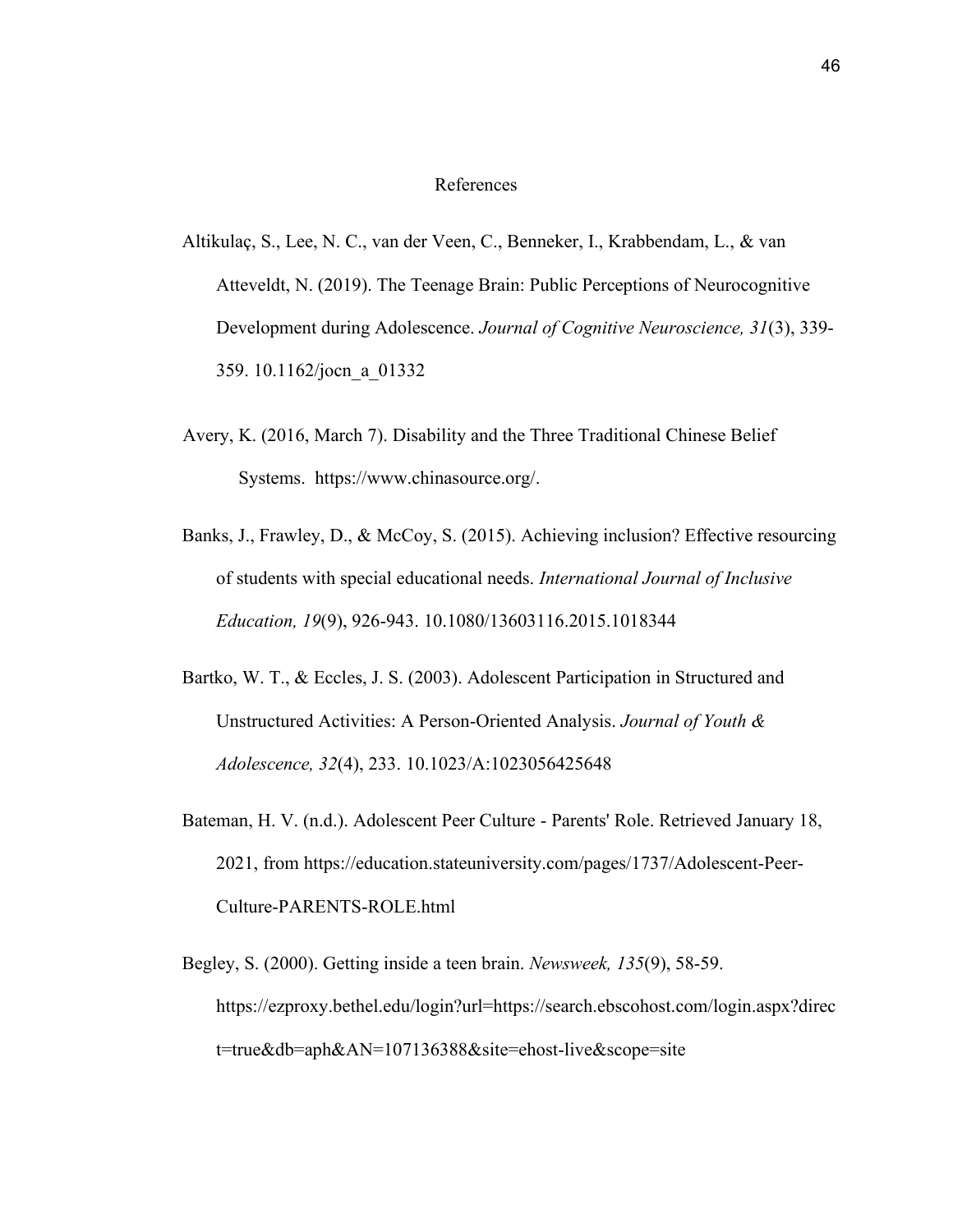- Betts, J. (0AD). *Common Problems Between Parents and Teenagers*. LoveToKnow. https://teens.lovetoknow.com/Parent\_Teenager\_Problems.
- Bossaert, G., Colpin, H., Pijl, S. J., & Petry, K. (2013). Truly included? A literature study focusing on the social dimension of inclusion in education. *International Journal of Inclusive Education, 17*(1), 60-79. 10.1080/13603116.2011.580464
- Brechwald, W. A., & Prinstein, M. J. (2011). Beyond Homophily: A Decade of Advances in Understanding Peer Influence Processes. *Journal of Research on Adolescence (Wiley-Blackwell), 21*(1), 166-179. 10.1111/j.1532- 7795.2010.00721.x
- Burnett, S., & Blakemore, S. (2009). The Development of Adolescent Social Cognition. *Annals of the New York Academy of Sciences, 1167*, 51-56. 10.1111/j.1749- 6632.2009.04509.x
- Chen, Z.-yin, Dornbusch, S. M., & Liu, R. X. (2007). Direct and Indirect Pathways between Parental Constructive Behavior and Adolescent Affiliation with Achievement-Oriented Peers. *Journal of Child and Family Studies*, *16*(6), 837– 858. https://doi.org/10.1007/s10826-006-9129-7
- Cowie, H., & Colliety, P. (2016). Who cares about the bullies? *Pastoral Care in Education, 34*(1), 24-33. 10.1080/02643944.2015.1119880
- Crone, E. A., & Dahl, R. E. (2012). Understanding adolescence as a period of socialaffective engagement and goal flexibility. *Nature Reviews Neuroscience, 13*(9), 636-650. 10.1038/nrn3313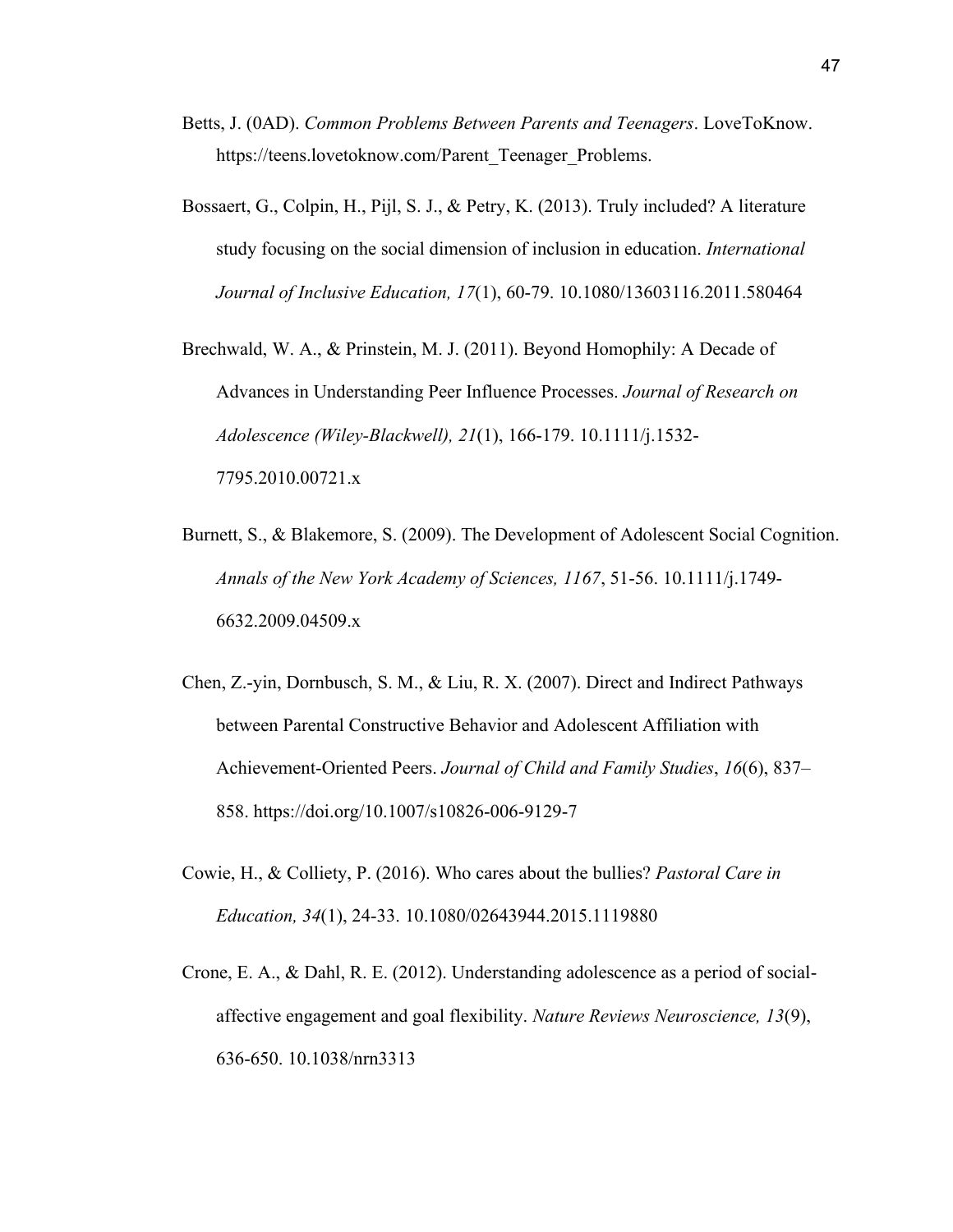- DeVries, J. M., Voß, S., & Gebhardt, M. (2018). Do learners with special education needs really feel included? Evidence from the Perception of Inclusion Questionnaire and Strengths and Difficulties Questionnaire. *Research in Developmental Disabilities, 83*, 28-36. 10.1016/j.ridd.2018.07.007
- Dosman, C. F., Andrews, D., & Goulden, K. J. (2012). Evidence-based milestone ages as a framework for developmental surveillance. *Paediatrics & Child Health (1205- 7088), 17*(10), 561-568. 10.1093/pch/17.10.561
- Dukes, C., & Berlingo, L. (2020). Fissuring Barriers to Inclusive Education for Students with Severe Disabilities. *Research & Practice for Persons with Severe Disabilities, 45*(1), 14-17. 10.1177/1540796919895968
- Eccles, J. S., Barber, B. L., Stone, M., & Hunt, J. (2003). Extracurricular Activities and Adolescent Development. *Journal of Social Issues, 59*(4), 865-889. 10.1046/j.0022-4537.2003.00095.x
- Francis, L. J. (2020). Parental and Peer Influence on Church Attendance among Adolescent Anglicans in England and Wales. *Journal of Anglican Studies, 18*(1), 61-73. 10.1017/S1740355320000169
- Forgeard, M. J. C., & Benson, L. (2019). Extracurricular involvement and psychological adjustment in the transition from adolescence to emerging adulthood: The role of mastery and creative self-efficacy. *Applied Developmental Science, 23*(1), 41-58. 10.1080/10888691.2017.1288124
- Gasteiger-Klicpera, B., Klicpera, C., Gebhardt, M., & Schwab, S. (2013). Attitudes and experiences of parents regarding inclusive and special school education for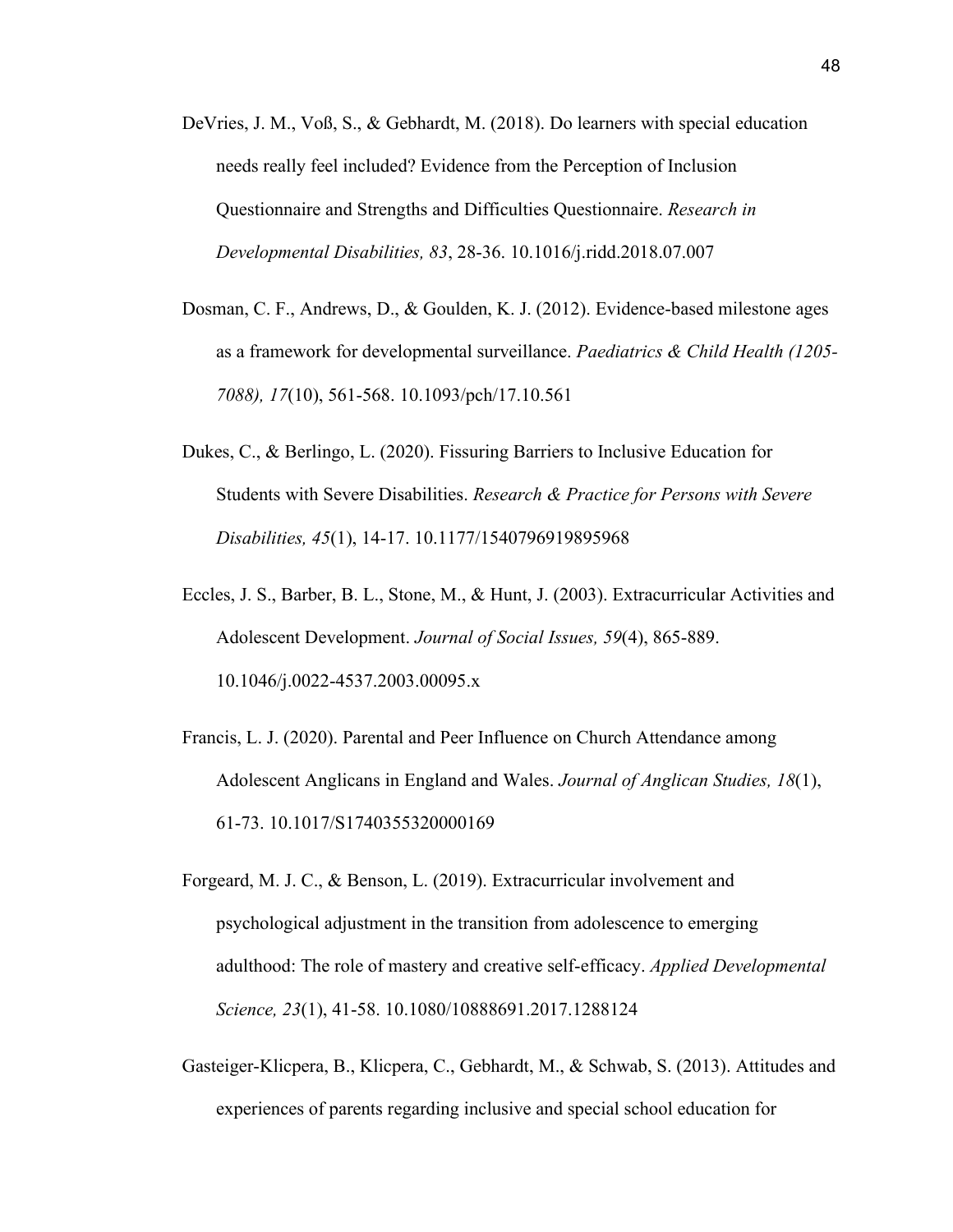children with learning and intellectual disabilities. *International Journal of Inclusive Education, 17*(7), 663-681. 10.1080/13603116.2012.706321

- Grace, C. O. (2006). Can we be Friends? *Instructor, 115*(6), 27-29[.](https://ezproxy.bethel.edu/login?url=https://search.ebscohost.com/login.aspx?direct=true&db=aph&AN=19929009&site=ehost-live&scope=site) [https://ezproxy.bethel.edu/login?url=https://search.ebscohost.com/login.aspx?direc](https://ezproxy.bethel.edu/login?url=https://search.ebscohost.com/login.aspx?direct=true&db=aph&AN=19929009&site=ehost-live&scope=site) [t=true&db=aph&AN=19929009&site=ehost-live&scope=site](https://ezproxy.bethel.edu/login?url=https://search.ebscohost.com/login.aspx?direct=true&db=aph&AN=19929009&site=ehost-live&scope=site)
- Hobbs, L., Hartley, C., Bentley, S., Bibby, J., Bowden, L., Hartley, J., & Stevens, C. (2020). Shared special interest play in a specific extra-curricular group setting: A Minecraft Club for children with special educational needs. *Educational & Child Psychology, 37*(4), 81-95[.](https://ezproxy.bethel.edu/login?url=https://search.ebscohost.com/login.aspx?direct=true&db=aph&AN=147083330&site=ehost-live&scope=site)

[https://ezproxy.bethel.edu/login?url=https://search.ebscohost.com/login.aspx?direc](https://ezproxy.bethel.edu/login?url=https://search.ebscohost.com/login.aspx?direct=true&db=aph&AN=147083330&site=ehost-live&scope=site) [t=true&db=aph&AN=147083330&site=ehost-live&scope=site](https://ezproxy.bethel.edu/login?url=https://search.ebscohost.com/login.aspx?direct=true&db=aph&AN=147083330&site=ehost-live&scope=site)

- Hoorn, J., Dijk, E., Meuwese, R., Rieffe, C., & Crone, E. A. (2016). Peer Influence on Prosocial Behavior in Adolescence. *Journal of Research on Adolescence (Wiley-Blackwell), 26*(1), 90-100. 10.1111/jora.12173
- Li, C., & Wang, C. K. J. (2013). Effect of Exposure to Special Olympic Games on Attitudes of Volunteers towards Inclusion of People with Intellectual Disabilities. *Journal of Applied Research in Intellectual Disabilities, 26*(6), 515-521[.](https://ezproxy.bethel.edu/login?url=https://search.ebscohost.com/login.aspx?direct=true&db=eric&AN=EJ1027032&site=ehost-live&scope=site) [https://ezproxy.bethel.edu/login?url=https://search.ebscohost.com/login.aspx?direc](https://ezproxy.bethel.edu/login?url=https://search.ebscohost.com/login.aspx?direct=true&db=eric&AN=EJ1027032&site=ehost-live&scope=site) [t=true&db=eric&AN=EJ1027032&site=ehost-live&scope=site](https://ezproxy.bethel.edu/login?url=https://search.ebscohost.com/login.aspx?direct=true&db=eric&AN=EJ1027032&site=ehost-live&scope=site) <http://dx.doi.org/10.1111/jar.12053>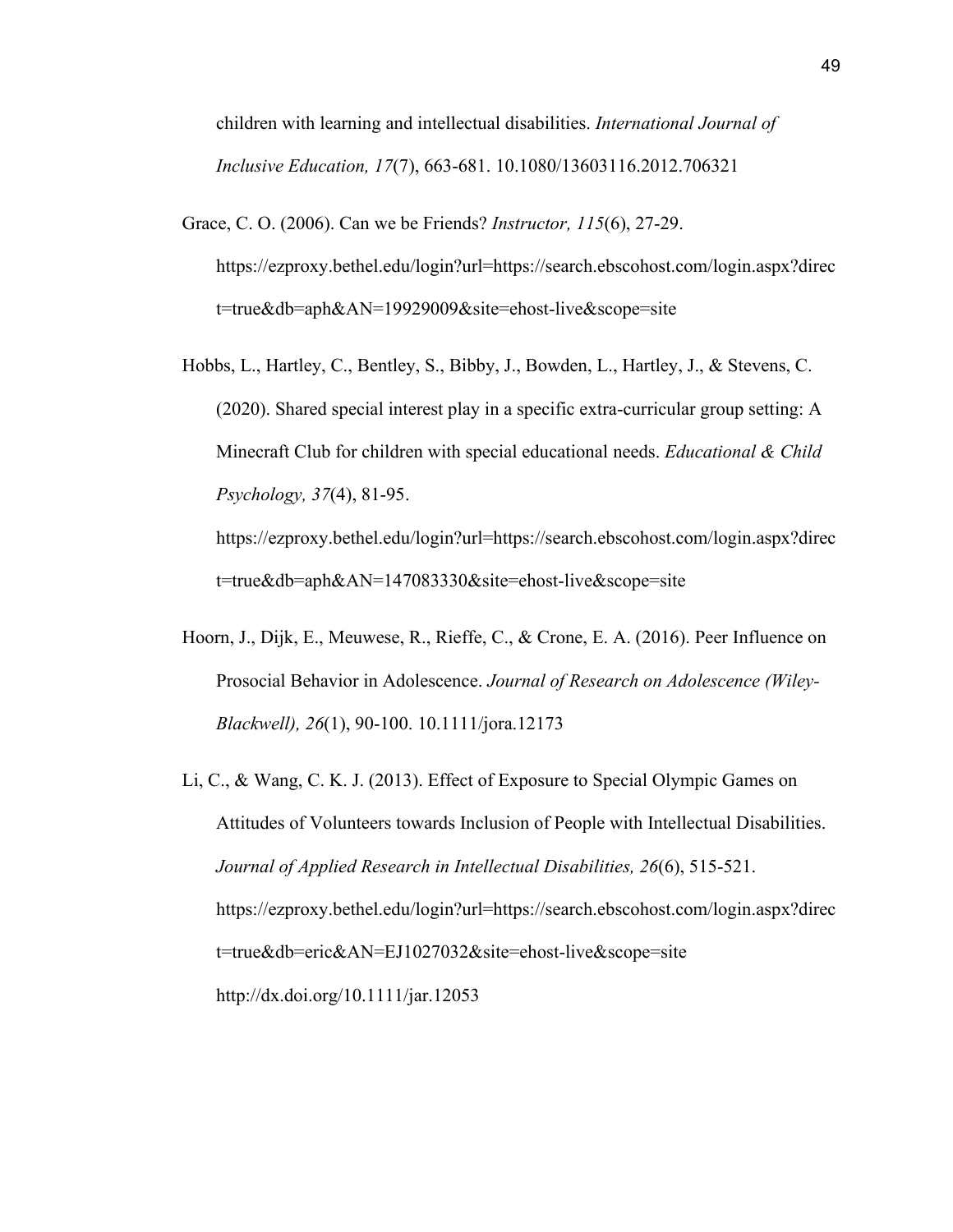- Li, C., & Wu, Y. (2019). Improving Special Olympics volunteers' self-esteem and attitudes towards individuals with intellectual disability. *Journal of Intellectual & Developmental Disability, 44*(1), 35-41. 10.3109/13668250.2017.1310815
- Martino, S. C., Ellickson, P. L., & McCaffrey, D. F. (2009). Multiple trajectories of peer and parental influence and their association with the development of adolescent heavy drinking. *Addictive Behaviors, 34*(8), 693-700. 10.1016/j.addbeh.2009.04.006
- Merriam-Webster, (2020). Extracurricular. *Merriam-Webster.com dictionary*. Merriam-Webster.https://www.merriam-webster.com/dictionary/extracurricular
- Morris, A. S., Squeglia, L. M., Jacobus, J., & Silk, J. S. (2018). Adolescent Brain Development: Implications for Understanding Risk and Resilience Processes Through Neuroimaging Research. *Journal of Research on Adolescence (Wiley-Blackwell), 28*(1), 4-9. 10.1111/jora.12379
- Oosterhoff, B., Ferris, K.A., Palmer, C. A., & Metzger A. (2017). Longitudinal associations among adolescents' organized activity involvement and sociopolitical values. *Social Development, 26*(4), 846-859.10.1111/sode.12230
- Peters, S.(2003) Inclusive education: achieving education for all by including those with disabilities and special education needs. *Prepared for the Disability Group World Bank.*
- Prince, E. J., & Hadwin, J. (2013). The role of a sense of school belonging in understanding the effectiveness of inclusion of children with special educational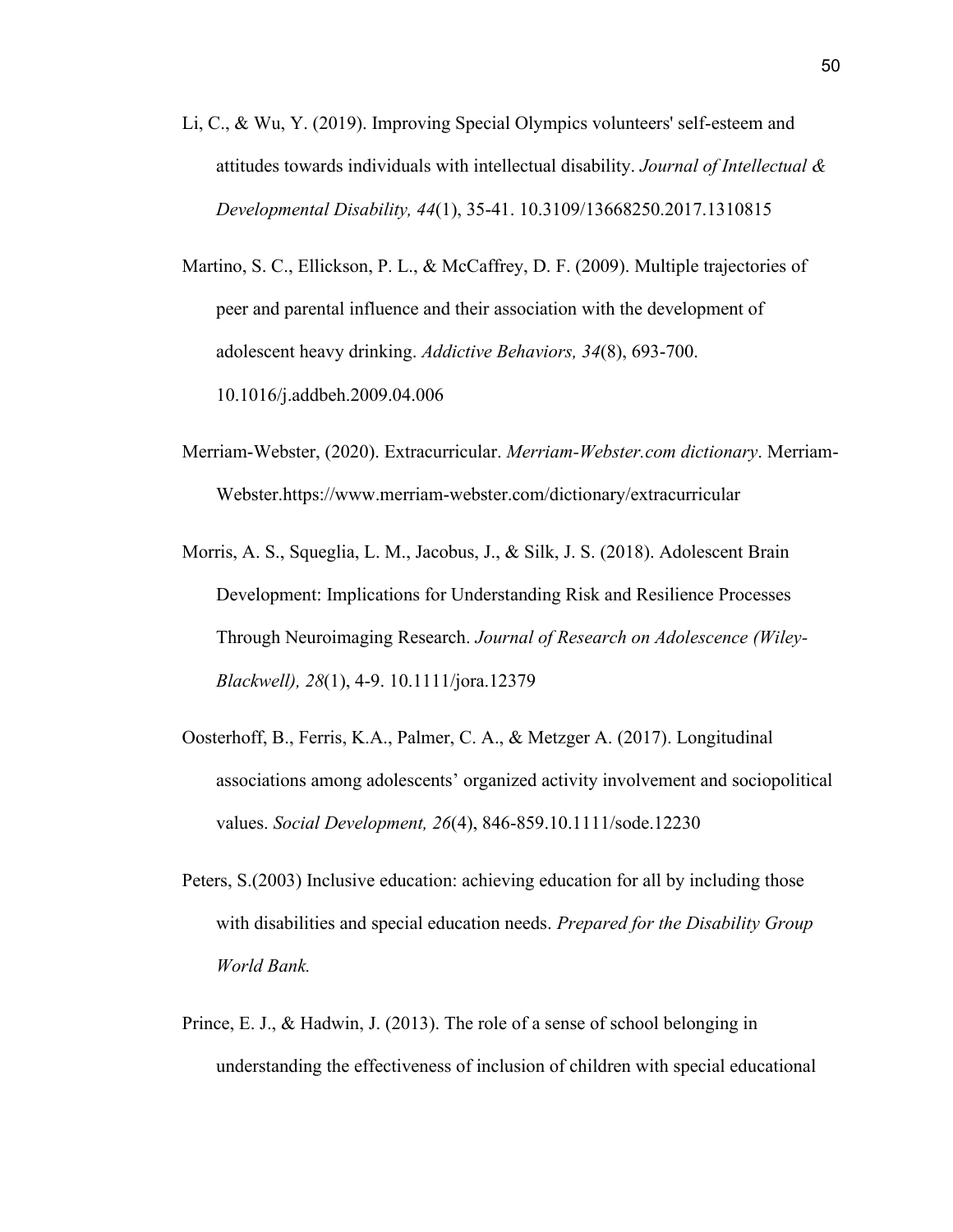needs. *International Journal of Inclusive Education, 17*(3), 238-262. 10.1080/13603116.2012.676081

- Robertson, S. (2018, August 23). What is Grey Matter?. News-Medical. Retrieved on July 03, 2021, from https://www.news-medical.net/health/What-is-Grey-Matter.aspx.
- Rourke, K. (2017). *How adolescents perceive that community-based exercise improves their well-being*. Carlton South, Vic., Australia]: Blackwell Science.
- Schriber, R. A., Rogers, C. R., Ferrer, E., Conger, R. D., Robins, R. W., Hastings, P. D., & Guyer, A. E. (2018). Do Hostile School Environments Promote Social Deviance by Shaping Neural Responses to Social Exclusion? *Journal of Research on Adolescence (Wiley-Blackwell), 28*(1), 103-120. 10.1111/jora.12340
- Scott, E. (2017, April 28). *The scientific reason you were so desperate to fit in as a teen*. https://www.vice.com/en/article/evgxep/the-scientific-reason-you-were-sodesperate-to-fit-in-as-a-teen.
- Sebastian, C., Viding, E., Williams, K. D., & Blakemore, S. (2010). Social brain development and the affective consequences of ostracism in adolescence. *Brain & Cognition, 72*(1), 134-145. 10.1016/j.bandc.2009.06.008
- Silver, F. (2020, June 5). What are the most important things in a teenager's life? https://classroom.synonym.com/important-things-teenagers-life-15081.html.
- Spano, S. (2003). Adolescent Brain Development. *Youth Studies Australia, 22*(1), 36[.](https://ezproxy.bethel.edu/login?url=https://search.ebscohost.com/login.aspx?direct=true&db=aph&AN=9398416&site=ehost-live&scope=site) [https://ezproxy.bethel.edu/login?url=https://search.ebscohost.com/login.aspx?direc](https://ezproxy.bethel.edu/login?url=https://search.ebscohost.com/login.aspx?direct=true&db=aph&AN=9398416&site=ehost-live&scope=site) [t=true&db=aph&AN=9398416&site=ehost-live&scope=site](https://ezproxy.bethel.edu/login?url=https://search.ebscohost.com/login.aspx?direct=true&db=aph&AN=9398416&site=ehost-live&scope=site)